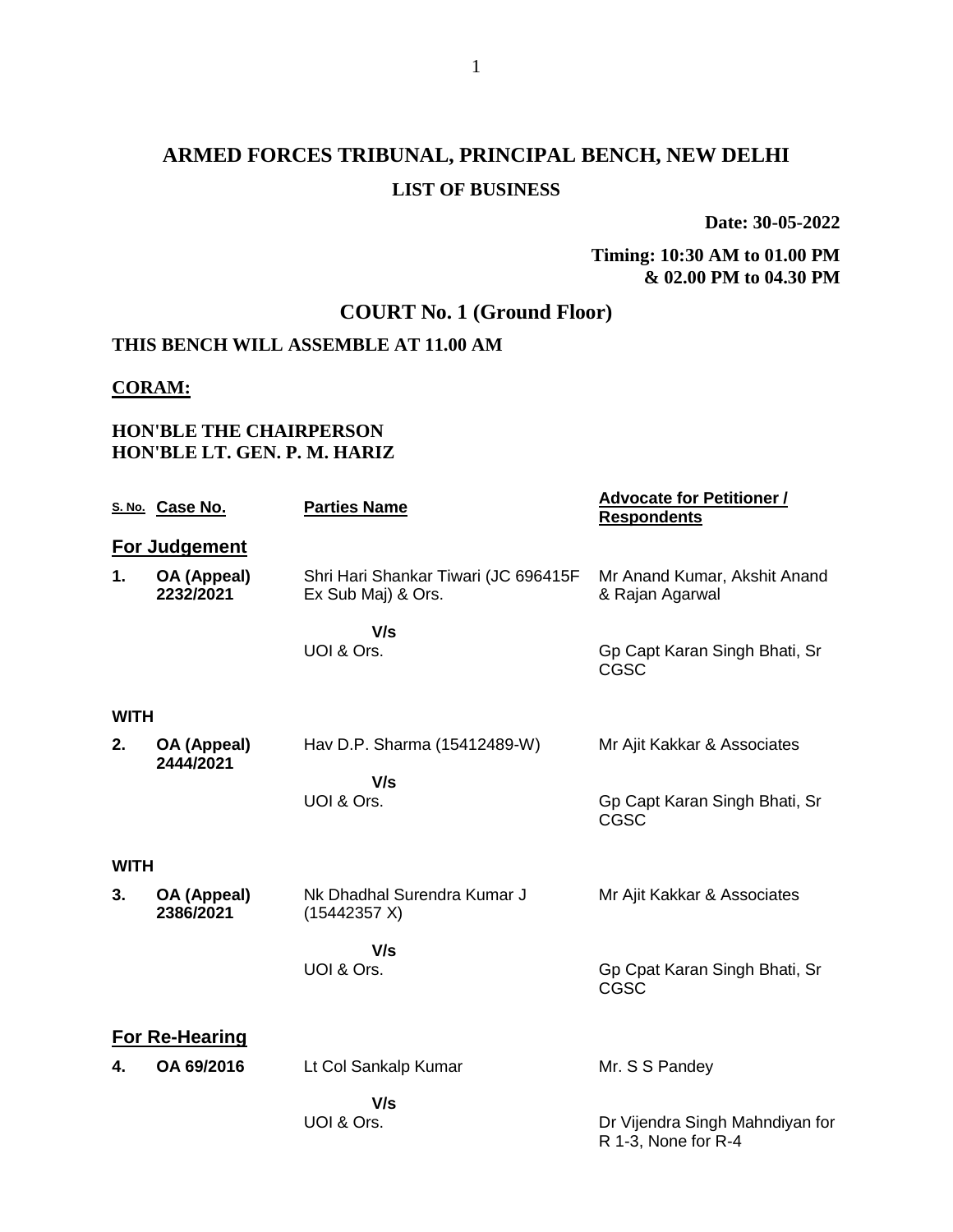# **ADMISSION MATTERS**

| 5.  | OA 2585/2021             | Nk Niraj Singh (No 15701456 K)                                  | Mr Charan Singh & Raj Kumar                                 |
|-----|--------------------------|-----------------------------------------------------------------|-------------------------------------------------------------|
|     |                          | V/s<br>UOI & Ors.                                               | Mr Avdhesh Kumar Singh                                      |
| 6.  | OA (Appeal)<br>466/2022  | Signalman Sinde Mohan Kalu<br>(15756179K)                       | Ms Astha Sharma, Mr Sanjeev<br>Kaushik & Ms Mantika Haryani |
|     |                          | V/s<br>UOI & Ors.                                               | Mr. Waize Ali Noor for R 1-4                                |
| 7.  | OA (Appeal)<br>1122/2022 | JC-768203P Ex Nb Sub Muralidharan<br>B                          | Mr Ajit Kakkar & Associates                                 |
|     | with<br>MA 1532/2022     | V/s<br>UOI & Ors.                                               | None                                                        |
| 8.  | OA 1149/2022             | (24675 T) Wg Cdr Manoj Kumar<br>Sharma (Retd)                   | Mr Ajit Kakkar & Associates                                 |
|     |                          | V/s<br>UOI & Ors.                                               | None                                                        |
| 9.  | OA 1150/2022             | LT Col Naresh Kumar (SC 00438)                                  | Mr Indra Sen Singh                                          |
|     |                          | V/s<br>UOI & Ors.                                               | None                                                        |
| 10. | OA 1158/2022             | Lt Col Danni Swittens (IC 67115 A)                              | Mr Indra Sen Singh                                          |
|     |                          | V/s<br>UOI & Ors.                                               | None                                                        |
| 11. | OA 1159/2022             | Ex Lt Cdr Shikha (No 70542 Y)                                   | Mr SS Pandey & Associates                                   |
|     |                          | V/s<br>UOI & Ors.                                               | None                                                        |
| 12. | OA 1160/2022             | Sub (JE Sys) Shaik Ayub Ali (Retd) (JC Mr SS Pandey<br>376487L) |                                                             |
|     |                          | V/s<br>UOI & Ors.                                               | None                                                        |
| 13. | OA (Appeal)<br>1162/2022 | Ex Nk (NA) Saurabh Singh<br>(15429250K) Through His Pairokar)   | Mr S S Pandey & Associates                                  |
|     | with<br>MA 1591/2022     | V/s<br>UOI & Ors.                                               | None                                                        |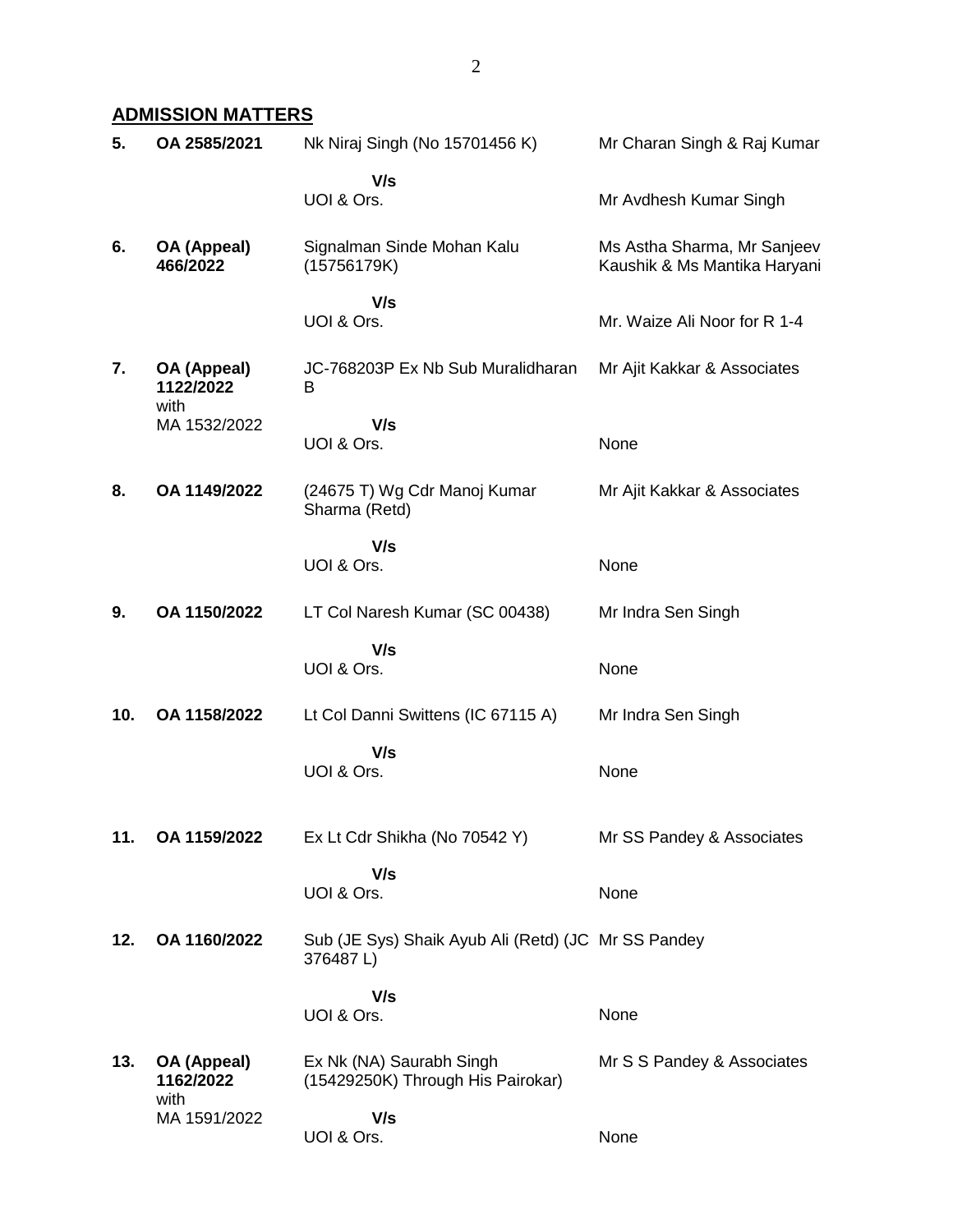#### **MA (EXECUTION)**

| 14. | MA 1330/2022 | Ex Sgt R Sadacharam (288523) | Mr Ajit Kakkar & Associates |
|-----|--------------|------------------------------|-----------------------------|
|     | OA 1996/2019 | V/s                          |                             |
|     |              | UOI & Ors                    | Ms. Suman Chauhan           |

#### **WITH**

| 15. | RA 26/2022<br>with | UOI & Ors                    | Ms. Suman Chauhan           |
|-----|--------------------|------------------------------|-----------------------------|
|     | MA 1534/2022       | V/s                          |                             |
|     | ın<br>OA 1996/2019 | Ex Sgt R Sadacharam (288523) | Mr Ajit Kakkar & Associates |

#### **MA (OTHERS)**

| 16.<br>MA 1519/2022<br>ın | Cpl Ajit Mohanty (772233) | Mr Manoj Kumar Gupta |
|---------------------------|---------------------------|----------------------|
| OA 88/2022                | V/s                       |                      |
|                           | UOI & Ors                 | Mr Harish V Shankar  |

**17. MA 1537/2022** in OA 1934/2021 (IC-44486 W) Brig Sudhir Nagpal  **V/s** UOI & Ors Mr Indra Sen Singh Gp Capt Karan Singh Bhati Sr.

CGSC

None

Mr. Anil Gautam Sr CGSC

Ms. Jyotsna Kaushik

Mr. Harish V Shankar

**18. MA 1569/2022** in OA 610/2018 No. 9213843-K Ex Nk (TS) Gir Raj Singh Mr Manoj Kumar Gupta

 **V/s** UOI & Ors

**19. MA 1574/2022** in OA 1615/2018 No. 15423413W Hav/DORA Harikesh Pal Mr Nikhil Palli & Mr Kunain Fatma

> **V/s** UOI & Ors

**20. MA 1575/2022 &** MA 1568/2022 in OA 1616/2018 No. 15417999-F Hav (ORA) Manoj Kumar  **V/s** Mr Nikhil Palli & Ms Kunain Fatma

UOI & Ors

**21. MA 1576/2022** in OA 1617/2018 No. 15419569W Hav Vidyasagar Sogalad  **V/s** Mr Nikhil Palli & Mr Kunain Fatma

UOI & Ors

3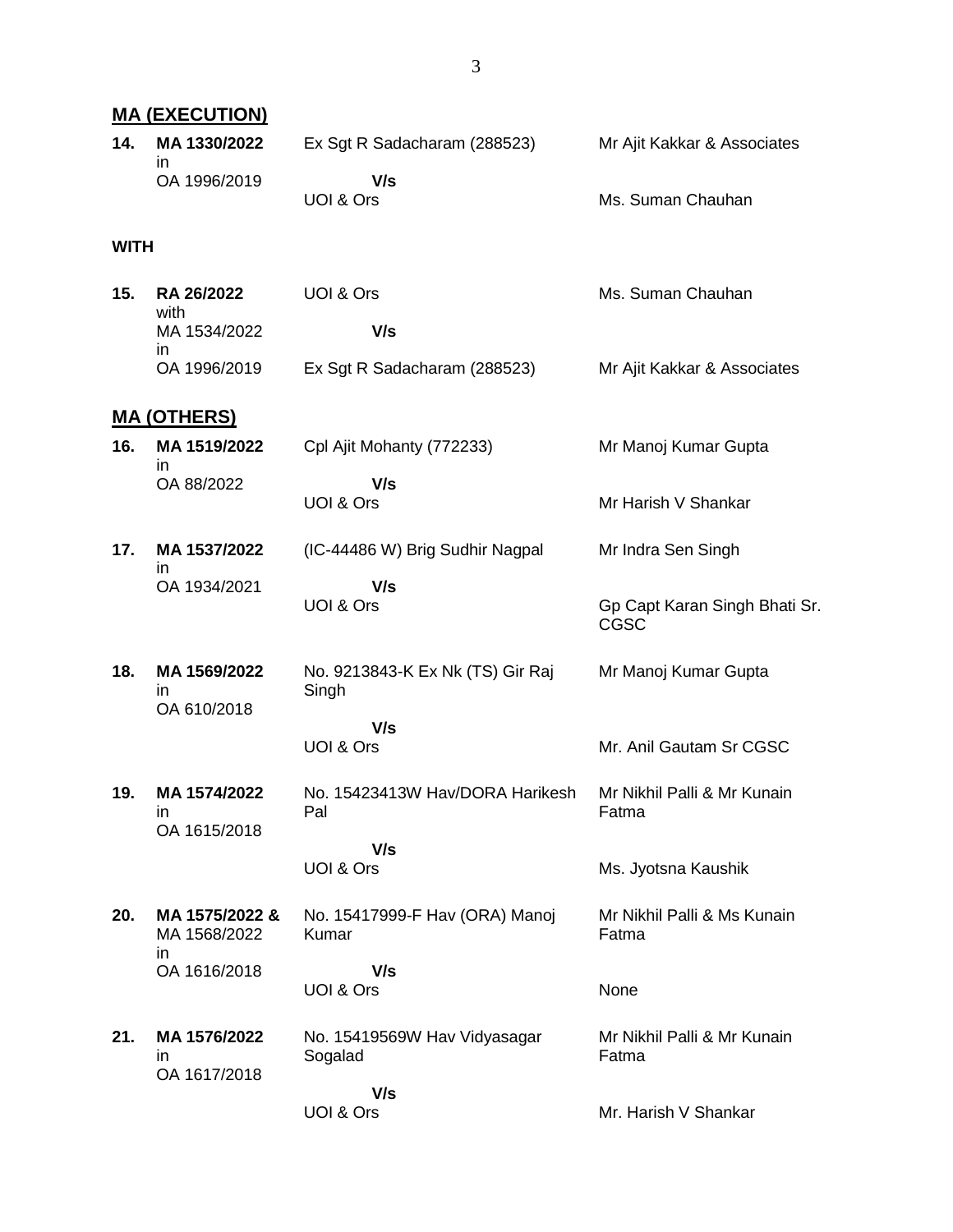| 22. | MA 1577/2022<br>in | JC-71974H Ex Sub Gopal Datt Joshi | In Person                  |
|-----|--------------------|-----------------------------------|----------------------------|
|     | OA 80/2020         | V/s<br>UOI & Ors                  | Mr Anil Gautam Sr, CGSC    |
| 23. | MA 1585/2022<br>ın | IC-65210N Lt Col Ran Singh Rana   | Mr S S Pandey & Associates |
|     | OA 147/2019        | V/s<br>UOI & Ors                  | Mr V Pattabhi Ram          |

# **Pleadings Not Complete**

| 24. | OA 1434/2021         | IC-50654A Col Alok Bhatnagar                        | Mr S S Pandey & Associates                           |
|-----|----------------------|-----------------------------------------------------|------------------------------------------------------|
|     |                      | V/s                                                 |                                                      |
|     |                      | UOI & Ors.                                          | Dr. Vijendra Singh Mahndiyan                         |
| 25. | OA 2145/2021         | Lt Cdr Pawan Kumar (Retd) (06086F)<br>& Ors.<br>V/s | Mr Jaideep Singh Kartik Dabas<br>Adwait Singh Sirohi |
|     |                      | UOI & Ors.                                          | Mr. Anil Gautam                                      |
| 26. | OA 2272/2021<br>with | Cdr Suman Kumari (04595-T) (Retd)                   | Mr Ankur Chhibber                                    |
|     | MA 2380/2021         | V/s                                                 |                                                      |
|     |                      | UOI & Ors.                                          | None                                                 |

# **WITH**

| 27. | OA 1100/2020             | CDR Pooja Alhawat(Retd) (IC-04594R) Mr Ankur Chhibber |                              |
|-----|--------------------------|-------------------------------------------------------|------------------------------|
|     |                          | V/s<br>UOI & Ors.                                     | Mr. Harish V Shankar         |
| 28. | OA (Appeal)<br>2700/2021 | Ex Sep Sonveer Singh (14942242-W)                     | Mr S S Pandey & Associates   |
|     |                          | V/s<br>UOI & Ors.                                     | Dr. Vijendra Singh Mahndiyan |

# **Pleadings Complete**

| 29  | OA 703/2020<br>with<br>MA 1065/2022 & | Wg Cdr Kunal Kumra (Retd) (27958H)<br>F(P)<br>V/s | Mr Ajit Kakkar, Ms Madhuri Koli<br>and Alpana Yadav |
|-----|---------------------------------------|---------------------------------------------------|-----------------------------------------------------|
|     | 833/2020                              | UOI & Ors.                                        | Mr. Anil Gautam                                     |
| 30. | OA 64/2022<br>with                    | Sgt Sujeet (No 784067)                            | Mr Manoj Kr Gupta                                   |
|     | MA 1335/2022                          | V/s<br>UOI & Ors.                                 | Mr Rajesh Kumar Das                                 |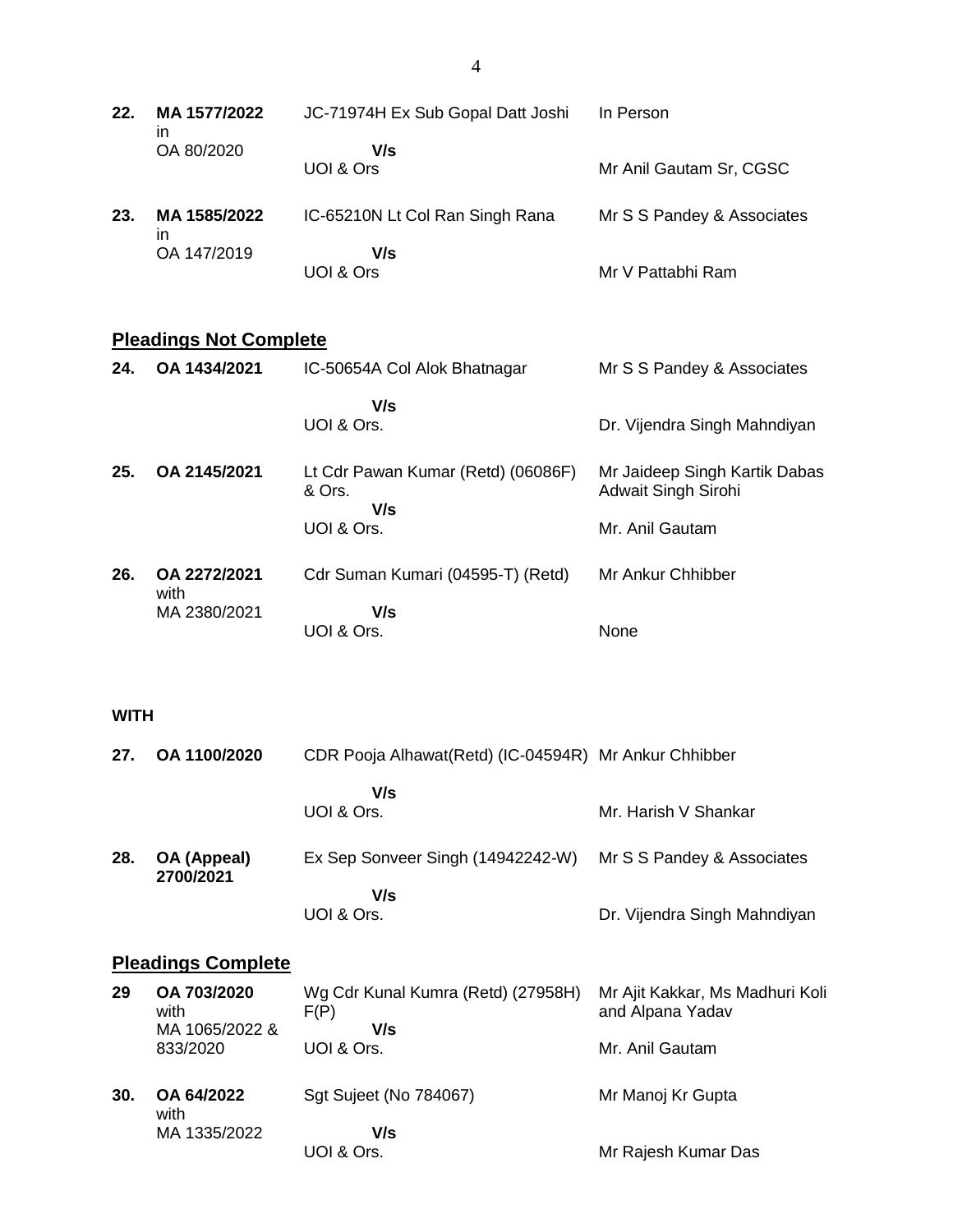# **FOR FINAL HEARING**

| 31.         | OA 156/2013<br>with                       | Ex Brig Iqbal Singh                                                 | Mr SM Dalal                                                           |
|-------------|-------------------------------------------|---------------------------------------------------------------------|-----------------------------------------------------------------------|
|             | MA 1455/2017,<br>1441/2018 &<br>2025/2018 | V/s<br>UOI & Ors.                                                   | Mr. Neeraj, Sr CGSC                                                   |
| 32.         | OA 223/2017<br>with                       | Wg Cdr Arun Dikshit<br>V/s                                          | Mr UK Shandilya                                                       |
|             | MA 1233/2017 &<br>1234/2017               | UOI & Ors.                                                          | Gp Capt Karan Singh Bhati, Sr<br><b>CGSC</b>                          |
| <b>WITH</b> |                                           |                                                                     |                                                                       |
| 33.         | AT 26/2018                                | Ex Wg Cdr Arun Kumar Dikshit (22265- Mr. U K Shandilya<br>G)<br>V/s |                                                                       |
|             |                                           | UOI & Ors                                                           | Gp Capt Karan Singh Bhati, Sr.<br><b>CGSC</b>                         |
| 34.         | OA 1363/2020                              | SL-04807A Lt Col Jitendra Singh<br>(Retd.)<br>V/s                   | Mr. Indra Sen Singh/Abhishek<br>Singh                                 |
|             |                                           | UOI & Ors.                                                          | Dr Vijendra Singh Mahndiyan                                           |
| 35.         | OA 649/2021<br>with                       | (IC-40290 L) Maj Gen Bipin Bakshi<br>AVSM VSM (Retd)                | Mr Rajiv Manglik                                                      |
|             | MA 1342/2021                              | V/s<br>UOI & Ors.                                                   | Gp Capt Karan Singh Bhati, Sr<br><b>CGSC</b>                          |
| 36.         | OA 1050/2021                              | (TA-42552 N) Capt Rajib Phukan                                      | Mr S S Pandey & Associates                                            |
|             |                                           | V/s<br>UOI & Ors.                                                   | Dr. Vijendra Singh Mahndiyan                                          |
| 37.         | OA 1729/2021<br>with                      | Flt Lt Utsav Singal (34605L)                                        | Mr Ajit Kakkar & Asociates                                            |
|             | MA 1685/2021                              | V/s<br>UOI & Ors.                                                   | Gp Capt Karan Singh Bhati, Sr<br>CGSC                                 |
| 38.         | OA 1836/2021                              | Hav Rakesh Kumar(14823481-F)<br>V/s                                 | Mr Ajit Kakkar & Associates                                           |
|             |                                           | UOI & Ors.                                                          | Ms. Jyotsna Kaushik                                                   |
|             | <b>MATTERS FROM REGULAR LIST</b>          |                                                                     |                                                                       |
| 39.         | OA 1950/2017                              | IC-37371A Maj Gen Ashok Kumar<br>(Retd.)                            | `Mr. S S Pandey, H S Tiwari, R<br>K Sharma , Somya, Ankita<br>Pradhan |
|             |                                           | V/s<br>UOI & Ors.                                                   | Gp Capt Karan Singh Bhati, Sr<br>CGSC                                 |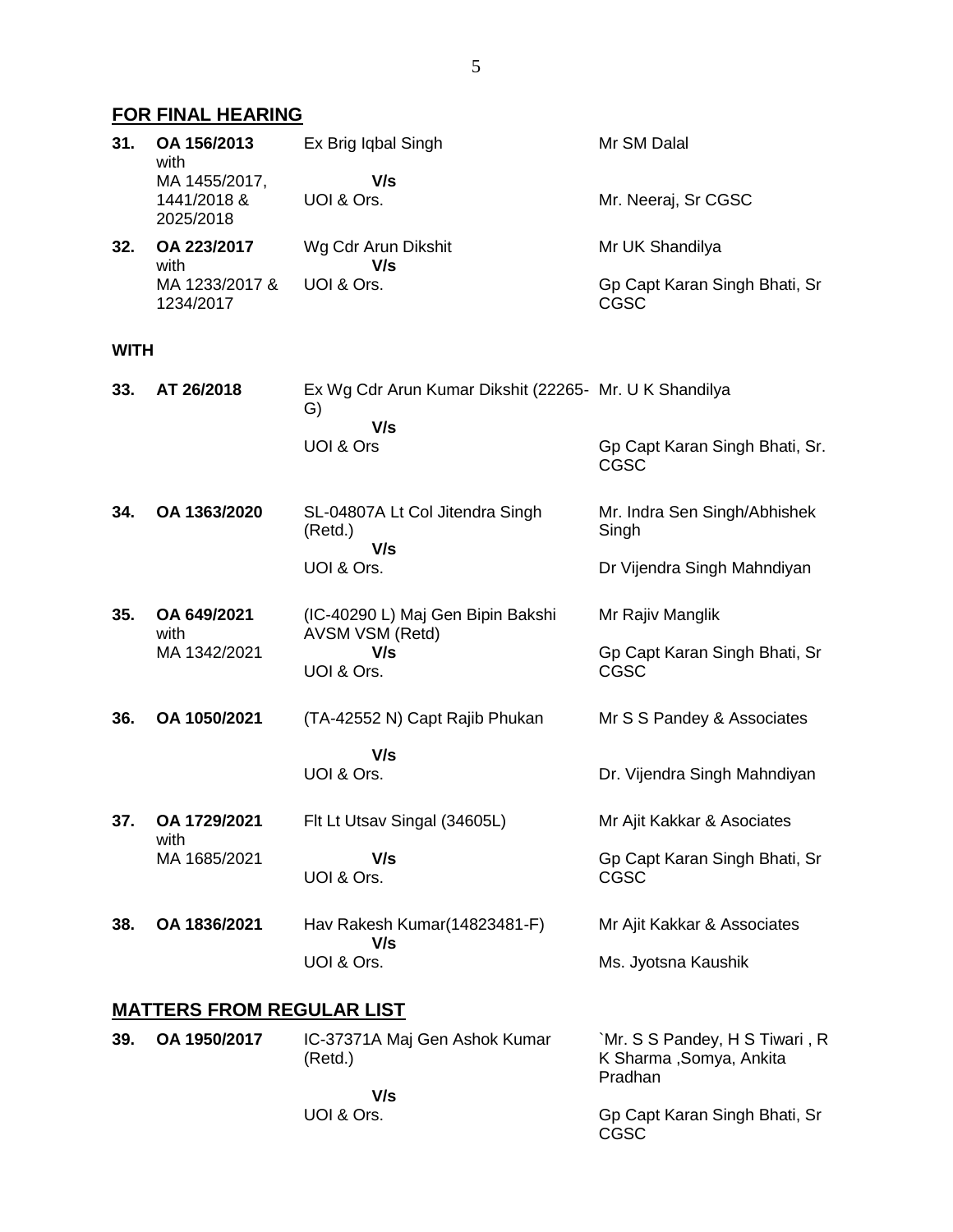# **ARMED FORCES TRIBUNAL, PRINCIPAL BENCH, NEW DELHI LIST OF BUSINESS**

**Date: 30-05-2022**

**Timing: 10:30 AM to 01.00 PM & 02.00 PM to 04.30 PM**

# **COURT No. 1 (Ground Floor) NOTIFICATION**

# **It is hereby notified for information of all concerned that the following matters stand adjourned to 25-08-2022.**

|    | S. No. Case No.                     | <b>Parties Name</b>                         | <b>Advocate for Petitioner /</b><br><b>Respondents</b> |
|----|-------------------------------------|---------------------------------------------|--------------------------------------------------------|
|    | <b>Pleadings Not Complete</b>       |                                             |                                                        |
| 1. | OA 963/2019<br>with<br>MA 1630/2019 | IC-63718 Maj Vikrant Kumar Jaitly<br>(Retd) | Mr. SS Pandey and Associates                           |
|    |                                     | V/s                                         |                                                        |
|    |                                     | UOI & Ors.                                  | Ms Jyotsana kaushik                                    |
| 2. | OA 1777/2019                        | JC-53681P Col Rakesh Mohan (Retd)           | Mr.SS Pandey & Associates                              |
|    |                                     | V/s                                         |                                                        |
|    |                                     | UOI & Ors.                                  | Mr. Neeraj, Sr. CGSC                                   |
| 3. | OA 1778/2019                        | IC-53197H Col Ashish Negi                   | Mr. S S Pandey & Associates                            |
|    |                                     | V/s                                         |                                                        |
|    |                                     | UOI & Ors.                                  | Mr. Satya Ranjan Swain                                 |
| 4. | OA 2024/2019                        | No. 13979855-X Sep/DSC Siva<br>Perumal P    | Mr. U S Maurya                                         |
|    |                                     | V/s                                         |                                                        |
|    |                                     | UOI & Ors.                                  | Mr. Ashok Chaitanya                                    |
| 5. | OA 2071/2019<br>with                | Sub Dalip Singh Thakur (No 668449Y)         | Mr. Ajit Kakkar                                        |
|    | MA 273/2021                         | V/s                                         |                                                        |
|    |                                     | UOI & Ors.                                  | Ms. Jyotsna Kaushik                                    |
| 6. | OA 2209/2019                        | JC-377476L Sub Jaswant Singh                | Mr. Virender Singh Kadian                              |
|    |                                     | V/s                                         |                                                        |
|    |                                     | UOI & Ors.                                  | Mr. S D Windlesh                                       |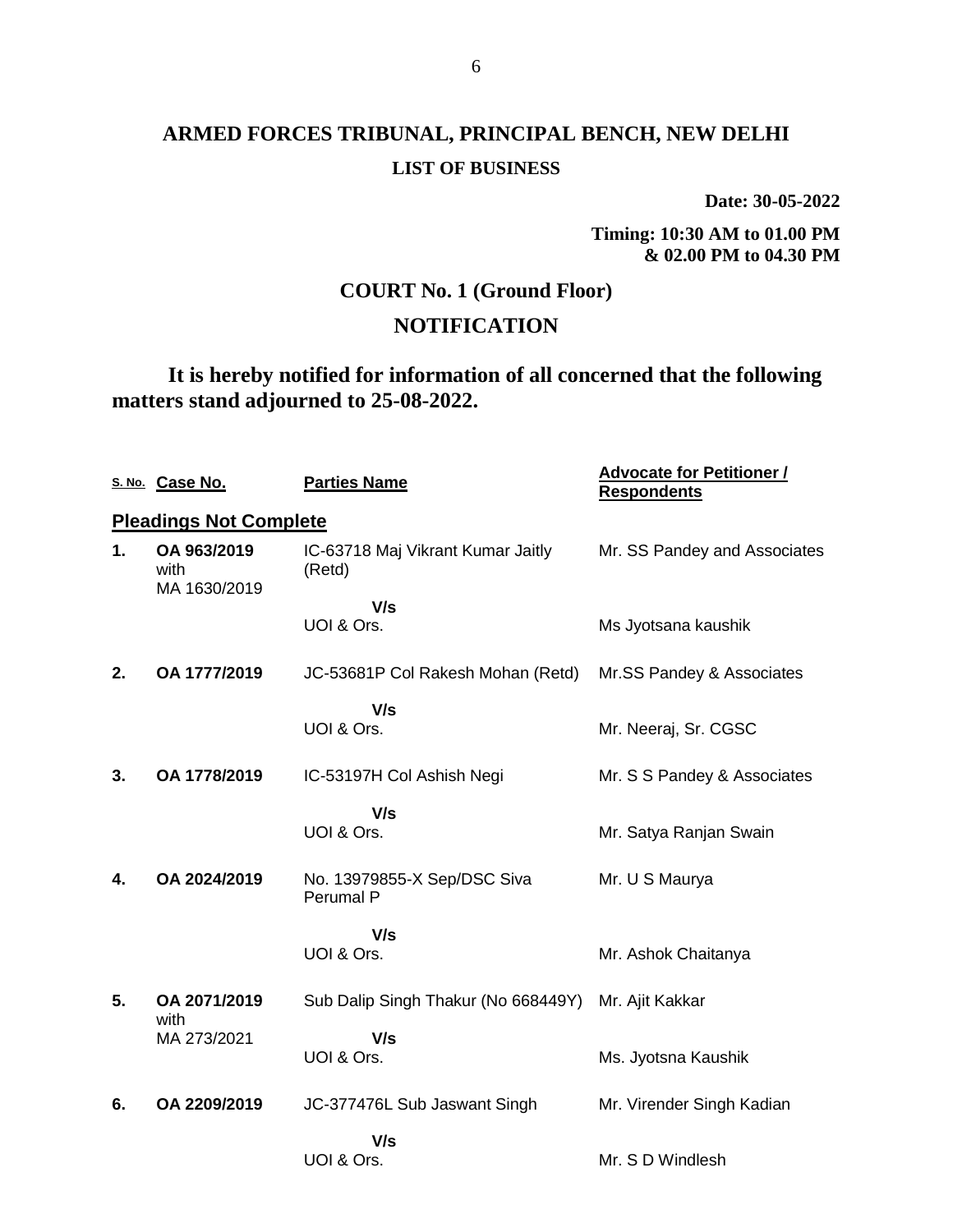| 7.          | OA 2302/2019<br>with<br>MA 3204/2019<br>(OA 540/2018)<br>(RB, Jaipur) | Hav (GD) Suresh Chand<br>(No.14414159A)<br>V/s                    | Mr. S B Singh                                 |
|-------------|-----------------------------------------------------------------------|-------------------------------------------------------------------|-----------------------------------------------|
|             |                                                                       | UOI & Ors.                                                        | Mr Anil Gautam                                |
| 8.          | OA 2329/2019                                                          | Col Ranjeet Alva (IC 53236 W)<br>V/s                              | Mr SS Pandey & Associates                     |
|             |                                                                       | UOI & Ors.                                                        | Gp Capt Karan Singh Bhati, Sr.<br><b>CGSC</b> |
| 9.          | OA 72/2020                                                            | No 15144103A Hav Jagdish Kumar<br>V/s                             | Mr Seerat Deep Singh/Sandeep<br>Mishra        |
|             |                                                                       | UOI & Ors.                                                        | Mr. Ashok Chaitanya                           |
| 10.         | OA 925/2020                                                           | SL:4300-Y Col A K Dey                                             | Mr. Indra Sen Singh/Abhishek<br>Singh         |
|             |                                                                       | V/s<br>UOI & Ors.                                                 | Gp Capt Karan Singh Bhati, Sr<br>CGSC         |
| 11.         | OA 150/2021                                                           | IC-54318L Col Virendra Kumar<br>Sharma                            | Mr Ankur Chhibber                             |
|             |                                                                       | V/s<br>UOI & Ors.                                                 | Mr Neeraj, Sr CGSC                            |
| 12.         | OA 239/2021                                                           | IC-54376P Col Aditya J Paul                                       | Mr Ankur Chhibber                             |
|             |                                                                       | V/s<br>UOI & Ors.                                                 | Gp Capt Karan Singh Bhati, Sr.<br><b>CGSC</b> |
| 13.         | OA 337/2021<br>with                                                   | MWO (HFL) Hari Shankar Mishra<br>(Retd) (No 673046)               | Mr Manoj Kr Gupta                             |
|             | MA 406/2021                                                           | V/s<br>UOI & Ors.                                                 | Mr V S Tomar                                  |
| <b>WITH</b> |                                                                       |                                                                   |                                               |
| 14.         | OA 787/2021                                                           | Ex MWO (HFO) Rishipal (659349 K) & Mr Aruni Poddar<br>Ors.<br>V/s |                                               |
|             |                                                                       | UOI & Ors.                                                        | None                                          |
| <b>WITH</b> |                                                                       |                                                                   |                                               |
| 15.         | OA 789/2021<br>with<br>MA 841/2021 &                                  | <b>HFO Kamala Shankar Shukla</b><br>(Retd)(No 661308)             | Mr Manoj Kr Gupta                             |
|             | MA 2784/2021                                                          | V/s<br>UOI & Ors.                                                 | Ms. Barkha Babbar                             |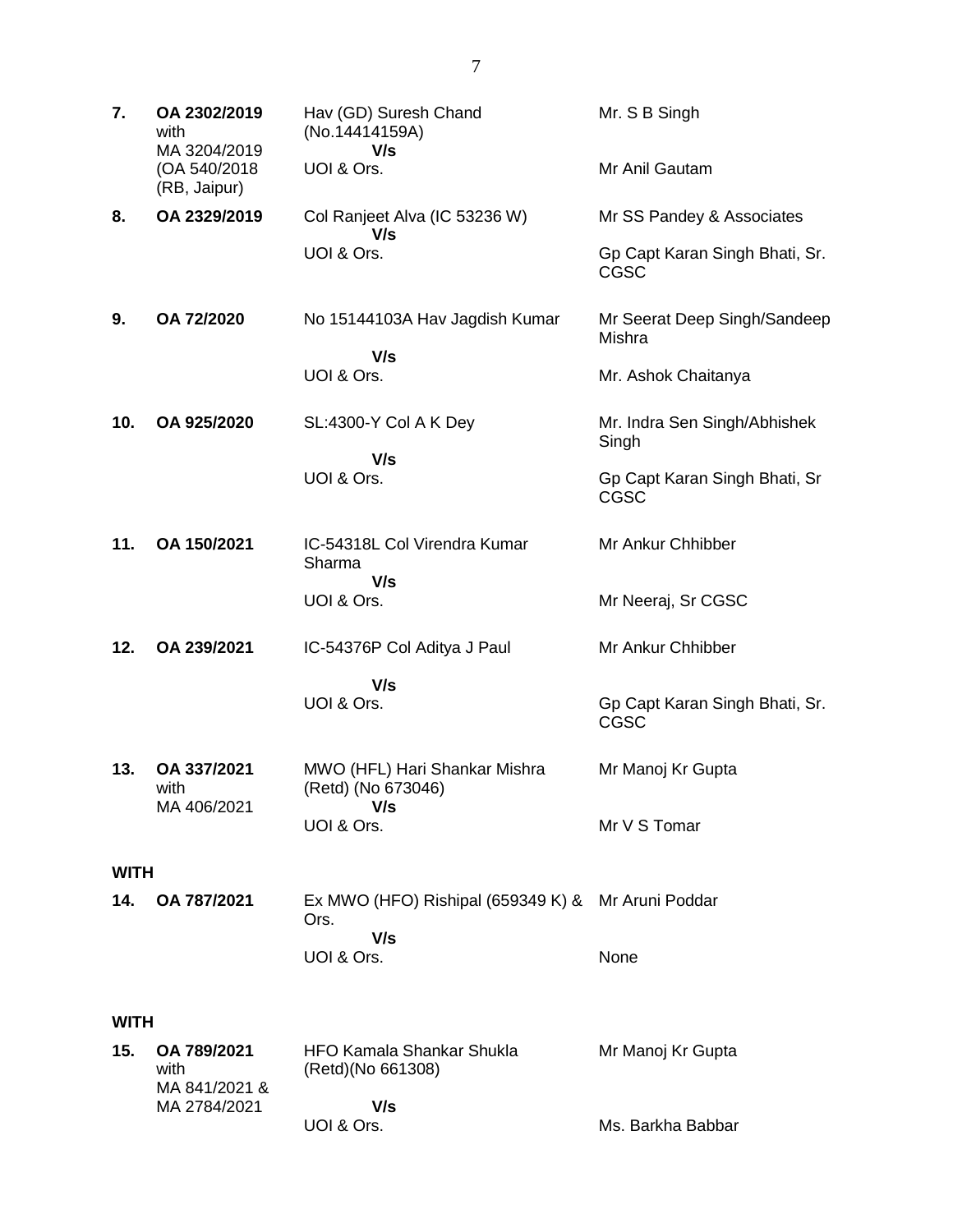**16. OA 831/2021** with MA 875/2021 MWO (HFO) Ram Lubhaya (Retd) (No Mr Manoj Kr Gupta 625272)  **V/s** UOI & Ors. Mr Anil Gautam **WITH 17. OA 835/2021** with MA 883/2021 HFO Bishan Singh Dhami (Retd) (No 625420 R)  **V/s** UOI & Ors. Mr Manoj Kr Gupta & Associates Mr. Ashok Chaitanya **WITH 18. OA 866/2021** MWO (HFO) Deepak Vohra (Retd) (No Mr Manoj Kr Gupta 690345 B)  **V/s** UOI & Ors. Ms. Suman Chauhan **WITH 19. OA 877/2021** with MA 912/2021 with MA 629/2022 MWO (HFO) Dilip Singh (Retd) (No 624470)  **V/s** UOI & Ors. Mr Manoj Kr Gupta Mr Arvind Patel **WITH 20. OA 998/2021** with MA 973/2021 HFO Umed Singh Khatri (Retd) (No 605125)  **V/s** UOI & Ors. Mr Manoj Kr Gupta Mr. V Pattabhi Ram **WITH 21. OA 1019/2021** HFO Vijay Kumar Upadhyay (Retd) (No 674339)  **V/s** UOI & Ors. Mr Manoj Kr Gupta Mr. Prabodh Kumar **WITH 22. OA 1023/2021** with MA 990/2021 HFL Kamalesh Chandra Katiyar Retd ( Mr Manoj Kr Gupta & Associates 637056 )  **V/s** UOI & Ors. Ms. Suman Chauhan **WITH 23. OA 1026/2021** No 684783 N MWO (HFO) Brij Kishor Tripathi (Retd)  **V/s** Mr Manoj Kr Gupta

Mr. Rajeev Kumar

UOI & Ors.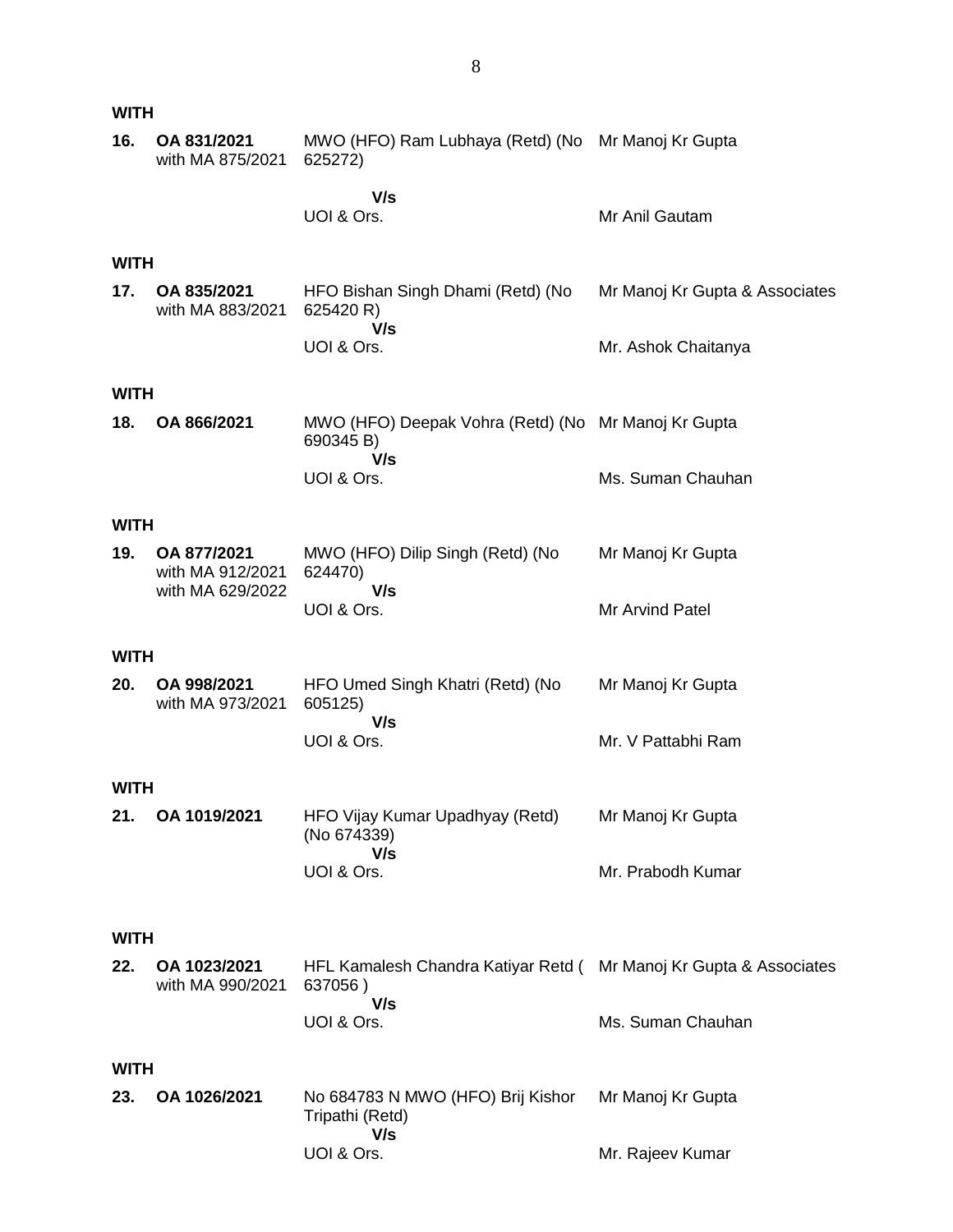| 24.         | OA 1029/2021<br>with                 | 621018 MWO (HFO) V R Srinivasan<br>Retd                       | Mr Manoj Kr Gupta & Associates |
|-------------|--------------------------------------|---------------------------------------------------------------|--------------------------------|
|             | MA 986/2021                          | V/s<br>UOI & Ors.                                             | Mr. Shyam Narayan              |
| <b>WITH</b> |                                      |                                                               |                                |
| 25.         | OA 878/2021<br>with<br>MA 913/2021   | MWO (HFO) Rajendra Singh Gupta<br>(Retd) (S No.673185)<br>V/s | Mr Manoj Kumar & Associates    |
|             |                                      | UOI & Ors.                                                    | Mr. Rajeev Kumar               |
| <b>WITH</b> |                                      |                                                               |                                |
| 26.         | OA 1066/2021                         | 676503 F HFO Kalya Buddeswar Rao<br>(Retd)                    | Mr Manoj Kr Gupta              |
|             |                                      | V/s<br>UOI & Ors.                                             | Mr. V Pattabhi Ram             |
| <b>WITH</b> |                                      |                                                               |                                |
| 27.         | OA 1071/2021                         | 679798 HFO Anil Kumar Roy (Retd)                              | Mr Manoj Kr Gupta              |
|             |                                      | V/s<br>UOI & Ors.                                             | Mr. Y P Singh                  |
| <b>WITH</b> |                                      |                                                               |                                |
| 28.         | OA 1080/2021<br>with                 | 639423 HFL(MWO) SV Uttarwar (Retd) Mr Manoj Kr Gupta          |                                |
|             | MA 949/2022                          | V/s<br>UOI & Ors.                                             | Mr. Waize Ali Noor             |
| <b>WITH</b> |                                      |                                                               |                                |
| 29.         | OA 1084/2021<br>with                 | 636066 A Hony Fg Offr Mohammad<br>Yusuf Khan (Retd)           | Mr Manoj Kr Gupta              |
|             | MA 1019/2021                         | V/s<br>UOI & Ors.                                             | Mr. J S Yadav                  |
| <b>WITH</b> |                                      |                                                               |                                |
| 30.         | OA 1109/2021<br>with<br>MA 1030/2021 | MWO (HFO) Ram Kishan (Retd) (No<br>653503 N)<br>V/s           | Mr Manoj Kr Gupta              |
|             |                                      | UOI & Ors.                                                    | Mr. J S Yadav                  |
| <b>WITH</b> |                                      |                                                               |                                |
| 31.         | OA 1113/2021<br>with                 | 651319 HFL (MWO) Amrit Lal Sekhri<br>(Retd)                   | Mr Manoj Kumar Gupta           |
|             | MA 1032/2021                         | V/s<br>UOI & Ors.                                             | Mr. Anil Gautam                |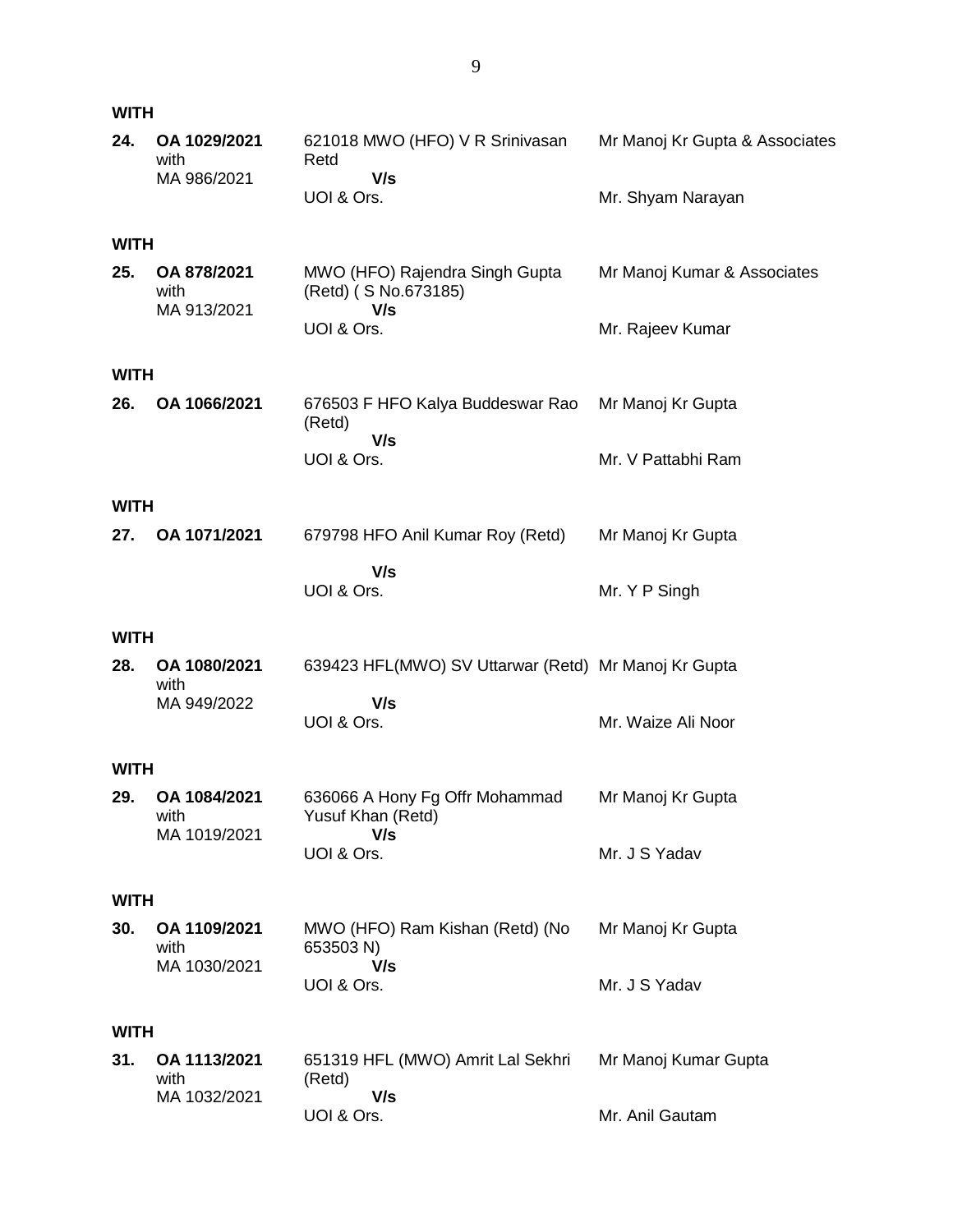#### **WITH**

| 32. | OA 1121/2021<br>with | 652170 MWO (HFL) Jai Narayan<br>Katiyar Retd | Mr Manoj Kr Gupta      |
|-----|----------------------|----------------------------------------------|------------------------|
|     | MA 1038/2021         | V/s                                          |                        |
|     |                      | UOI & Ors.                                   | Mr Avdhesh Kumar Singh |

#### **WITH**

| 33. | OA 1134/2021<br>with | 620020 HFO Hari Sharan Misra (Retd) Mr Manoj Kr Gupta |                  |
|-----|----------------------|-------------------------------------------------------|------------------|
|     | MA 1045/2021         | V/s                                                   |                  |
|     |                      | UOI & Ors.                                            | Mr Prabodh Kumar |

## **WITH**

| 34. | OA 1450/2021 | HFO Prasannakumaran PB (Retd) (No Mr Manoj Kr Gupta |               |  |
|-----|--------------|-----------------------------------------------------|---------------|--|
|     | with         | 675222)                                             |               |  |
|     | MA 1314/2021 | V/s                                                 |               |  |
|     |              | UOI & Ors.                                          | Mr. D K Sabat |  |

#### **WITH**

| 35. | OA 1499/2021<br>with | (651739) MWO(HFL) Gopal Kant Jha<br>(Retd) | Mr Manoj Kumar Gupta &<br>Associates |
|-----|----------------------|--------------------------------------------|--------------------------------------|
|     | MA 1418/2021 &       | V/s                                        |                                      |
|     | MA 392/2022          | UOI & Ors.                                 | Mr. Rajesh Kumar Das                 |

#### **WITH**

| 36. | OA 1679/2021 | (656647) HFO Surender Kumar Mishra Mr Manoj Kumar Gupta<br>(Retd) |                 |
|-----|--------------|-------------------------------------------------------------------|-----------------|
|     |              | V/s                                                               |                 |
|     |              | UOI & Ors.                                                        | Mr. Anil Gautam |

# **WITH**

| 37. | OA 1891/2021<br>with | HFO Vijendra Singh Dhanker (Retd)<br>(No 680520) | Mr Manoj Kr Gupta |  |
|-----|----------------------|--------------------------------------------------|-------------------|--|
|     | MA 1894/2021         | V/s                                              |                   |  |
|     |                      | UOI & Ors.                                       | Mr Anil Gautam    |  |

## **WITH**

| 38. | OA 1936/2021<br>with | HFO Arvind Kumar (Retd) (No 632950) Mr Manoj Kr Gupta & Ms Pooja |                       |
|-----|----------------------|------------------------------------------------------------------|-----------------------|
|     | MA 1952/2021         | V/s                                                              |                       |
|     |                      | UOI & Ors.                                                       | Mr Satya Ranjan Swain |

## **WITH**

| 39. | OA 213/2022 | HFL Pramod Vishwanath Badgujar<br>(Retd) | Mr Manoj Kumar Gupta |
|-----|-------------|------------------------------------------|----------------------|
|     |             | V/s                                      |                      |
|     |             | UOI & Ors.                               | Mr. Neeraj, Sr CGSC  |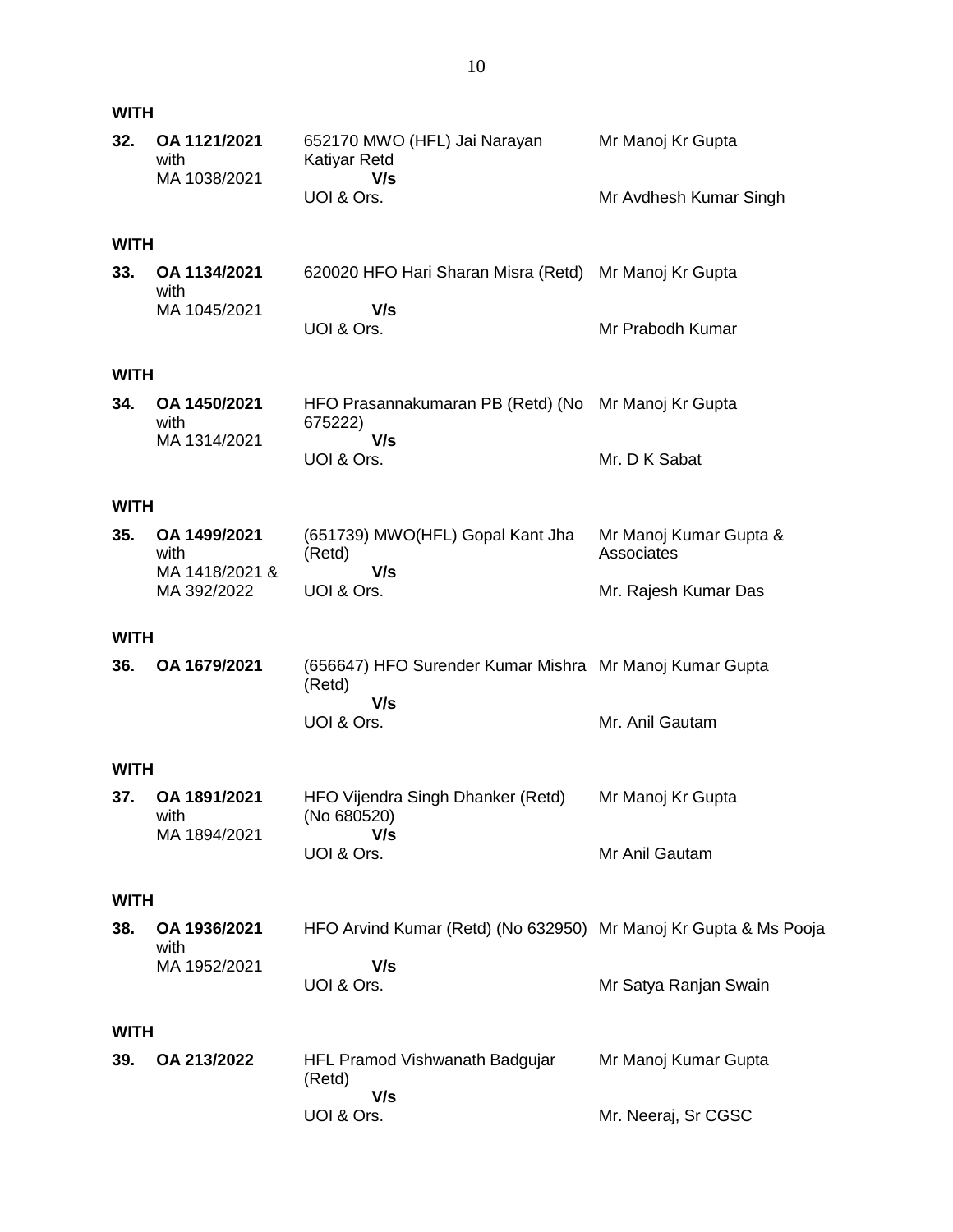| 40. | OA 408/2021                         | (IC-55835 P) Lt Col Neelaksh Pant                                          | Mr S S Pandey & Associates                   |
|-----|-------------------------------------|----------------------------------------------------------------------------|----------------------------------------------|
|     |                                     | V/s<br>UOI & Ors.                                                          | Gp Capt Karan Singh Bhati, Sr<br><b>CGSC</b> |
| 41. | OA 410/2021<br>with<br>MA 1904/2021 | (IC-55892 W) Lt Col Nair Pradeep<br>Kuttapan                               | Mr S S Pandey & Associates                   |
|     |                                     | V/s<br>UOI & Ors.                                                          | Mr Shyam Narayan                             |
| 42. | OA 413/2021<br>with                 | (IC-55794 W) Col Varun Wadhwa                                              | Mr S S Pandey & Associates                   |
|     | MA 2533/2021                        | V/s<br>UOI & Ors.                                                          | Mr Shyam Narayan                             |
| 43. | OA 414/2021                         | (IC-53285 Y) Col Satya Narayan Das                                         | Mr S S Pandey & Associates                   |
|     |                                     | V/s<br>UOI & Ors.                                                          | Mr Rajeev Kumar                              |
| 44. | OA 428/2021                         | (IC-55721 K) Lt Col Ashwani<br>Bhatnagar                                   | Mr S S Pandey & Associates                   |
|     |                                     | V/s<br>UOI & Ors.                                                          | Mr Rajeev Kumar                              |
| 45. | OA 458/2021                         | (IC-56862 L) Lt Col Kaushik Sarkar                                         | Mr S S Pandey & Associates                   |
|     |                                     | V/s<br>UOI & Ors.                                                          | Mr. J S Rawat                                |
| 46. | OA 461/2021                         | IC - 55949A Lt Col Arun Bara                                               | Mr S S Pandey                                |
|     |                                     | V/s<br>UOI & Ors.                                                          | Mr. Neeraj, Sr CGSC                          |
| 47. | OA 463/2021<br>with                 | (IC-55870 X) Lt Col Baleshwarjit Singh Mr S S Pandey & Associates<br>Sidhu |                                              |
|     | MA 2046/2021                        | V/s<br>UOI & Ors.                                                          | Ms. Jyotsna Kaushik                          |
| 48. | OA 464/2021                         | (IC-56940 X) Col Lokesh Kandpal                                            | Mr S S Pandey & Associates                   |
|     |                                     | V/s<br>UOI & Ors.                                                          | Gp Capt Karan Singh Bhati, Sr<br>CGSC        |
| 49. | OA 465/2021                         | (IC-59798 K) Lt Col Asish Samantaray                                       | Mr S S Pandey & Associates                   |
|     |                                     | V/s<br>UOI & Ors.                                                          | Mr. Ashok Chaitanya                          |

11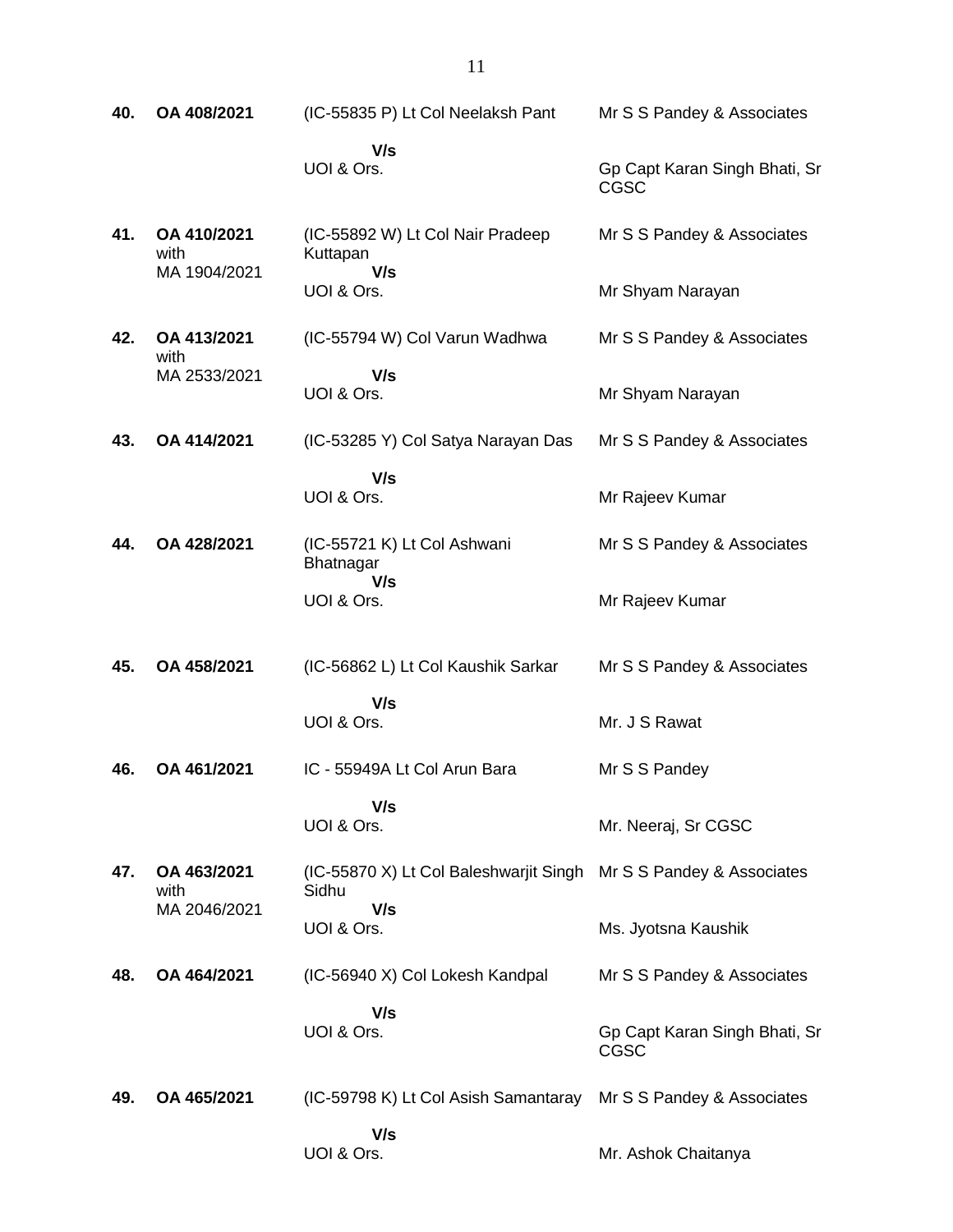| 50. | OA 466/2021<br>with                 | (IC-55909 Y) Lt Col Prabhjinder Singh<br>Kang | Mr S S Pandey & Associates                  |
|-----|-------------------------------------|-----------------------------------------------|---------------------------------------------|
|     | MA 2433/2021                        | V/s<br>UOI & Ors.                             | Mr. J S Yadav                               |
| 51. | OA 475/2021                         | (IC-59996 P) Lt Col Kailash Bansal            | Mr S S Pandey & Associates                  |
|     |                                     | V/s<br>UOI & Ors.                             | Mr Satya Ranjan Swain                       |
| 52. | OA 477/2021                         | Lt Col Anil Khurdiya (IC 59420 X)             | Mr SS Pandey & Associates                   |
|     |                                     | V/s<br>UOI & Ors.                             | Mr V S Tomar                                |
| 53. | OA 488/2021                         | Lt Col Amitabh Kumar (IC- 55946M)             | Mr S S Pandey & Associates                  |
|     |                                     | V/s<br>UOI & Ors.                             | Mr V Pattabhi Ram                           |
| 54. | OA 489/2021                         | Col Rahul Tripathi (Retd) IC 54462 A          | Mr Ankur Chhibber                           |
|     |                                     | V/s<br>UOI & Ors.                             | Mr Neeraj, Sr CGSC                          |
| 55. | OA 491/2021                         | Col Rajiv Sinha (IC 59906 H)                  | Mr SS Pandey & Associates                   |
|     |                                     |                                               |                                             |
|     |                                     | V/s<br>UOI & Ors.                             | Ms Jyotsna Kaushik                          |
| 56. | OA 493/2021<br>with                 | Lt Col Manindra Kumar Singh (IC -<br>57115M)  | Mr S S Pandey & Associates                  |
|     | MA 1905/2021                        | V/s<br>UOI & Ors.                             | Mr Prabodh Kumar                            |
| 57. | OA 498/2021                         | IC-54355Y Col Ashwin Nagpal                   | Mr Ankur Chhibber                           |
|     | with<br>MA 2882/2021                | V/s<br>UOI & Ors.                             | Mr Y P Singh                                |
| 58. | OA 499/2021                         | Lt Col Abhijit Chanda (IC 59774 A)            | Ms Gulafshan Parween                        |
|     |                                     | V/s<br>UOI & Ors.                             | Mr V Pattabhi Ram                           |
| 59. | OA 501/2021<br>with<br>MA 1127/2022 | HAV/PA Satish Kumar (15614431 F)<br>V/s       | Mr Indra Sen Singh & Ms Kirtika<br>Chhatwal |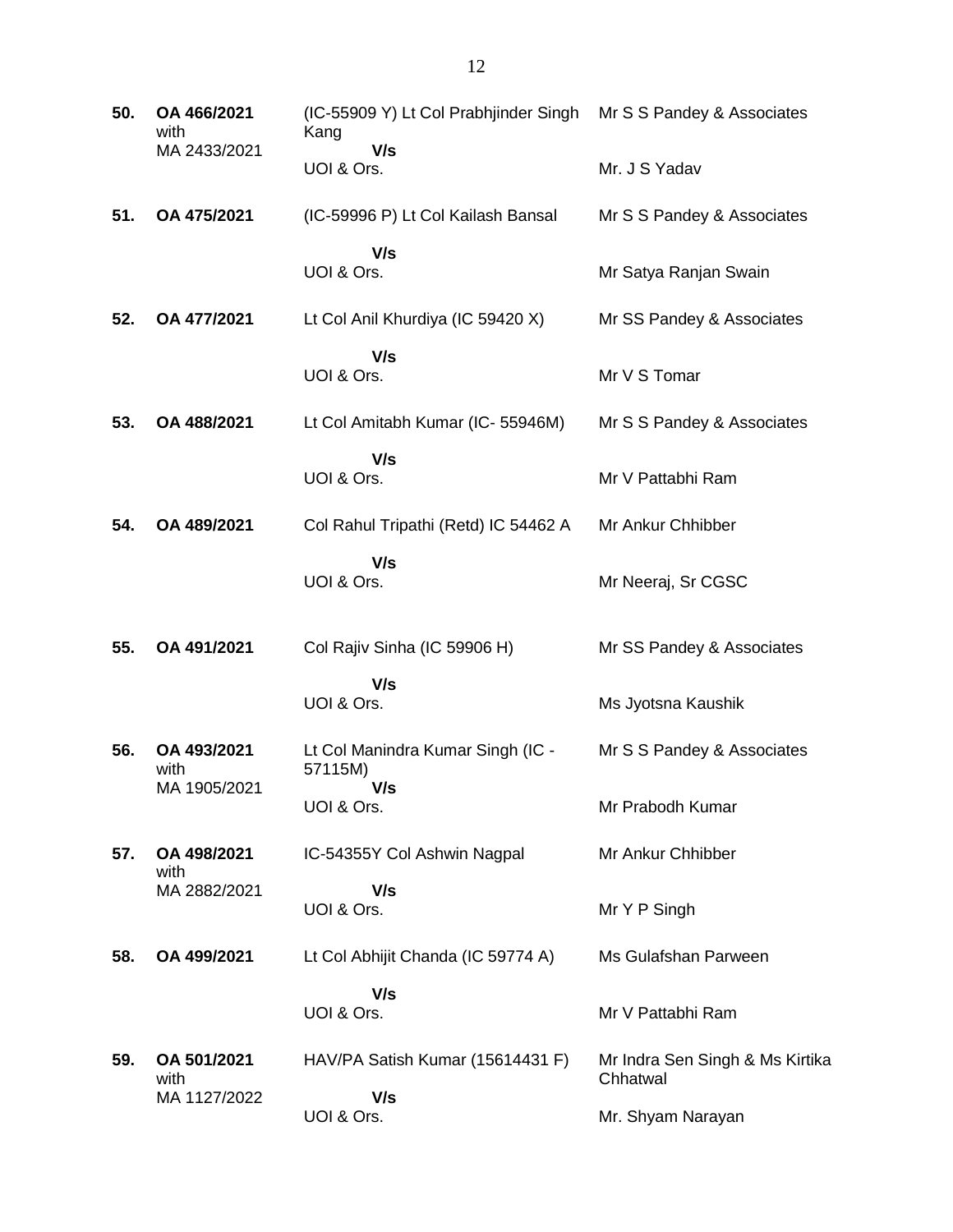| 60. | OA 503/2021 | Col Sandeep Azad (IC 59855 A)                                   | Mr SS Pandey & Associates             |
|-----|-------------|-----------------------------------------------------------------|---------------------------------------|
|     |             | V/s<br>UOI & Ors.                                               | Mr. Rajeev Kumar                      |
| 61. | OA 511/2021 | (IC-59524 Y) LT Col Amit Anil Kulkarni Mr Abhishek Kalaiyarasan |                                       |
|     |             | V/s<br>UOI & Ors.                                               | Gp Capt Karan Singh Bhati, Sr<br>CGSC |
| 62. | OA 512/2021 | Lt Col Saurabh Pandey (Retc) (IC-<br>54441K)                    | Mr Ankur Chhibber                     |
|     |             | V/s<br>UOI & Ors.                                               | Mr. Niranjana Das                     |
| 63. | OA 513/2021 | (IC-591624 H) Lt Col Akshay Yadava                              | Mr S S Pandey & Associates            |
|     |             | V/s<br>UOI & Ors.                                               | Mr. Anil Gautam                       |
| 64. | OA 514/2021 | (IC-53779 H) Lt Col Dinesh K Silekar                            | Mr S S Pandey & Associates            |
|     |             | V/s<br>UOI & Ors.                                               | Dr. Vijendra Singh Mahndiyan          |
| 65. | OA 515/2021 | (IC-59779 Y) Lt Col Murtuza Ali Asad                            | Mr S S Pandey & Ms Richa<br>Mishra    |
|     |             | V/s<br>UOI & Ors.                                               | Mr. Avdhesh Kumar Singh               |
| 66. | OA 516/2021 | (IC-59073 K) Lt Col Jasdip Singh<br>Chhatwal                    | Mr S S Pandey & Associates            |
|     |             | V/s<br>UOI & Ors.                                               | Ms. Jyotsna Kaushik                   |
| 67. | OA 521/2021 | Lt Col Mukesh Singh Solanki (No<br>55995 P)                     | Mr SS Pandey & Associates             |
|     |             | V/s<br>UOI & Ors.                                               | Ms Barkha Babbar                      |
| 68. | OA 522/2021 | Lt Col Lokesh Deva (IC 59391N)                                  | Mr S S Pandey & Associates            |
|     |             | V/s<br>UOI & Ors.                                               | Mr. Neeraj, Sr. CGSC                  |
| 69. | OA 525/2021 | Lt Col Pravin Prakash Yerunkar (IC<br>59184 F)<br>V/s           | Mr SS Pandey And Ms Richa<br>Mishra   |
|     |             | UOI & Ors.                                                      | Ms Suman Chauhan                      |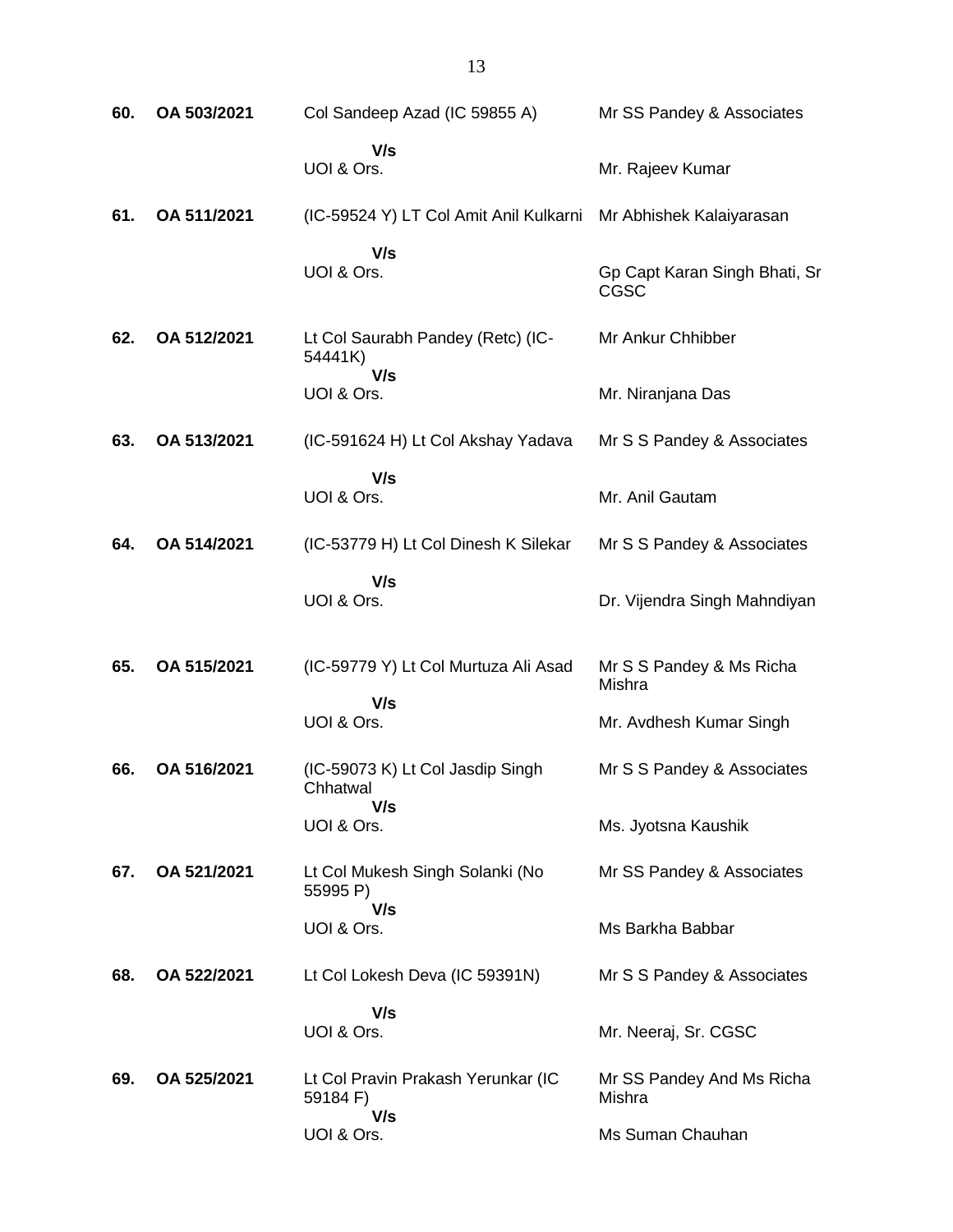| 70. | OA 531/2021<br>with                 | Col K R Raghvan (IC-52150L)                                                   | Mr S S Pandey & Associates                  |
|-----|-------------------------------------|-------------------------------------------------------------------------------|---------------------------------------------|
|     | MA 2112/2021                        | V/s<br>UOI & Ors.                                                             | Ms Jyotsna Kaushik                          |
| 71. | OA 533/2021                         | Col Amit Mathur (IC 54387 F)                                                  | Mr Ankur Chhibber                           |
|     |                                     | V/s<br>UOI & Ors.                                                             | Mr Anil Gautam                              |
| 72. | OA 537/2021<br>with<br>MA 2324/2021 | (IC-54500 L) Lt Col Deepak Bector<br>(Retd)<br>V/s                            | Mr Ankur Chhibber                           |
|     |                                     | UOI & Ors.                                                                    | Mr Arvind Kumar                             |
| 73. | OA 538/2021<br>with<br>MA 1510/2021 | (IC-54330 M) Col Himanshu Tiwari<br>(Retd)<br>V/s                             | Mr Ankur Chhibber                           |
|     |                                     | UOI & Ors.                                                                    | Dr. Vijendra Singh Mahndiyan                |
| 74. | OA 548/2021                         | (IC-59892 N) Lt Col Vivek Murthy                                              | Mr S S Pandey & Mr Abhishek<br>Kalaiyarasan |
|     |                                     | V/s<br>UOI & Ors.                                                             | Mr. Neeraj, Sr. CGSC                        |
| 75. | OA 549/2021                         | (IC-59481 P) Lt Col Manish Kothari<br>V/s                                     | Mr S S Pandey & Mr Abhishek<br>Kalaiyarasan |
|     |                                     | UOI & Ors.                                                                    | Mr V Pattabhi Ram                           |
| 76. | OA 568/2021                         | Col Gaurav Shukla (IC 59704 F)<br>V/s                                         | Mr SS Pandey & Ms Gulafshan<br>Parween      |
|     |                                     | UOI & Ors.                                                                    | Mr. Rajeev Kumar                            |
| 77. | OA 571/2021<br>with<br>MA 2887/2021 | Gp Capt Rajesh Singh Bisht (No 23052 Mr Ajit Kakkar & Associates<br>F)<br>V/s |                                             |
|     |                                     | UOI & Ors.                                                                    | None                                        |
| 78. | OA 576/2021<br>with                 | (IC-59322 X) Lt Col Ranjan Devrani                                            | Mr S S Pandey & Ms Gulafshan<br>Parween     |
|     | MA 1839/2021                        | V/s<br>UOI & Ors.                                                             | Mr. Arvind Patel                            |
| 79. | OA 577/2021                         | (IC-56667 N) Col Arun Bhandari (Retd)                                         | Mr S S Pandey & Ms Richa<br>Mishra          |
|     |                                     | V/s<br>UOI & Ors.                                                             | Mr. Arvind Patel                            |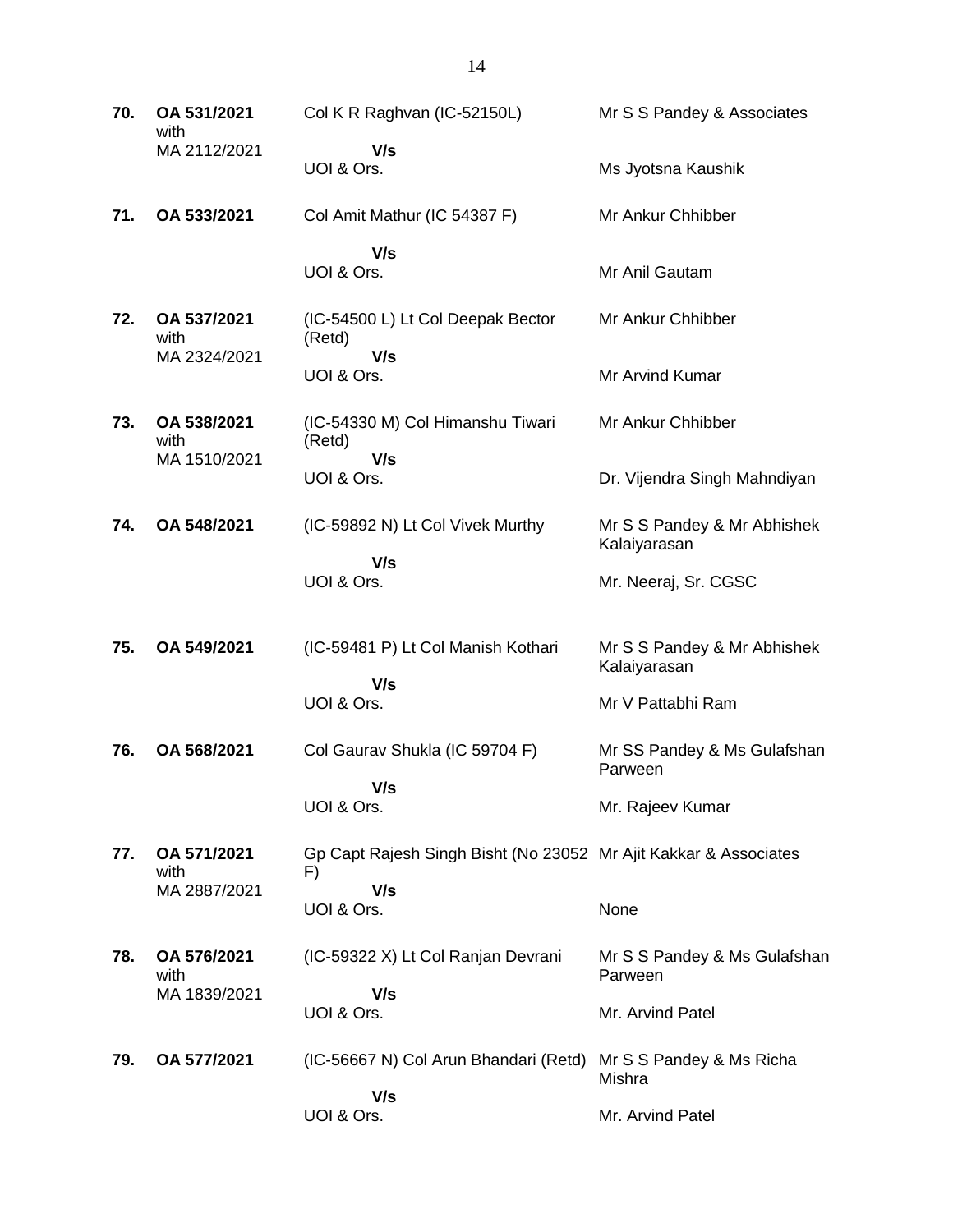| 80. | OA 578/2021 | (IC-59734 Y) Lt Col Nitten Mehta                       | Mr S S Pandey & Ms Richa<br>Mishra           |
|-----|-------------|--------------------------------------------------------|----------------------------------------------|
|     |             | V/s<br>UOI & Ors.                                      | Mr. J S Rawat                                |
| 81. | OA 579/2021 | (IC-65270 H) Col Vivek Pandurang<br>Jamdar             | Mr S S Pandey & Associates                   |
|     |             | V/s<br>UOI & Ors.                                      | Ms. Jyotsna Kaushik                          |
| 82. | OA 583/2021 | (IC-56760 P) Lt Col Harish Kumar                       | Mr S S Pandey & Ms Richa<br>Mishra           |
|     |             | V/s<br>UOI & Ors.                                      | Mr Shyam Narayan                             |
| 83. | OA 585/2021 | (IC-54304 L) Col Sanjeev Kumar<br>Yadav (Retd)         | Mr Ankur Chhibber                            |
|     |             | V/s<br>UOI & Ors.                                      | Gp Capt Karan Singh Bhati, Sr<br><b>CGSC</b> |
| 84. | OA 592/2021 | (IC 60042 W) LT Col Amit Atri                          | Mr S S Pandey & Ms Gulafshan<br>Parween      |
|     |             | V/s<br>UOI & Ors.                                      | Ms. Barkha Babbar                            |
| 85. | OA 595/2021 | (IC-59191 X) Lt Col Shivraj Anand<br>More Dalvi<br>V/s | Mr S S Pandey & Ms Gulafshan<br>Parween      |
|     |             | UOI & Ors.                                             | Mr. K K Tyagi                                |
| 86. | OA 596/2021 | LT Col Ajay Saigal (IC-59309N)                         | Mr S S Pandey & Ms Richa<br>Mishra           |
|     |             | V/s<br>UOI & Ors.                                      | Mr Y P Singh                                 |
| 87. | OA 600/2021 | Sub CLK (SD) Devender Singh<br>(JC541770K)<br>V/s      | Mr Indra Sen Singh & Kirtika<br>Chhatwal     |
|     |             | UOi & Ors.                                             | Mr. Rajesh Kumar Dass                        |
| 88. | OA 605/2021 | (IC-55736 M) Lt Col Nabi Ahmed                         | Mr S S Pandey & Mr S Krishna<br>Murthy       |
|     |             | V/s<br>UOI & Ors.                                      | Ms. Suman Chauhan                            |
| 89. | OA 608/2021 | IC-54410 K Lt Col Shamsher Jung<br>(Retd.)             | Mr Ankur Chhibber                            |
|     |             | V/s<br>UOI & Ors.                                      | Mr. Neeraj Sr CGSC                           |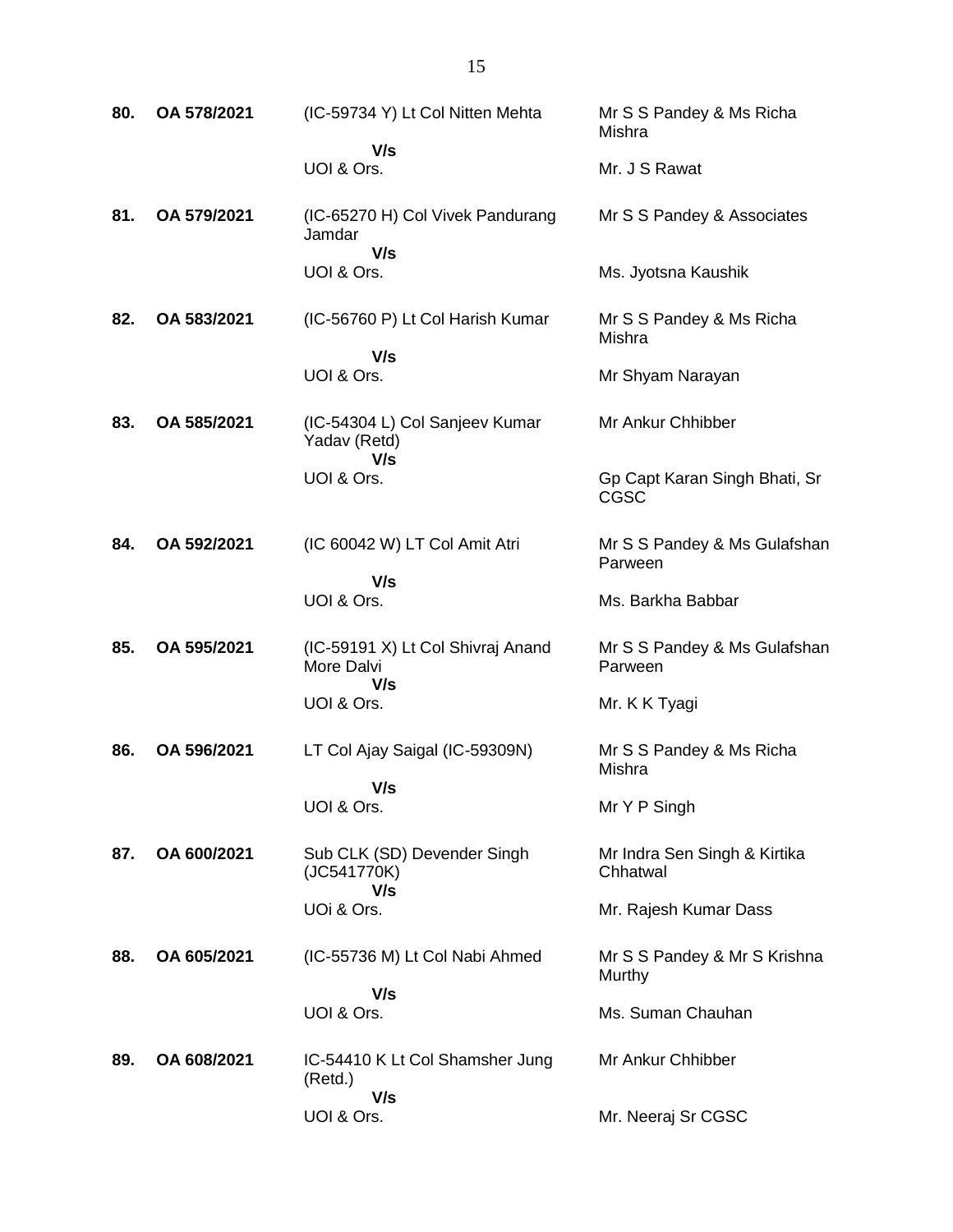| 90. | OA 609/2021         | (IC 59143 X) Lt Col Harmanjit S<br>Seeray                                             | Mr S S Pandey & Ms Richa<br>Mishra          |
|-----|---------------------|---------------------------------------------------------------------------------------|---------------------------------------------|
|     |                     | V/s<br>UOI & Ors.                                                                     | Mr. K K Tyagi                               |
| 91. | OA 610/2021         | IC-54345P Col C S Shiv Prasad (Retd) Mr Ankur Chhibber                                |                                             |
|     |                     | V/s<br>UOI & Ors.                                                                     | Mr. Anil Gautam                             |
| 92. | OA 612/2021         | IC 54525-X Lt Col Shaminder Singh<br>Jamwal (Retd.)<br>V/s                            | Mr Ankur Chhibber                           |
|     |                     | UOI & Ors.                                                                            | Gp Capt Karan Singh Bhati, Sr<br>CGSC       |
| 93. | OA 614/2021<br>with | (IC-55811 L) Lt Col Manish Mishra                                                     | Mr S S Pandey & Associates                  |
|     | MA 2376/2021        | V/s<br>UOI & Ors.                                                                     | Mr. J S Yadav                               |
| 94. | OA 624/2021         | (SL 05332N) Major (Earlier No,<br>1577128L Hav/PA) Mallavarapu<br>Thomas William Raju | Mr Indra Sen SIngh/Kirtika<br>Chawla        |
|     |                     | V/s<br>UOI & Ors.                                                                     | Mr. Anil Gautam                             |
| 95. | OA 627/2021         | (IC-59609 P) Col Ritunjay Bahuguna                                                    | Mr S S Pandey & Mr Abhishek<br>Kalaiyarasan |
|     |                     | V/s<br>UOI & Ors.                                                                     | Mr. Arvind Patel                            |
| 96. | OA 630/2021         | (IC-59311 L) Lt Col Vikram                                                            | Mr S S Pandey & Associates                  |
|     |                     | V/s<br>UOI & Ors.                                                                     | Mr. S D Windlesh                            |
| 97. | OA 631/2021         | Col Shalabh Tripathi (IC-52185F)                                                      | Mr S S Pandey & Associates                  |
|     |                     | V/s<br>UOI & Ors.                                                                     | Mr. Harish V Shankar                        |
| 98. | OA 632/2021         | (IC-55915 M) Lt Col Daljit Singh Aulakh Mr S S Pandey & Associates                    |                                             |
|     |                     | V/s<br>UOI & Ors.                                                                     | Ms. Barkha Babbar                           |
| 99. | OA 633/2021         | (IC-56872 P) Col Rahul Sharma                                                         | Mr S S Pandey & Ms Gulafshan<br>Parween     |
|     |                     | V/s<br>UOI & Ors.                                                                     | Ms. Suman Chauhan                           |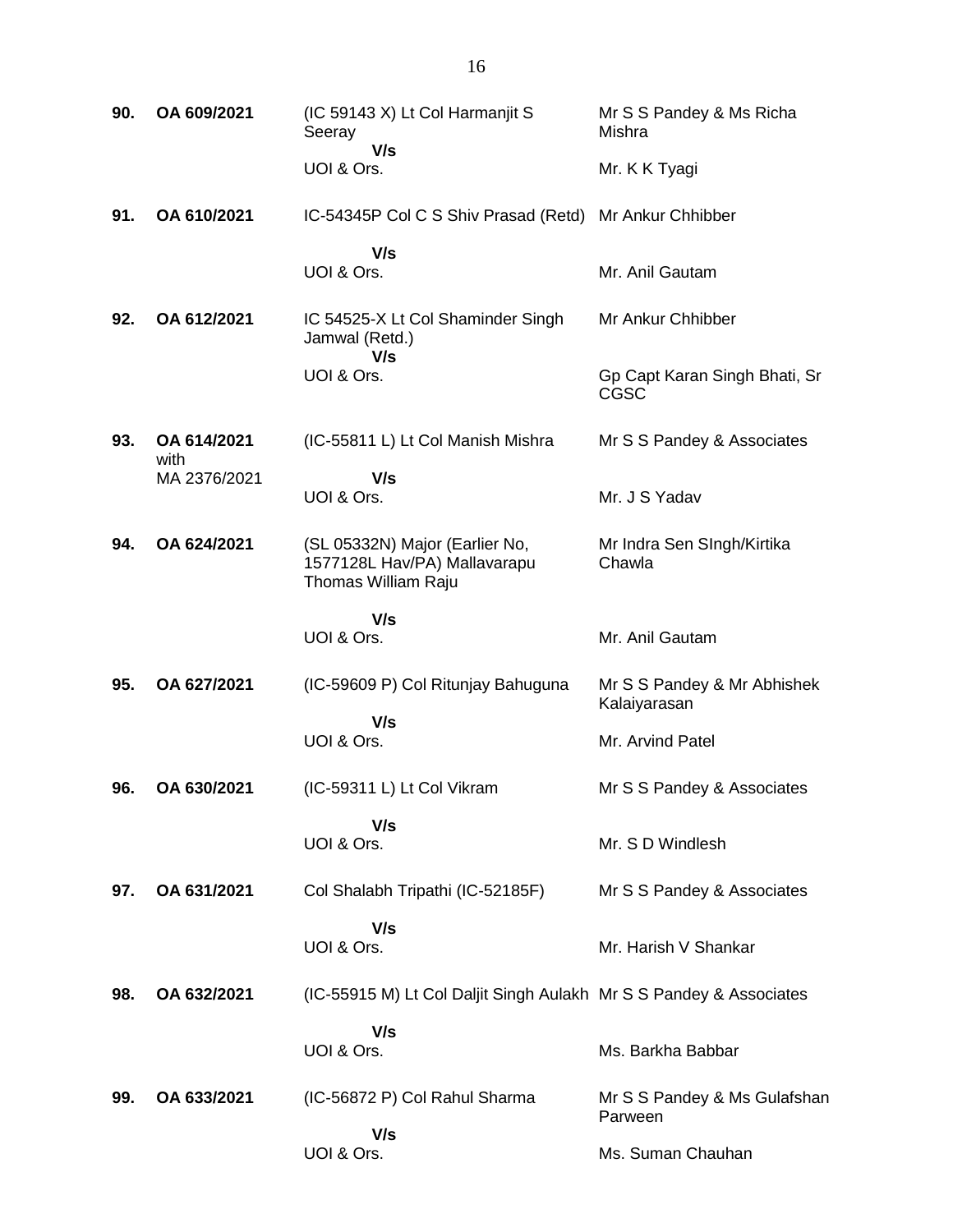| 100. OA 634/2021                         | (IC-59401 M) Lt Col Jeetendra Kumar<br>Mohapatro              | Mr S S Pandey & Ms Richa<br>Mishra           |
|------------------------------------------|---------------------------------------------------------------|----------------------------------------------|
|                                          | V/s<br>UOI & Ors.                                             | Mr. Neeraj, Sr CGSC                          |
| 101. OA 635/2021                         | (IC-59775 H) Col Shailesh Chaturvedi<br>V/s                   | Mr S S Pandey & Mr Abhishek<br>Kalaiyarasan  |
|                                          | UOI & Ors.                                                    | Mr. S D Windlesh                             |
| 102. OA 636/2021                         | (IC 55924 N) Col Lakshman Singh<br>Chauhan<br>V/s             | Mr S S Pandey & Associates                   |
|                                          | UOI & Ors.                                                    | Ms. Jyotsna Kaushik                          |
| 103. OA 641/2021<br>with<br>MA 1323/2021 | Hav/Clk (SD) Bishwas Singh (No<br>14670846 N)<br>V/s          | Mr Manoj Kr Gupta                            |
|                                          | UOI & Ors.                                                    | Gp Capt Karan Singh Bhati, Sr<br><b>CGSC</b> |
| 104. OA 642/2021                         | IC 59836P LT Col Harsh Kumar Singh<br>Chauhan<br>V/s          | Mr Abhishek Kalaiyarasan                     |
|                                          | UOI & Ors.                                                    | Gp Capt Karan Singh Bhati, Sr<br>CGSC        |
| 105. OA 645/2021                         | IC 53402Y Col Vivek Singh Raikwar                             | Mr S S Pandey & Associates                   |
|                                          | V/s<br>UOI & Ors.                                             | Mr. Y P Singh                                |
| 106. OA 1238/2021                        | Nb Sub OM Prakash Pandey (JC-<br>673685-K)<br>V/s             | Mr. Indra Sen Singh/ Kritika<br>Chhatwal     |
|                                          | UOI & Ors.                                                    | Mr. Neeraj, Sr CGSC                          |
| 107. OA 1452/2021                        | (WS-00922H) Lt Col Dahiya Ritu<br>Mohindersingh (Retd)<br>V/s | Mr S S Pandey & Associates                   |
|                                          | UOI & Ors.                                                    | Ms. Jyotsna Kaushik                          |
| 108. OA 1462/2021                        | Ex MWO Ramakanth Dixit (IAF (P)<br>(627675 S)                 | Mr Ramautar Sharma                           |
|                                          | V/s<br>UOI & Ors.                                             | Mr. Harish V Shankar                         |
| 109. OA 1464/2021<br>with                | Ex Nk Dharmendra Singh Kushwaha<br>$(2699524-L)$              | Mr Ajit Kakkar & Associates                  |
| MA 1446/2022 &<br>2870/2021              | V/s<br>UOI & Ors.                                             | Dr. Vijendra Singh Mahndiyan                 |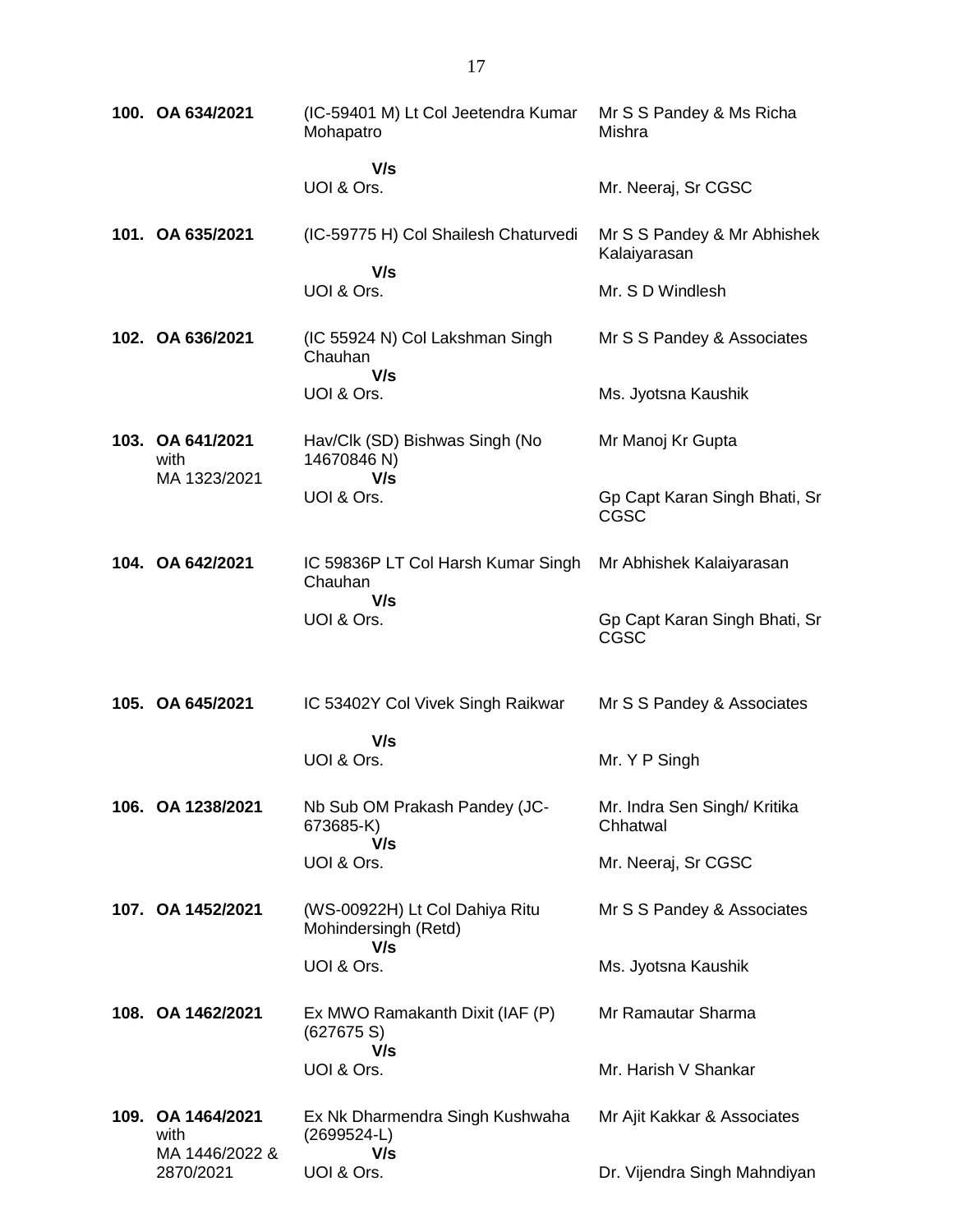**110. OA 1465/2021** with MA 178/2022 Ex MWO Anil Kumar Mohil (Service No Mr Praveen Kumar 692301-A)  **V/s** UOI & Ors. Mr Anil Gautam **111. OA 1467/2021** with MA 1360/2021 Lt Col Amrik Singh (IC 62478A)  **V/s** UOI & Ors. Mr Ajit Kakkar & Associates Gp Capt Karan Singh Bhati, Sr CGSC **112. OA 1468/2021** with MA 145/2022 Ex Nk (Dvr) Bhagwati Prasad (14934640-H)  **V/s** UOI & Ors. Mr Ajit Kakkar & Associates Dr. Vijendra Singh Mahndiyan **113. OA 1471/2021** with MA 1366/2021 & 1385/2022 MWO (HFL) Ganesh Chhetry (Retd) (676243)  **V/s** UOI & Ors. Mr Manoj Kumar Gupta & **Associates** Mr. Arvind Kumar **114. OA 2033/2021** Lt Col Abhijit Kumar Sinha (IC 62167M)  **V/s** UOI & Ors. Mr S S Pandey & Associates Mr. Neeraj for R 1-3 **115. OA 2039/2021** with MA 693/2022 Ex MWO Mahesh Chand Verma (678561-A)  **V/s** UOI & Ors. Mr Ajit Kakkar & Associates Mr. Prabodh Kumar **116. OA 2129/2021** Cdr Rohit Salwan (06295 F)  **V/s** UOI & Ors. Mr Indra Sen Singh & Ms Kirtika Chhatwal None **117. OA 2130/2021** Lt Cdr Pawan Deep (06299 R)  **V/s** UOI & Ors. Mr Vivek Chhatre Mr. Anil Gautam **118. OA 2142/2021** Cdr Shrishti R Purandare (06293-A)  **V/s** UOI & Ors. Mr Nikhil Palli Mr. Anil Gautam **119. OA 2143/2021** Cdr Remya Savy (06286-K)  **V/s** UOI & Ors. Mr Nikhil Palli Gp Capt Karan Singh Bhati, Sr

CGSC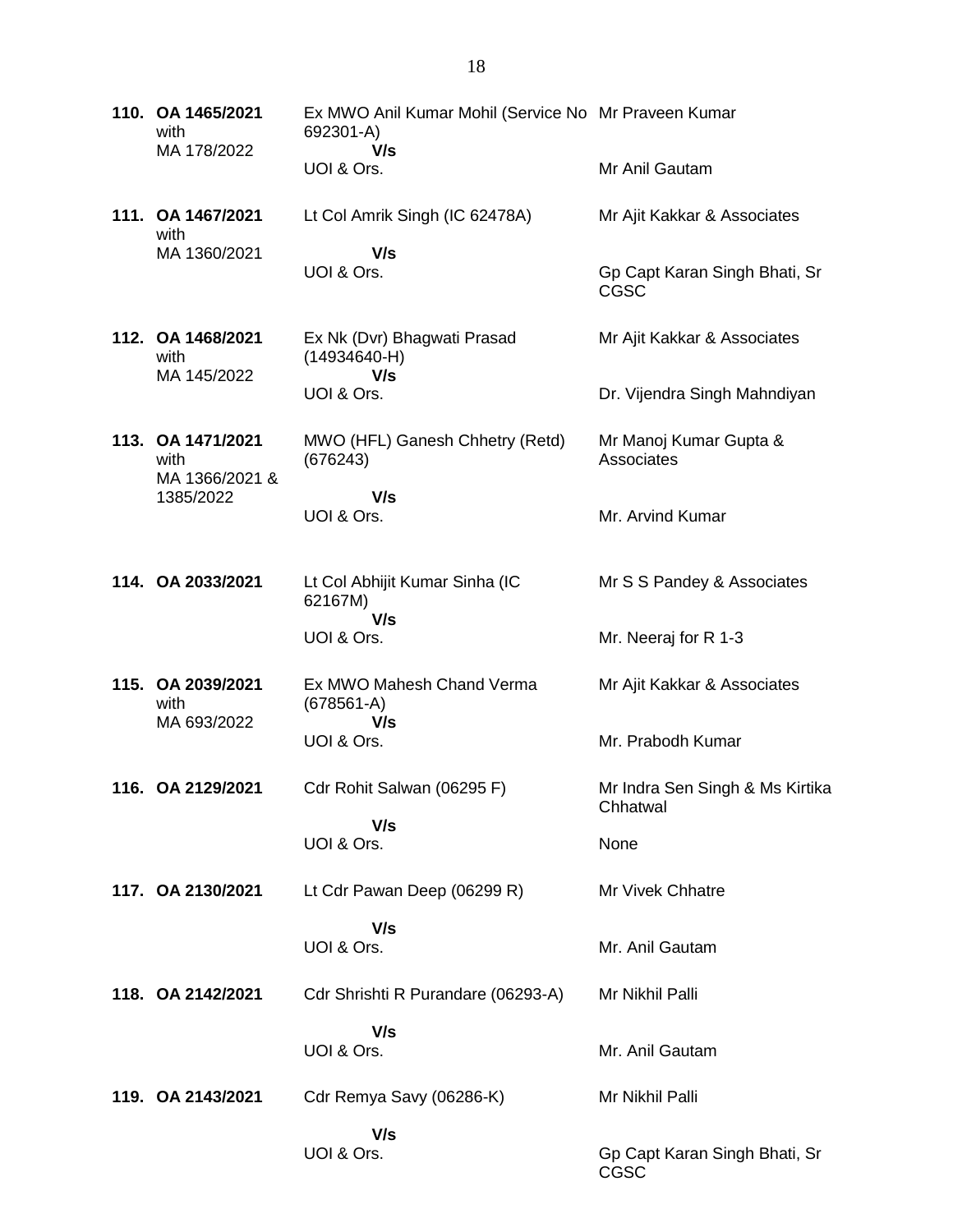| 120. OA 2144/2021                         | Cdr Jyoti Lohchab (06289-T)                         | Ms Nikhil Palli                             |
|-------------------------------------------|-----------------------------------------------------|---------------------------------------------|
|                                           | V/s<br>UOI & Ors.                                   | Mr. Anil Gautam                             |
| 121. OA 2146/2021                         | Cdr Rubina Siddiqui (06286-K)                       | Mr Nikhil Palli                             |
|                                           | V/s<br>UOI & Ors.                                   | Mr. J S Yadav                               |
| 122. OA 2147/2021                         | Lt Cdr Nidhi Satish Shah (06305-B)                  | Mr Nikhil Palli                             |
|                                           | V/s<br>UOI & Ors.                                   | None                                        |
| 123. OA 2148/2021                         | Lt Cdr Pushpa Pandey (05310 T)<br>(Retd)            | Mr Santhosh Krishnan                        |
|                                           | V/s<br>UOI & Ors.                                   | None                                        |
| 124. OA 2149/2021<br>with                 | Lt Cdr Aswathi Pillai (No 70514 H) &<br>Ors.        | Ms Pallavi Awasthi                          |
| MA 2258/2021 &<br>2259/2021               | V/s<br>UOI & Ors.                                   | None                                        |
| 125. OA 2150/2021<br>with                 | Lt Cdr Vikrant Malhan (05355 W)<br>(Retd)           | Ms Pallavi Awasthi                          |
| MA 2265/2021                              | V/s<br>UOI & Ors.                                   | None                                        |
| 126. OA 2151/2021<br>with<br>MA 2266/2021 | Lt Cdr Sunil Kumar Yadav (06070 W)<br>(Retd)<br>V/s | Mr Angsuman Ojha & Mr Rohit<br>Pratap       |
|                                           | UOI & Ors.                                          | None                                        |
| 127. OA 2152/2021                         | Lt Cdr Navneet Sharma (06341-K)                     | Mr Indra Sen Singh/Kiritka<br>Chhatwal      |
|                                           | V/s<br>UOI & Ors.                                   | None                                        |
| 128. OA 2153/2021                         | Cdr Rajnish Chandel (06294 B)                       | Mr Indra Sen Singh & Ms Kirtika<br>Chhatwal |
|                                           | V/s<br>UOI & Ors.                                   | None                                        |
| 129. OA 2154/2021                         | Cdr Jay Valecha (06296 H)                           | Mr Indra Sen Singh & Ms Kirtika<br>Chhatwal |
|                                           | V/s<br>UOI & Ors.                                   | None                                        |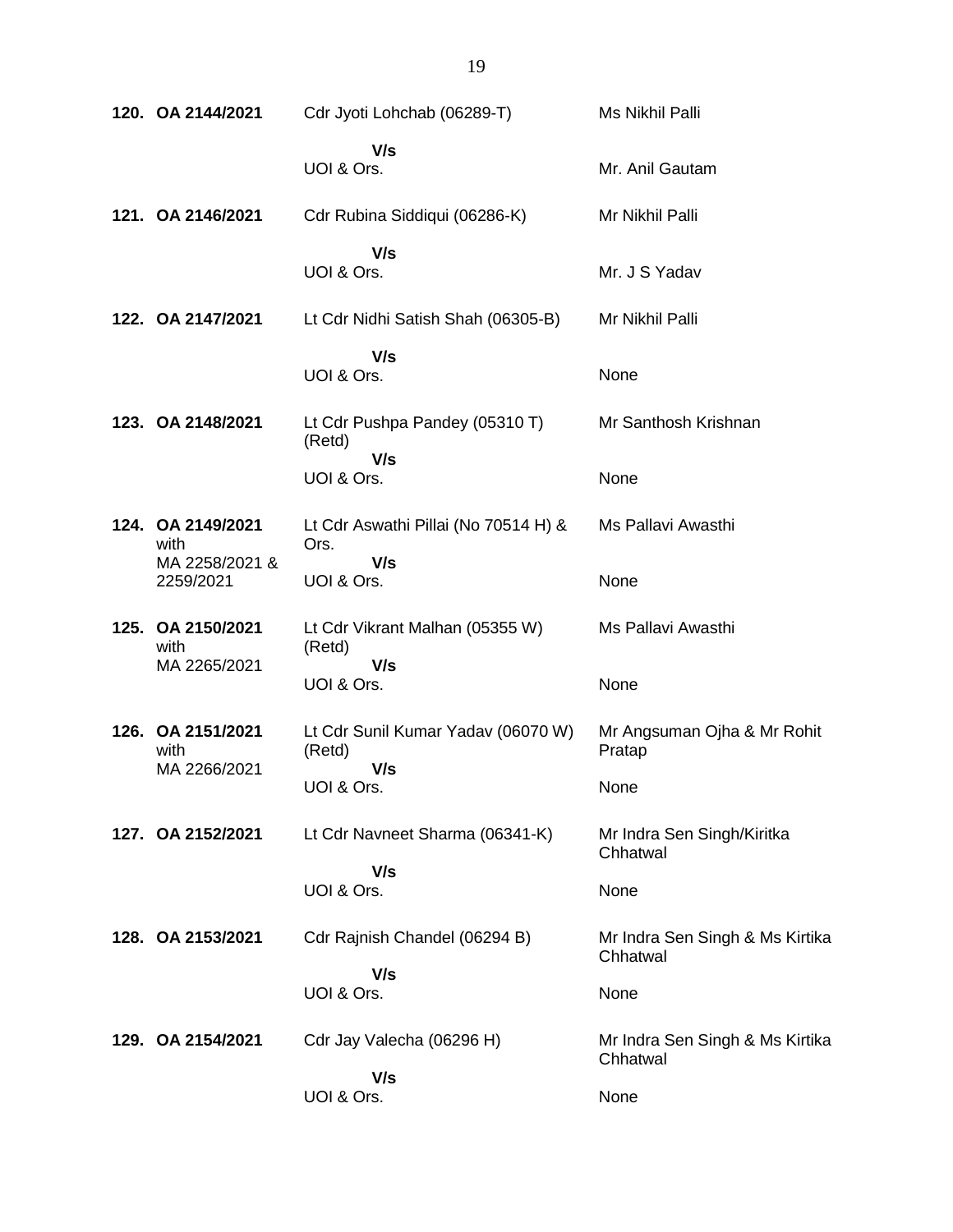| 130. OA 2155/2021                         | Cdr S Sivan (06290-W)                                                             | Mr Indra Sen Singh & Mr Kirtika<br>Chhatwal |
|-------------------------------------------|-----------------------------------------------------------------------------------|---------------------------------------------|
|                                           | V/s<br>UOI & Ors.                                                                 | None                                        |
| 131. OA 2156/2021<br>with                 | Lt Cdr Ashwini Kumar Yadav (05492 F) Mr Angsuman Ojha & Mr Rohit<br>(Retd)<br>V/s | Pratap                                      |
| MA 2267/2021                              | UOI & Ors.                                                                        | None                                        |
| 132. OA 2157/2021                         | Lt Cdr Manjit Kaur (06304A)                                                       | Mr Vivek Chhatre                            |
|                                           | V/s<br>UOI & Ors.                                                                 | None                                        |
| 133. OA 2158/2021                         | (06302 Y) Lt Cdr Archana Singh (Retd) Mr Vivek Kashinath Chhatre                  |                                             |
|                                           | V/s<br>UOI & Ors.                                                                 | None                                        |
| 134. OA 2159/2021<br>with                 | Lt Cdr Onkar Kaple (Retd) (52288 K)                                               | Ms Pallavi Awasthi                          |
| MA 1202/2022 &<br>2272/2021               | V/s<br>UOI & Ors.                                                                 | None                                        |
| 135. OA 2172/2021                         | Lt Cdr Sandeep Sharma (Retd)<br>$(05951 - Z)$                                     | Ms Pallavi Awasthi                          |
|                                           | V/s<br>UOI & Ors.                                                                 | None                                        |
| 136. OA 2173/2021                         | Lt Cdr Tooshar Saraswat (Retd)<br>$(42942-R)$                                     | Ms Pallavi Awasthi                          |
|                                           | V/s<br>UOI & Ors.                                                                 | None                                        |
| 137. OA 2177/2021<br>with<br>MA 2287/2021 | Lt Cdr Deepender Singh (Retd)<br>$(52066-F)$                                      | Mr Angsuman Ojha & Mr Rohit<br>Pratap       |
|                                           | V/s<br>UOI & Ors.                                                                 | None                                        |
| 138. OA 2180/2021                         | Lt Cdr Manjunath CS (Retd) (70489-A)                                              | Ms Pallavi Awasthi                          |
|                                           | V/s<br>UOI & Ors.                                                                 | None                                        |
| 139. OA 2184/2021                         | Lt Cdr Umesh Singh (06192-Y) (Retd)                                               | Ms Pallavi Awasthi                          |
|                                           | V/s<br>UOI & Ors.                                                                 | None                                        |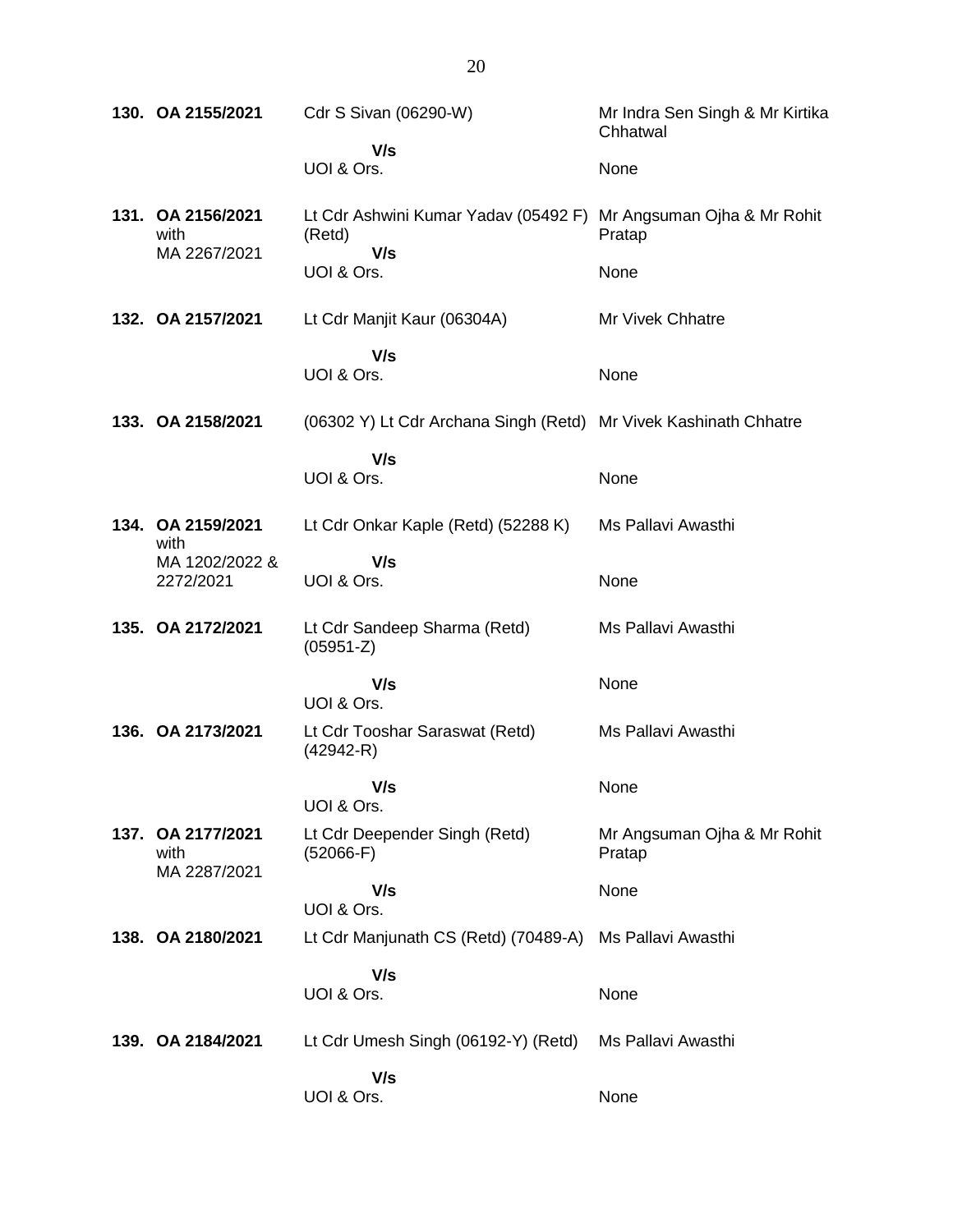| 140. OA 2208/2021         | Lt Cdr Rajeev Kumar Jha (Retd)<br>$(05333-W)$           | Ms Pallavi Awasthi                           |
|---------------------------|---------------------------------------------------------|----------------------------------------------|
|                           | V/s<br>UOI & Ors.                                       | Mr. J S Yadav                                |
| 141. OA 2209/2021         | Cdr Theyagarajan G (05772-T) (Retd)                     | Ms Pallavi Awasthi                           |
|                           | V/s<br>UOI & Ors.                                       | Mr. Satya Ranjan Swain                       |
| 142. OA 2210/2021         | Lt Cdr Avinash BH (05323 Y) (Retd)                      | Ms Pallavi Awasthi                           |
|                           | V/s<br>UOI & Ors.                                       | Mr. Harish V Shankar                         |
| 143. OA 2212/2021         | Lt Cdr Reetesh Sharma (05324 Z)<br>(Retd)               | Ms Pallavi Awasthi                           |
|                           | V/s<br>UOI & Ors.                                       | Mr. V S Tomar                                |
| 144. OA 2215/2021         | Cdr Suresh Shankar (06292-Z)                            | Mr Indra Sen Singh/Kirtika<br>Chhatwal       |
|                           | V/s<br>UOI & Ors.                                       | Dr. Vijendra Singh Mhandiyan                 |
| 145. OA 2224/2021         | (06287 N) Lt Cmdr Anupam Joshi<br>(Retd)                | Mr Vivek Chhatre                             |
|                           | V/s<br>UOI & Ors.                                       | Mr. Prabodh Kumar                            |
| 146. OA 2228/2021<br>with | (06503 B) Lt Cdr Devender Chillar<br>(Retd) & Ors.      | Ms Pallavi Awasthi                           |
| MA 2327/2021              | V/s<br>UOI & Ors.                                       | None                                         |
| 147. OA 2229/2021         | (06097 F) Lt Cdr Taranjit Singh (Retd)                  | Ms Pallavi Awasthi                           |
|                           | V/s<br>UOI & Ors.                                       | None                                         |
| 148. OA 2230/2021<br>with | Lt Cdr Tejinder Kaur Bhullar (70524 F)<br>(Retd) & Ors. | Ms Pallavi Awasthi                           |
| MA 2328/2021              | V/s<br>UOI & Ors.                                       | Gp Capt Karan Singh Bhati, Sr<br><b>CGSC</b> |
| 149. OA 2236/2021<br>with | (05971 W) Lt Cdr RSNE Naik (Retd)                       | Mr Angsuman Ojha & Mr Rohit<br>Pratap        |
| MA 2333/2021              | V/s<br>UOI & Ors.                                       | None                                         |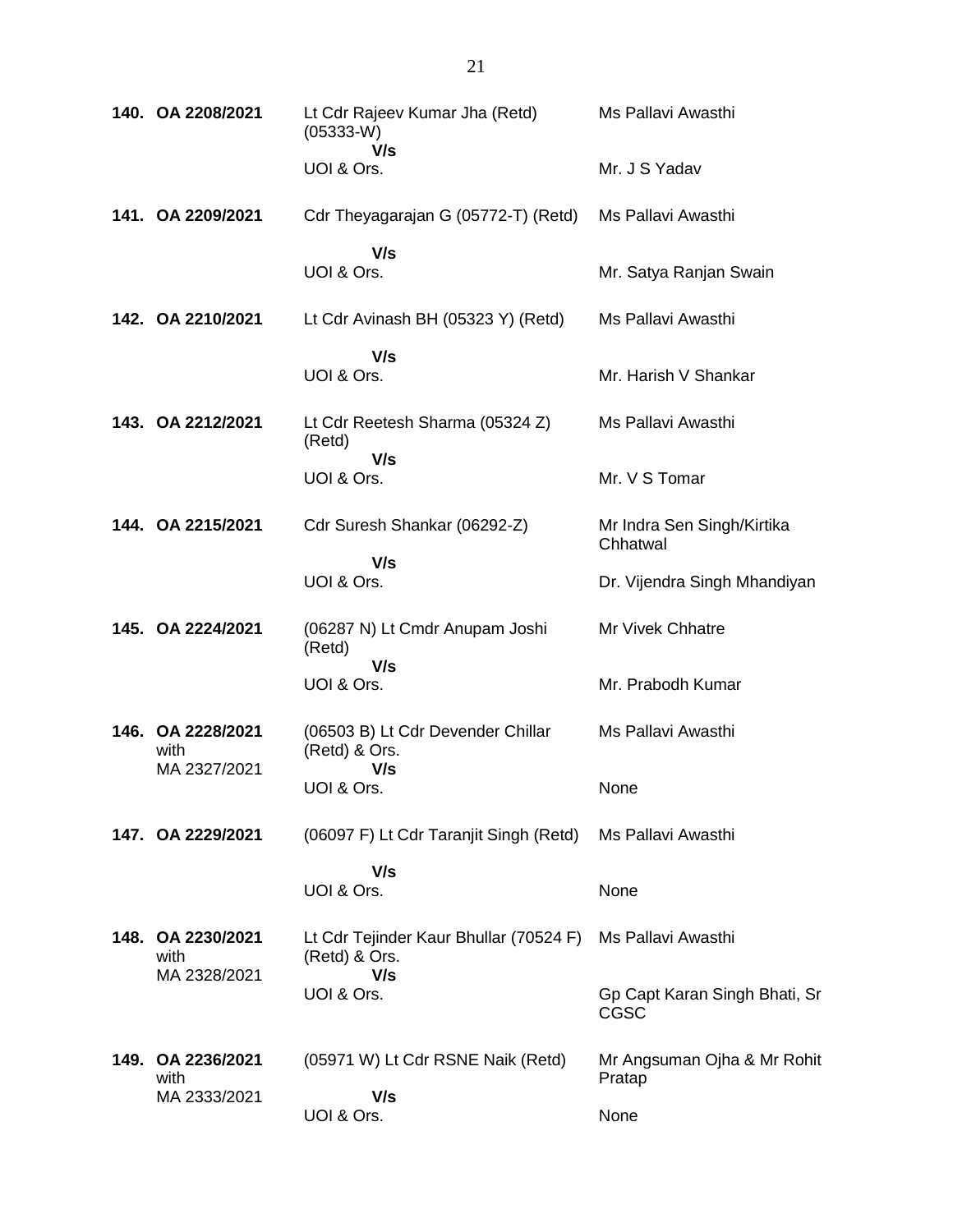**150. OA 2237/2021** with MA 2334/2021 Lt Cdr Abhinav Singh (Retd) (No 52072 Mr Angsuman Ojha & Rohit W)  **V/s** UOI & Ors. Pratap None **151. OA 2238/2021** with MA 2335/2021 (06080 T) Lt Cdr Rahul Charan (Retd)  **V/s** UOI & Ors. Mr Angsuman Ojha & Mr Rohit Pratap **152. OA 2243/2021** with MA 2343/2021 Lt Cdr Prabhu 05972-Y (Retd)  **V/s** UOI & Ors. Mr Angsuman Ojha & Rohit Pratap None **153. OA 2244/2021** with MA 2344/2021 (06063 B) Cdr Rahul Shinde (Retd)  **V/s** UOI & Ors. Mr Angsuman Ojha & Mr Rohit Pratap None **154. OA 2245/2021** with MA 2345/2021 Lt Cdr Kamaldeep Singh Toor (Retd) (52067-H)  **V/s** UOI & Ors. Mr Angsuman Ojha & Rohit Pratap None **155. OA 2246/2021** (06075 F) Cdr V Siddarth (Retd)  **V/s** UOI & Ors. Mr Angsuman Ojha & Rohit Pratap None **156. OA 2247/2021** with MA 1045/2022 & 2346/2021 Lt Cdr Ajay Shankar Pandey (Retd) (52065-B)  **V/s** UOI & Ors. Mr Angsuman Ojha & Rohit Pratap None **157. OA 2248/2021** with MA 2347/2021 Cdr Tilak Singh Baloria (Retd) (06065- H)  **V/s** UOI & Ors. Mr Angsuman Ojha & Rohit Pratap **158. OA 2252/2021** Lt Cdr Sonali Pattanaik (Retd) (05896- Z)  **V/s** UOI & Ors. Ms Ankita Patnaik Mr Anil Gautam **159. OA 2253/2021** Lt Cdr Jyoti Prava Das (Retd) (05898- B)  **V/s** UOI & Ors. Ms Ankit Patnaik Dr Vijendra Singh Mahdniyan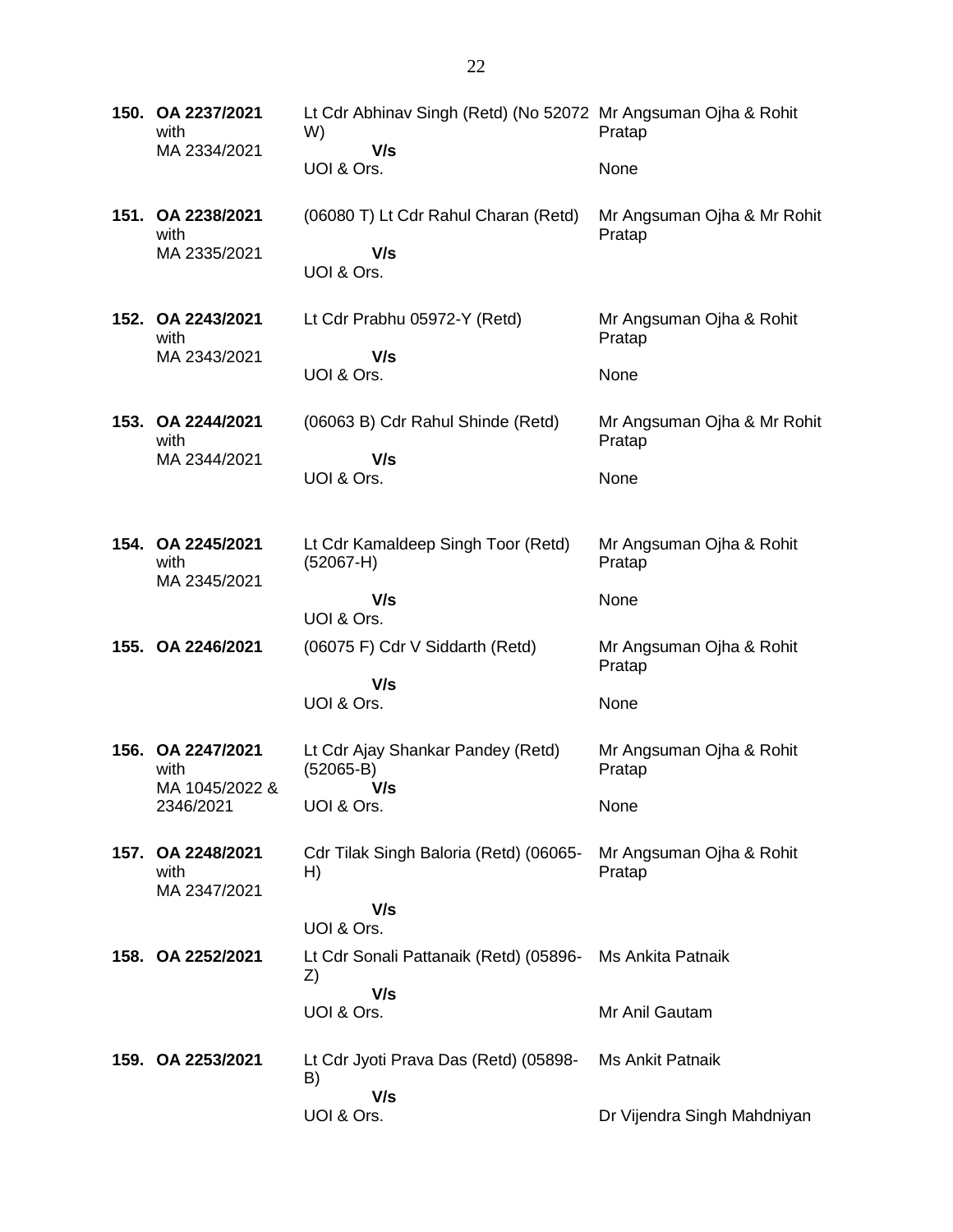|  | 160. OA 2254/2021<br>with<br>MA 2349/2021 | Lt Cdr Deepak Prasad (Retd) (05331- Ms Pallavi Awasthi<br>R) & Ors.<br>V/s |                                    |
|--|-------------------------------------------|----------------------------------------------------------------------------|------------------------------------|
|  |                                           | UOI & Ors.                                                                 | Mr Shyam Narayan                   |
|  | 161. OA 2255/2021                         | Lt Cdr Mithun Nair (Retd) (06091-T)                                        | Ms Pallavi Awasthi                 |
|  |                                           | V/s<br>UOI & Ors.                                                          | None                               |
|  | 162. OA 2256/2021<br>with                 | Lt Cdr Kiran Joy (Retd) (P No 5788-B)<br>& Ors.<br>V/s                     | Ms Pallavi Awasthi                 |
|  | MA 2350/2021                              | UOI & Ors.                                                                 | None                               |
|  | 163. OA 2264/2021<br>with<br>MA 1339/2022 | (52452 H) Lt Cdr Prasad Cherumukkil<br>(Retd)<br>V/s                       | Ms Pallavi Awasthi                 |
|  |                                           | UOI & Ors.                                                                 | None                               |
|  | 164. OA 2265/2021<br>with<br>MA 2366/2021 | Cdr Pradeep Kumar Bral (Retd)<br>(05706-T) & Ors.                          | Ms Pallavi Awasthi                 |
|  |                                           | V/s<br>UOI & Ors.                                                          | None                               |
|  | 165. OA 2266/2021<br>with                 | (05193 A) Lt Cdr Monica Dutta (Retd)<br>& Ors.                             | Ms Pallavi Awasthi                 |
|  | MA 2367/2021                              | V/s<br>UOI & Ors.                                                          | None                               |
|  | 166. OA 2267/2021                         | Lt Cdr V Dakshinamoorthy (Retd)<br>$(05415-F)$<br>V/s                      | Ms Pallavi Awasthi                 |
|  |                                           | UOI & Ors.                                                                 | None                               |
|  | 167. OA 2271/2021<br>with                 | Lt Cdr G Purna Kumar (Retd) (52076-<br>B)                                  | Mr Angsuman Ojha & Rohit<br>Pratap |
|  | MA 1340/2022 &<br>2379/2021               | V/s<br>UOI & Ors.                                                          | Mr AK Gautam, Sr CGSC              |
|  | 168. OA 2274/2021<br>with                 | (06081) Lt Cdr Jyotsana Nagarkoti<br>(Retd)                                | Mr Manoj Kr Gupta                  |
|  | MA 2382/2021                              | V/s<br>UOI & Ors.                                                          | None                               |
|  | 169. OA 2275/2021                         | <b>Cdr Onkar Prasad Pattnaik (Retd)</b><br>(05702-H) & Ors.<br>V/s         | Ms Pallavi Awasthi                 |
|  |                                           | UOI & Ors.                                                                 | None                               |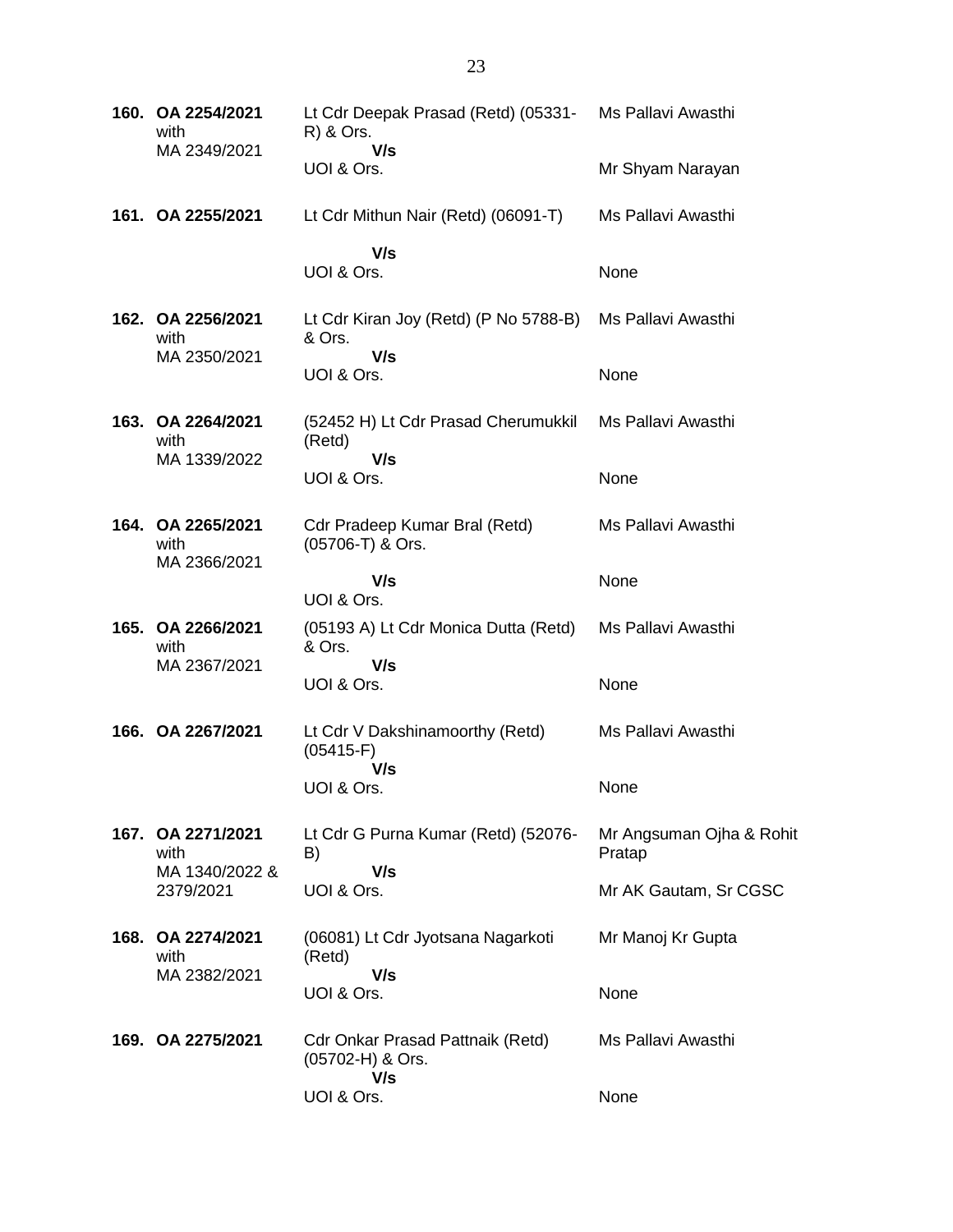| 170. OA 2276/2021                        | (06181 Y) Lt Cdr Sukhbir Singh (Retd) Ms Pallavi Awasthi<br>& Ors.          |                                                  |
|------------------------------------------|-----------------------------------------------------------------------------|--------------------------------------------------|
|                                          | V/s<br>UOI & Ors.                                                           | None                                             |
| 171. OA 2277/2021                        | Cdr Mohan Kumar Budankayala (Retd) Ms Pallavi Awasthi<br>$(05697-Y)$<br>V/s |                                                  |
|                                          | UOI & Ors.                                                                  | None                                             |
| 172. OA 2278/2021                        | (70461 N) Cdr Aparna Srivastava<br>(Retd) & Ors.<br>V/s                     | Ms Pallavi Awasthi                               |
|                                          | UOI & Ors.                                                                  | Mr Shyam Narayan                                 |
| 173. OA 2279/2021                        | Lt Cdr Rakesh Anand (Retd) (05956-K) Ms Pallavi Awasthi<br>& Ors.<br>V/s    |                                                  |
|                                          | UOI & Ors.                                                                  | None                                             |
| 174. OA 2280/2021                        | Lt Cdr Sameer Chaudhary (Retd)<br>(52323-R) & Ors.<br>V/s                   | Mr Indra Sen Singh/Kirtika<br>Chhatwal           |
|                                          | UOI & Ors.                                                                  | None                                             |
| 175. OA 2836/2021<br>with                | IC-41862N Maj Gen Rajpal Punia                                              | Mr Ankur Chhibber                                |
| MA 3040/2021                             | V/s<br>UOI & Ors.                                                           | Mr. Niranjaja Das                                |
| <b>Pleadings Complete</b>                |                                                                             |                                                  |
| 176. OA 70/2013                          | Capt Rakesh Verma                                                           | Mr. Sukhjinder Singh                             |
|                                          | V/s<br>UOI & Ors                                                            | Mr VS Tomar for R 1-3 and In<br>person for R 4-5 |
| 177. OA 374/2013<br>with<br>MA 1534/2017 | Wg Cdr Arunaksha Nandy, deceased<br>through LRs (Mrs Bakul Nandi & Ors)     | Mr Ansar Ahmad Chaudhary                         |
|                                          | V/s<br>UOI & Ors.                                                           | Dr. Vijendra Singh Mahndiyan                     |
| 178. OA 1284/2016                        | Lt Col Manohar Reddy                                                        | Ms. Tinu Bajwa & Mr. I S Yadav                   |
|                                          | V/s<br>UOI & Ors.                                                           | Mr Harish V Shankar                              |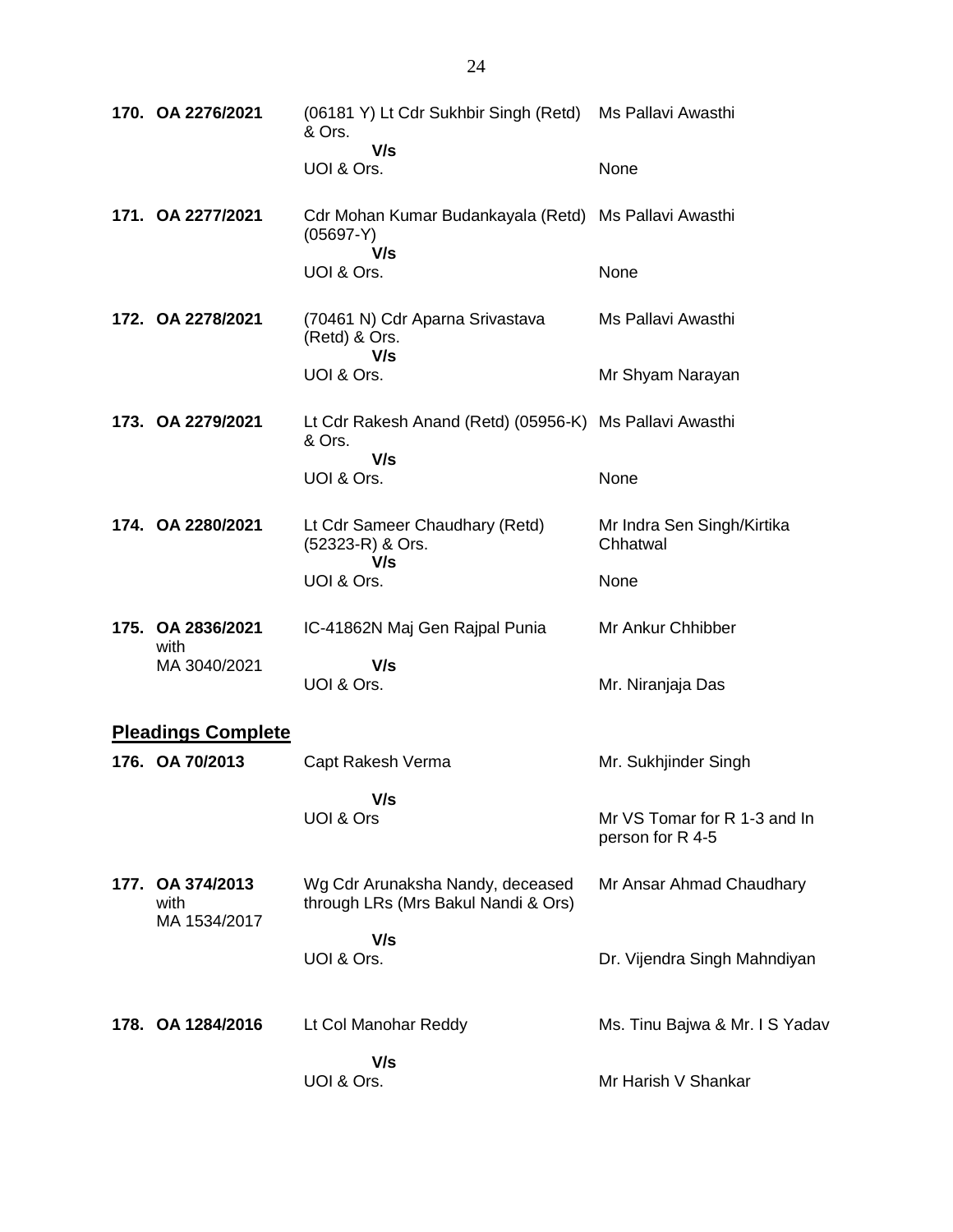| 179. OA 1200/2018<br>with MA<br>1580/2018 | Lt Col Ranjit Singh (SL-04543K)<br>V/s                     | Mr.IS Yadav                         |
|-------------------------------------------|------------------------------------------------------------|-------------------------------------|
|                                           | UOI & Ors.                                                 | Mr. J S Yadav                       |
| 180. OA 571/2017<br>with                  | Hav Dwarka Nath                                            | Ms. Archana Ramesh                  |
| MA 487/2017                               | V/s<br>UOI & Ors.                                          | Mr. J S Yadav                       |
| 181. OA 1281/2017                         | Col Jaidev Singh Rathore                                   | Mr. IS Singh & Mr Rajendra<br>Kumar |
|                                           | V/s<br>UOI & Ors.                                          | None                                |
| 182. OA 1578/2019                         | JC-377469P Sub(JENE) Srenivasulu<br>Reddy M<br>V/s         | Mr. Virender Singh Kadian           |
|                                           | UOI & Ors.                                                 | Mr. Shyam Narayan                   |
| 183. OA 2026/2019                         | No 13964335P Sep /DSC Santosh<br><b>Kumar Singh</b><br>V/s | Mr US Maurya                        |
|                                           | UOI & Ors.                                                 | Mr Avdhesh Kumar Singh              |
| 184. OA 2027/2019                         | Nk/DSC Jaswant Singh (No 3385001<br>Y)                     | Mr US Maurya                        |
|                                           | V/s<br>UOI & Ors.                                          | Mr. Y P Singh                       |
| 185. OA 2029/2019                         | Nb Sub/DSC Dalip Kumar (JC 451117<br>P)                    | Mr US Maurya                        |
|                                           | V/s<br>UOI & Ors.                                          | Mr. Niranjan Das                    |
| 186. OA 429/2021                          | (IC-54320 H) Col Kanwar Jitendra<br>Singh                  | Mr Ankur Chhibber                   |
|                                           | V/s<br>UOI & Ors.                                          | Mr Neeraj, Sr CGSC                  |
| 187. OA 457/2021                          | (IC-57241 Y) Lt Col Vinod Kumar                            | Mr S S Pandey & Associates          |
|                                           | V/s<br>UOI & Ors.                                          | Ms. Suman Chauhan                   |
| 188. OA 476/2021                          | (IC-57247 A) Lt Col Vikas Singh                            | Mr S S Pandey & Associates          |
|                                           | V/s<br>UOI & Ors.                                          | Ms Suman Chauhan                    |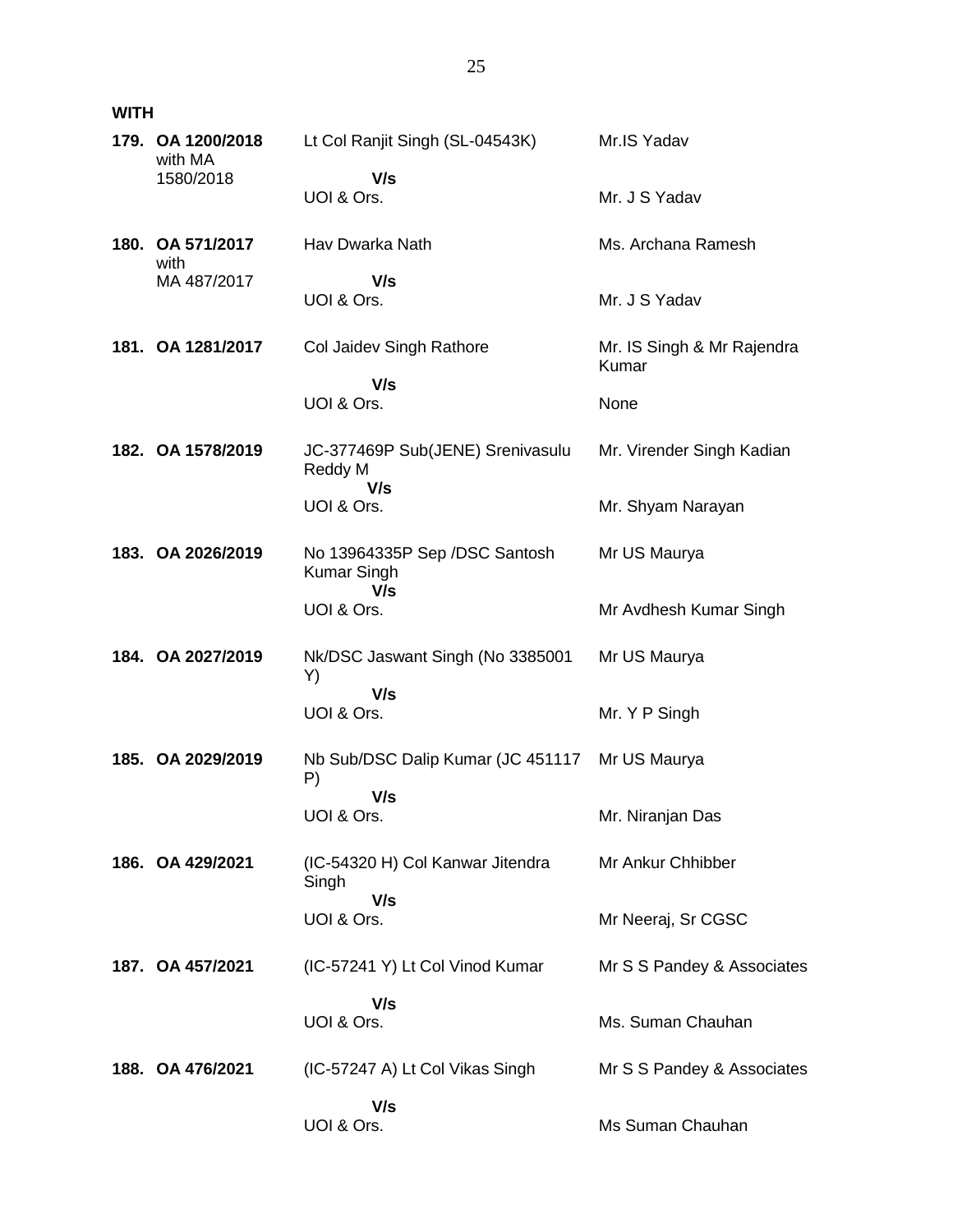|                     | 189. OA 490/2021 | Col Praveen Kashyap (IC 55844W)           | Mr S S Pandey & Associates  |
|---------------------|------------------|-------------------------------------------|-----------------------------|
|                     |                  | V/s<br>UOI & Ors.                         | Mr Rajeev Kumar             |
|                     | 190. OA 621/2021 | (JC 773175 X) Ex Nb Sub Ravinder<br>Kumar | Mr Ajit Kakkar & Associates |
|                     |                  | V/s<br>UOI & Ors.                         | Mr. Arvind Patel            |
| FAR FILLE LIFARILIA |                  |                                           |                             |

#### **FOR FINAL HEARING**

| 191. OA 1298/2016                    | Lt Cdr Ramendra Singh | Mr. Angsuman Ojha & Rohit<br>Pratap |
|--------------------------------------|-----------------------|-------------------------------------|
|                                      | V/s<br>UOI & Ors.     | Mr Prabodh Kumar                    |
| 192. OA 2171/2021<br>(TA 05/2018 AFT | Lt Cdr Sadhana Giri   | Mr A Ojha                           |
| (RB Mumbai)                          | V/s<br>UOI & Ors.     | None                                |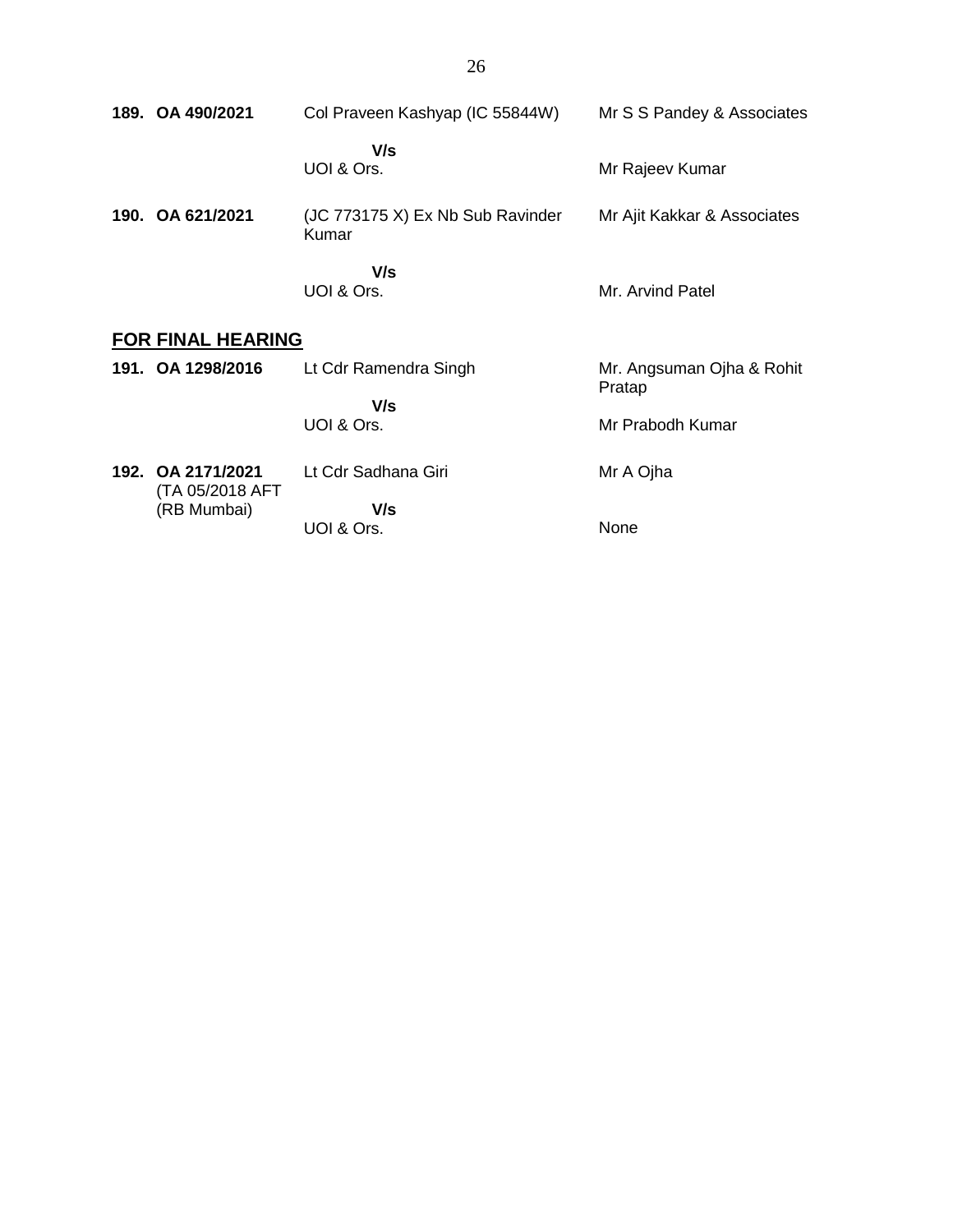**Date: 30-05-2022**

**Timing: 10:30 AM to 01.00 PM & 02.00 PM to 04.30 PM**

# **COURT No. 2 (Ground Floor)**

# **THIS BENCH WILL ASSEMBLE AT 11.00 AM**

## **CORAM:**

## **HON'BLE MS. JUSTICE SUNITA GUPTA HON'BLE LT. GEN. BOBBY CHERIAN MATHEWS**

## **THE FOLLOWING CASES SHALL BE TAKEN THROUGH VIRTUAL HEARING**

#### **Link for Virtual Hearing Court No. 2:**

[https://teams.microsoft.com/l/meetup](https://teams.microsoft.com/l/meetup-join/19%3ameeting_MTVjMzg0ZGQtMzM4Yy00YzJhLWIxMzQtMzA4OTRjYzVlNzAx%40thread.v2/0?context=%7b%22Tid%22%3a%22fc4c6c05-6869-467f-a6f3-f24992686fb3%22%2c%22Oid%22%3a%2202997333-9a59-4ac9-b7cf-205d2fa1df55%22%7d)[join/19%3ameeting\\_MTVjMzg0ZGQtMzM4Yy00YzJhLWIxMzQtMzA4OTRjYzVlNzAx%40t](https://teams.microsoft.com/l/meetup-join/19%3ameeting_MTVjMzg0ZGQtMzM4Yy00YzJhLWIxMzQtMzA4OTRjYzVlNzAx%40thread.v2/0?context=%7b%22Tid%22%3a%22fc4c6c05-6869-467f-a6f3-f24992686fb3%22%2c%22Oid%22%3a%2202997333-9a59-4ac9-b7cf-205d2fa1df55%22%7d) [hread.v2/0?context=%7b%22Tid%22%3a%22fc4c6c05-6869-467f-a6f3](https://teams.microsoft.com/l/meetup-join/19%3ameeting_MTVjMzg0ZGQtMzM4Yy00YzJhLWIxMzQtMzA4OTRjYzVlNzAx%40thread.v2/0?context=%7b%22Tid%22%3a%22fc4c6c05-6869-467f-a6f3-f24992686fb3%22%2c%22Oid%22%3a%2202997333-9a59-4ac9-b7cf-205d2fa1df55%22%7d) [f24992686fb3%22%2c%22Oid%22%3a%2202997333-9a59-4ac9-b7cf-205d2fa1df55%22%7d](https://teams.microsoft.com/l/meetup-join/19%3ameeting_MTVjMzg0ZGQtMzM4Yy00YzJhLWIxMzQtMzA4OTRjYzVlNzAx%40thread.v2/0?context=%7b%22Tid%22%3a%22fc4c6c05-6869-467f-a6f3-f24992686fb3%22%2c%22Oid%22%3a%2202997333-9a59-4ac9-b7cf-205d2fa1df55%22%7d)

| S. No. Case No.      | <b>Parties Name</b>                         | <b>Advocate for Petitioner /</b><br><b>Respondents</b>             |
|----------------------|---------------------------------------------|--------------------------------------------------------------------|
| For Judgement        |                                             |                                                                    |
| OA 967/2018<br>with  | No. 619260-B Ex Cpl Shyam Singh<br>Gore     | Mr Praveen Kumar                                                   |
|                      | V/s                                         |                                                                    |
|                      |                                             | Mr. Rajesh Kumar Das                                               |
| OA 1447/2018<br>with | IC-24904Y Maj Gen Chander Prakash<br>(Retd) | Mr. Amitava Chauhan                                                |
|                      | UOI & Ors.                                  | Dr. Vijendra Singh Mahndiyan                                       |
|                      |                                             |                                                                    |
| OA 1129/2022         | IC-44403 A Brig Sanjay Khanna (Retd)        | Mr Piyush Thakran & Mr<br><b>Udghosh Thakran</b>                   |
|                      |                                             | None                                                               |
|                      |                                             |                                                                    |
| OA 1130/2022         | Raj Kumar Singh (Ex WO 625943-S)            | Mr Bijendra Kumar Pathak                                           |
|                      | V/s                                         |                                                                    |
|                      | UOI & Ors.                                  | None                                                               |
|                      | MA 872/2018<br>MA 472/2019                  | UOI & Ors.<br>V/s<br><b>ADMISSION MATTERS</b><br>V/s<br>UOI & Ors. |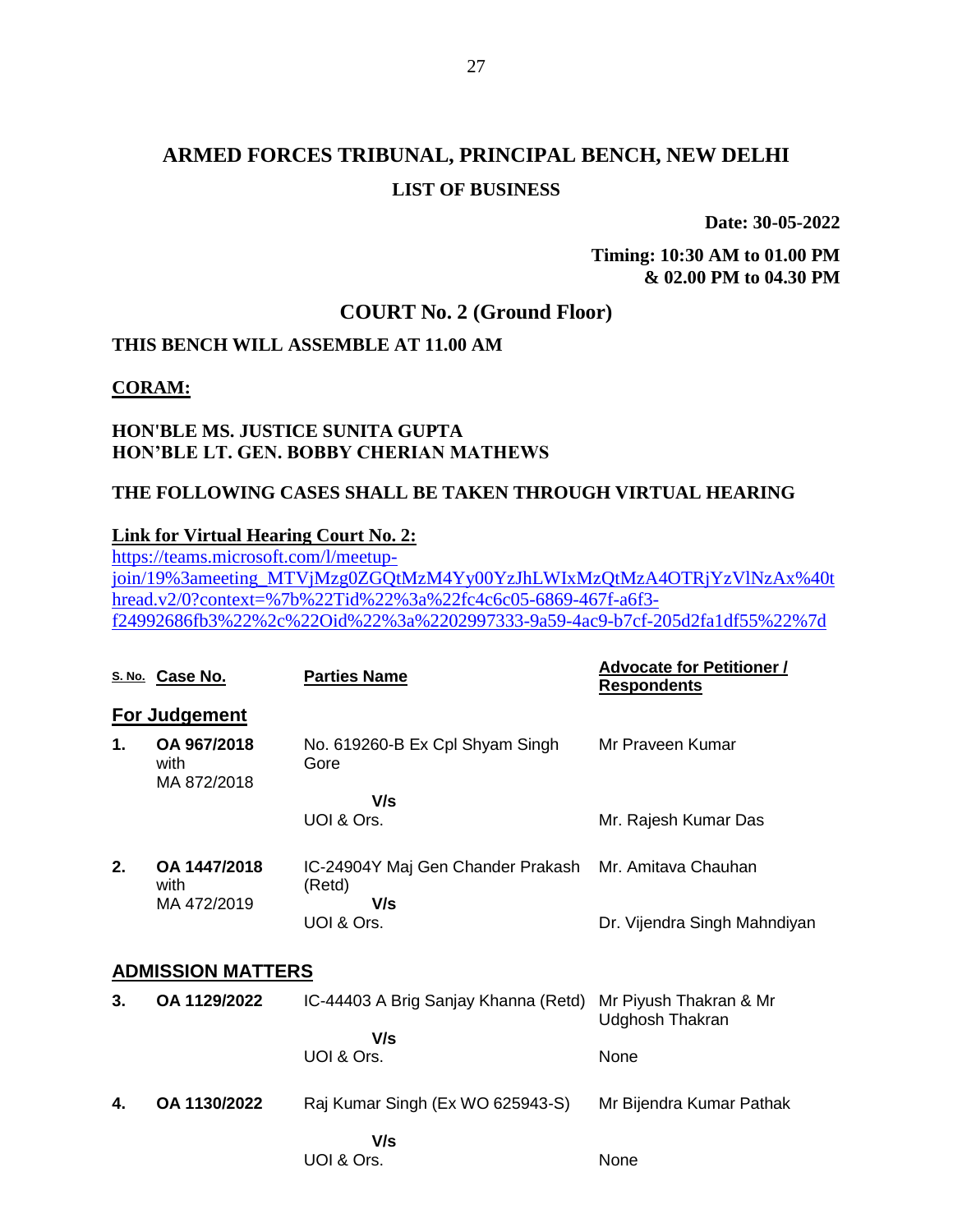| 5.  | OA 1131/2022<br>with<br>MA 1549/2022 | Ex HON SLT(MCERA-II) Hari Sharan<br>Sharma (166907) (Retd) | Mr Manoj Kr Gupta               |
|-----|--------------------------------------|------------------------------------------------------------|---------------------------------|
|     |                                      | V/s<br>UOI & Ors.                                          | None                            |
| 6.  | OA 1132/2022<br>with<br>MA 1550/2022 | Smt Babita Devi W/O Late LD<br>Rakhampal 15464039N         | Mr Janak Raj Rana               |
|     |                                      | V/s<br>UOI & Ors.                                          | None                            |
| 7.  | OA 1133/2022<br>with                 | Ex Hav Jeet Singh (4167310)                                | Mr Jankar Raj Rana              |
|     | MA 1551/2022                         | V/s<br>UOI & Ors.                                          | None                            |
| 8.  | OA 1134/2022<br>with                 | Ex Sgt Thomas Meprethe Thomas (No<br>254641)               | Mr Ajit Kakkar & Associates     |
|     | MA 1552/2022                         | V/s<br>UOI & Ors.                                          | None                            |
| 9.  | OA 1135/2022<br>with<br>MA 1553/2022 | (14611575 H) Hony HAV Om Pal<br>Singh (Retd)               | Mr Ramniwas Bansal              |
|     |                                      | V/s<br>UOI & Ors.                                          | None                            |
| 10. | OA 1136/2022<br>with                 | HFO (MWO) Raj Bhanu Singh MTD<br>(Retd) (617797)           | Mr Rakesh Kumar Yadav           |
|     | MA 1554/2022                         | V/s<br>UOI & Ors.                                          | None                            |
| 11. | OA 1137/2022<br>with                 | (IC 32855 W) Col R N Chibber (Retd)                        | Mr Anil Srivastava & Associates |
|     | MA 1555/2022                         | V/s<br>UOI & Ors.                                          | None                            |
| 12. | OA 1138/2022<br>with<br>MA 1556/2022 | Sgt Aniruddh Kumar Pandey (Retd)<br>(No 772064)            | Mr Manoj Kr Gupta               |
|     |                                      | V/s<br>UOI & Ors.                                          | None                            |
| 13. | OA 1139/2022<br>with                 | IC-21749 Ex Lt Col Ved Bhushan Dutt                        | Mr Anil Srivastava & Associates |
|     | MA 1557/2022                         | V/s<br>UOI & Ors.                                          | None                            |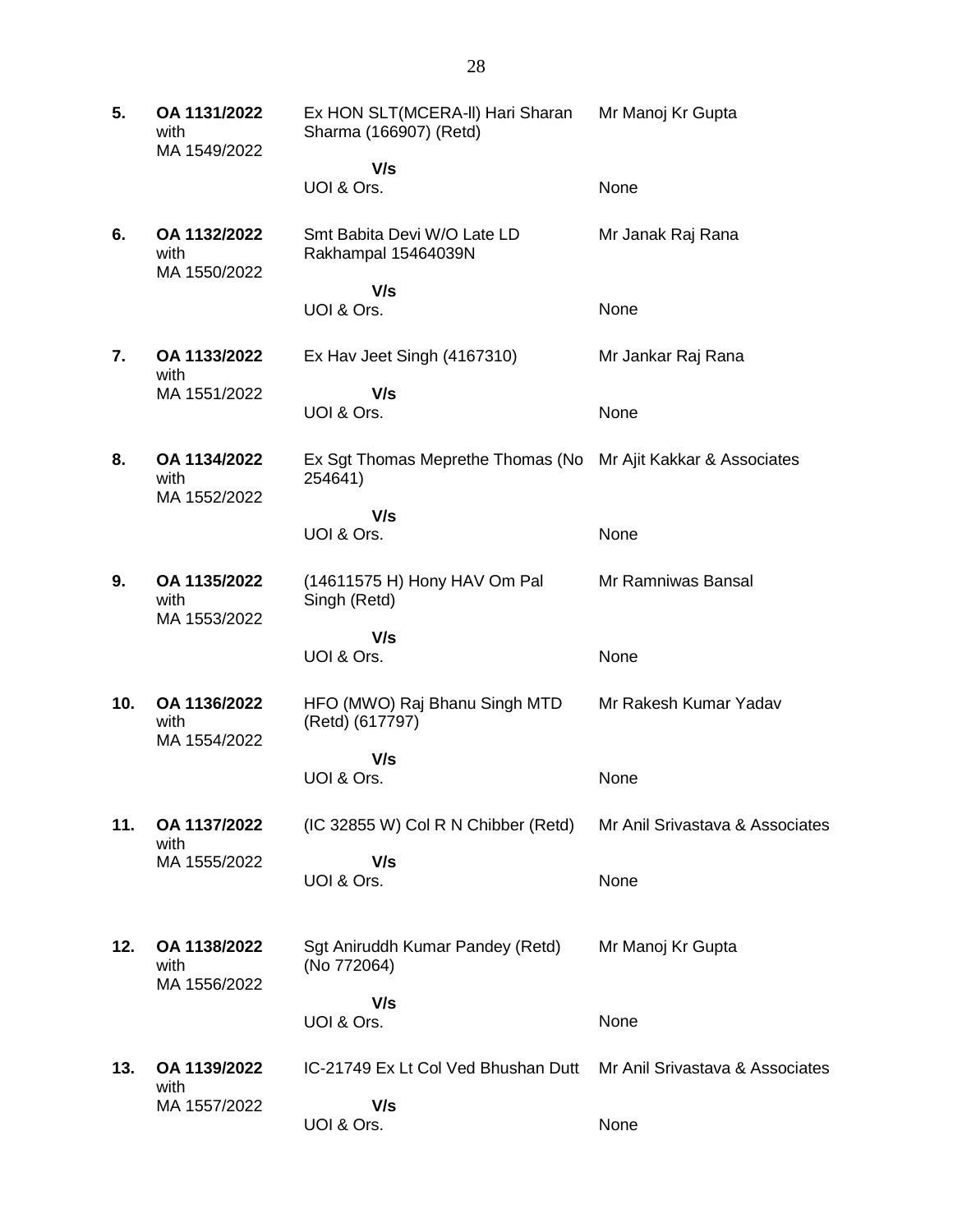- **14. OA 1140/2022** with MA 1558/2022 Smt Suman Devi W/o Late Hony Capt Tirlok Singh Rawat JC 86036-A  **V/s** UOI & Ors. Mr Ajit Kakkar & Associates None
- **15. OA 1141/2022** with MA 1559/2022 Lt Col Yogendra Singh Tomar (Retd) (MR 04863 Y)  **V/s** UOI & Ors. Mr Ajit Kakkar & Associates None
- **16. OA 1142/2022** with MA 1560/2022 Ex Sep DSC Bhagwan Rai (04554202W)  **V/s** UOI & Ors. Mr JP Sharma None **17. OA 1143/2022** Ex Nk /DSC Nanhe Lal Sharma Mr J P Sharma
- (13955468K)  **V/s** UOI & Ors. None

#### **MA (EXECUTION)**

| 18. | MA 1548/2022<br>ın | Ex L/Nk (DSC) S Raja (1221320-H) | Mr Ajeet Yadav & Mr Banvendra<br>Singh Gandhar |
|-----|--------------------|----------------------------------|------------------------------------------------|
|     | OA 763/2021        | V/s                              |                                                |
|     |                    | UOI & Ors                        | Mr K K Tyagi                                   |

#### **MA (OTHERS)**

| 19. | MA 1564/2022 &<br>MA 1565/2022 | Ex Rfn Prem Bahadur Gurung<br>(5435987) | Mr Romil Pathak & Mr Rohit<br>Pratap |
|-----|--------------------------------|-----------------------------------------|--------------------------------------|
|     | ın<br>OA 133/2013              | V/s                                     |                                      |
|     |                                | UOI & Ors                               | Mr Shyam Narayan                     |
|     |                                |                                         |                                      |

**20. MA 1566/2022 &** MA 1567/2022 in OA 132/2013 Til Kumari alias Tilu Gurung  **V/s** UOI & Ors Mr Romil Pathak & Mr Rohit Pratap Mr Arvind Patel

# **RAs**

| 21. | RA 36/2020<br>ın | IC-16416F Lt Col (Retd.) Vinod<br>Bhushan Arya | Mr. S M Dalal |
|-----|------------------|------------------------------------------------|---------------|
|     | OA 522/2016      | V/s                                            |               |
|     |                  | UOI & Ors.                                     | <b>None</b>   |

## **FOR FINAL HEARING**

**22. OA 1653/2017** with MA 1238/2017 Ex Rect Manohar Lal (No.14483587K) Mr. R K Rastogi  **V/s** UOI & Ors. None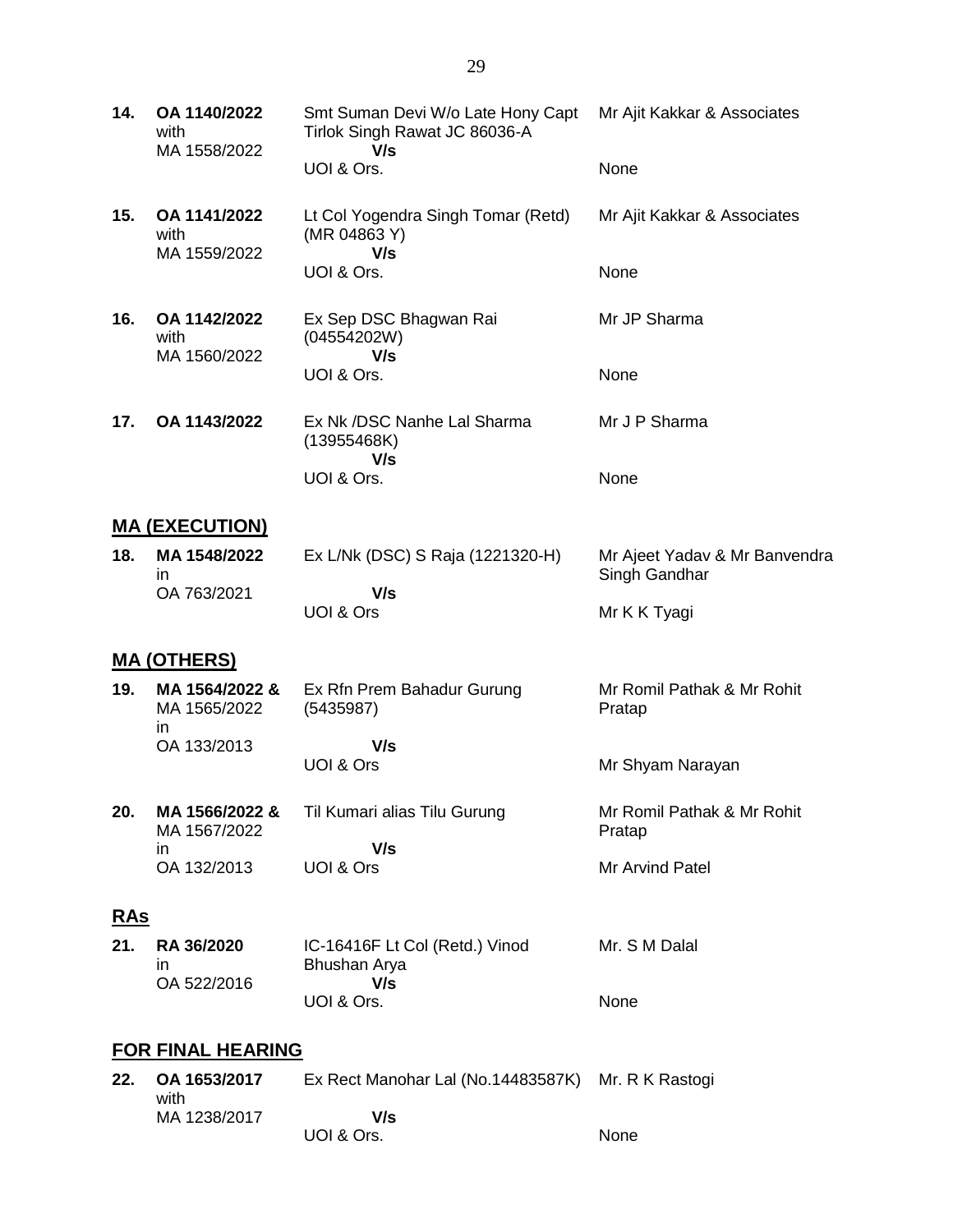# **ARMED FORCES TRIBUNAL, PRINCIPAL BENCH, NEW DELHI LIST OF BUSINESS**

**Date: 30-05-2022**

**Timing: 10:30 AM to 01.00 PM & 02.00 PM to 04.30 PM**

# **COURT No. 2 (Ground Floor)**

# **NOTIFICATION**

**It is hereby notified for information of all concerned that the following matters stand adjourned to 25-08-2022.**

|    | S. No. Case No.                     | <b>Parties Name</b>                                             | <b>Advocate for Petitioner /</b><br><b>Respondents</b> |
|----|-------------------------------------|-----------------------------------------------------------------|--------------------------------------------------------|
|    | <b>Pleadings Not Complete</b>       |                                                                 |                                                        |
| 1. | OA (Appeal)<br>80/2018              | Sepoy Krashan Pal (Thru his brother<br>Satyapal Kashyap)<br>V/s | Mr. Anand Kumar                                        |
|    |                                     | UOI & Ors.                                                      | Mr Anil Gautam                                         |
| 2. | OA 1464/2018                        | SS-39055A Ex Maj Khan Arqam<br>Saifullah<br>V/s                 | Mr. SS Pandey                                          |
|    |                                     | UOI & Ors.                                                      | Gp Capt Karan Siingh Bhati, Sr.<br>CGSC                |
| 3. | OA 2114/2018<br>with                | Major Shubhra Gupta (MS16205Y)                                  | Mr. Jaideep Singh, Kartik Dabas<br>& Eysha Mary Sha    |
|    | MA 1003/2020                        | V/s<br>UOI & Ors.                                               | Dr. Vijender Singh Mahndiyan for<br>R 1-5              |
| 4. | OA 252/2019<br>with<br>MA 2193/2020 | Col Bhaskar Dev Burman (Retd) (IC-<br>45369X)<br>V/s            | Mr Bihari Lal Verma                                    |
|    |                                     | UOI & Ors.                                                      | Mr. J S Rawat                                          |
| 5. | OA 475/2019<br>with                 | Ex Cpl Shiv Kumar (No 911610 R)                                 | Mr Virender Singh Kadian                               |
|    | MA 1043/2019                        | V/s<br>UOI & Ors.                                               | Mr. Harish V Shankar                                   |
| 6. | OA 496/2019<br>with                 | IC-50880X Brig Ajoy Mukherjee                                   | Mr. S S Pandey & Associates                            |
|    | MA 1554/2020                        | V/s<br>UOI & Ors.                                               |                                                        |
|    |                                     |                                                                 | Mr Prabodh Kumar                                       |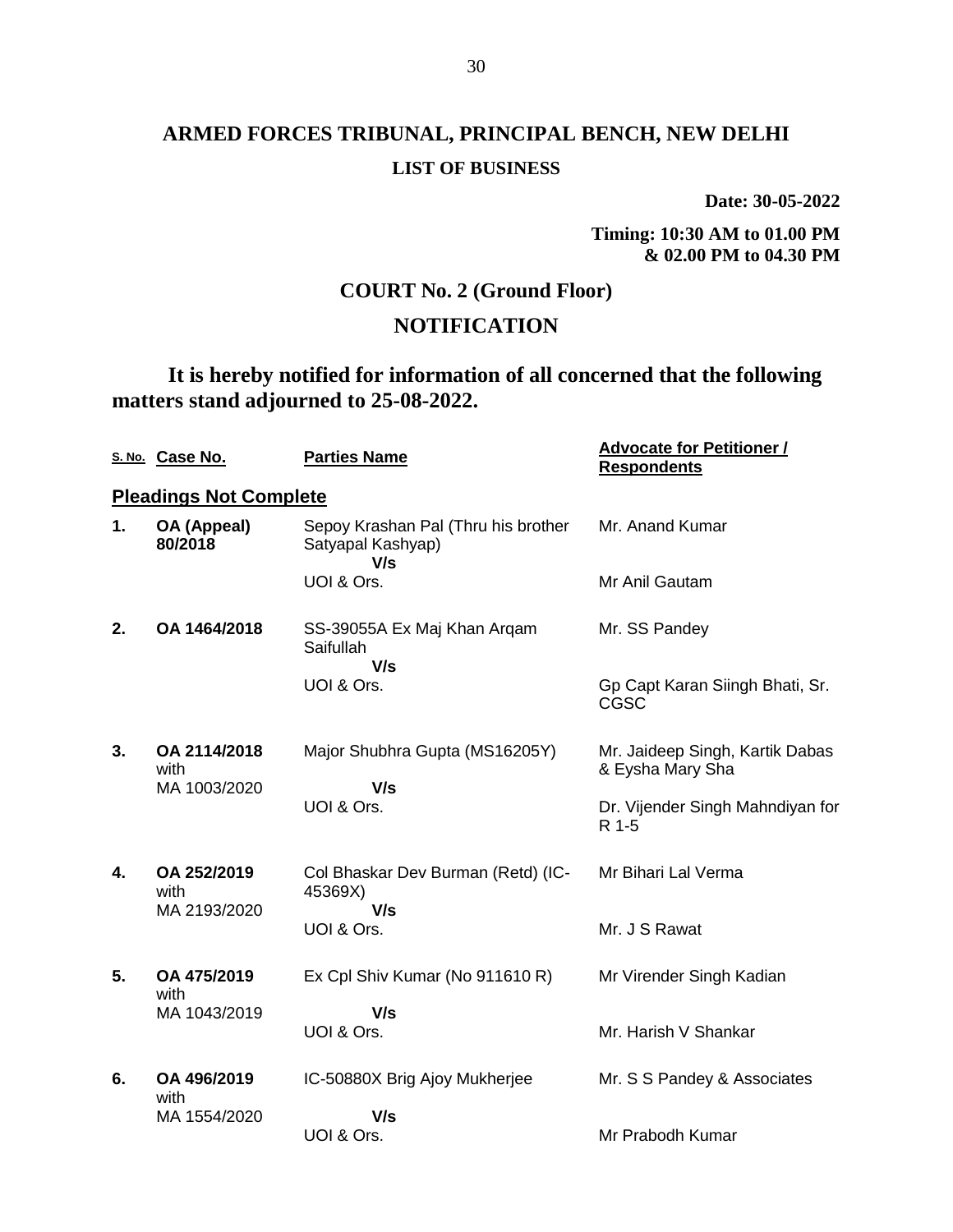| 7.  | OA 591/2019                         | Smt Supendra Kumari Wd/O No<br>9511934N Late Ex Hav Veerendra<br>Singh Yadav | Mr. US Maurya           |
|-----|-------------------------------------|------------------------------------------------------------------------------|-------------------------|
|     |                                     | V/s<br>UOI & Ors.                                                            | Mr V Pattabhi Ram       |
| 8.  | OA 837/2019<br>with                 | Ex Sep Ramesh Kumar (No 3986519<br>W)                                        | Mr Shakti Chand Jaidwal |
|     | MA 1479/2019                        | V/s<br>UOI & Ors.                                                            | Mr. Ashok Chaitanya     |
| 9.  | OA 1109/2019                        | Ex CHELA Ashok Kumar (No 166277<br>B)                                        | Mr Ved Prakash          |
|     |                                     | V/s<br>UOI & Ors.                                                            | Mr. Rajesh Kumar Das    |
| 10. | OA 1133/2019<br>with                | Hav Lal Chand (Retd) (No 2995045 L)                                          | Ms Archana Ramesh       |
|     | MA 1841/2019 &<br>874/2020          | V/s<br>UOI & Ors.                                                            | Ms. Jyotsna Kaushik     |
| 11. | OA 1209/2019<br>with<br>MA 495/2020 | Smt Asha D/o Late Ex Sgt PC Singh<br>(No 614314)<br>V/s                      | Mr Manoj Kr Gupta       |
|     |                                     | UOI & Ors.                                                                   | Mr. Anil Gautam         |
| 12. | OA 1257/2019<br>with                | Wg Cdr Shaleen Airon (26942-L)                                               | Ms. Archana Ramesh      |
|     | MA 1994/2019 &<br>319/2020          | V/s<br>UOI & Ors.                                                            | Mr. V S Tomar           |
| 13. | OA 1420/2019<br>with                | Ex ERA-3 Rupesh (NO 194128A)                                                 | Mr. Ved Prakash         |
|     | MA 2168/2019 &<br>2555/2021         | V/s<br>UOI & Ors.                                                            | Mr. V Pattabhi Ram      |
| 14. | OA 1424/2019<br>with                | No 4084124W Ex L/Nk Ajeet Kumar                                              | Mr. VS Kadian           |
|     | MA 2171/2019                        | V/s<br>UOI & Ors.                                                            | Mr. Neeraj, Sr. CGSC    |
| 15. | OA 1491/2019<br>with                | No 137441T Ex CPO COM Pritam P<br>Kange                                      | Mr. VS Kadian           |
|     | MA 2411/2019 &<br>497/2020          | V/s<br>UOI & Ors.                                                            | Mr. Anil Gautam         |
| 16. | OA 1514/2019                        | Ex Sgt Md. Manauar Hussain S (No<br>761127L)                                 | Mr. OS Punia            |
|     |                                     | V/s<br>UOI & Ors.                                                            | Mr V Pattabhi Ram       |
|     |                                     |                                                                              |                         |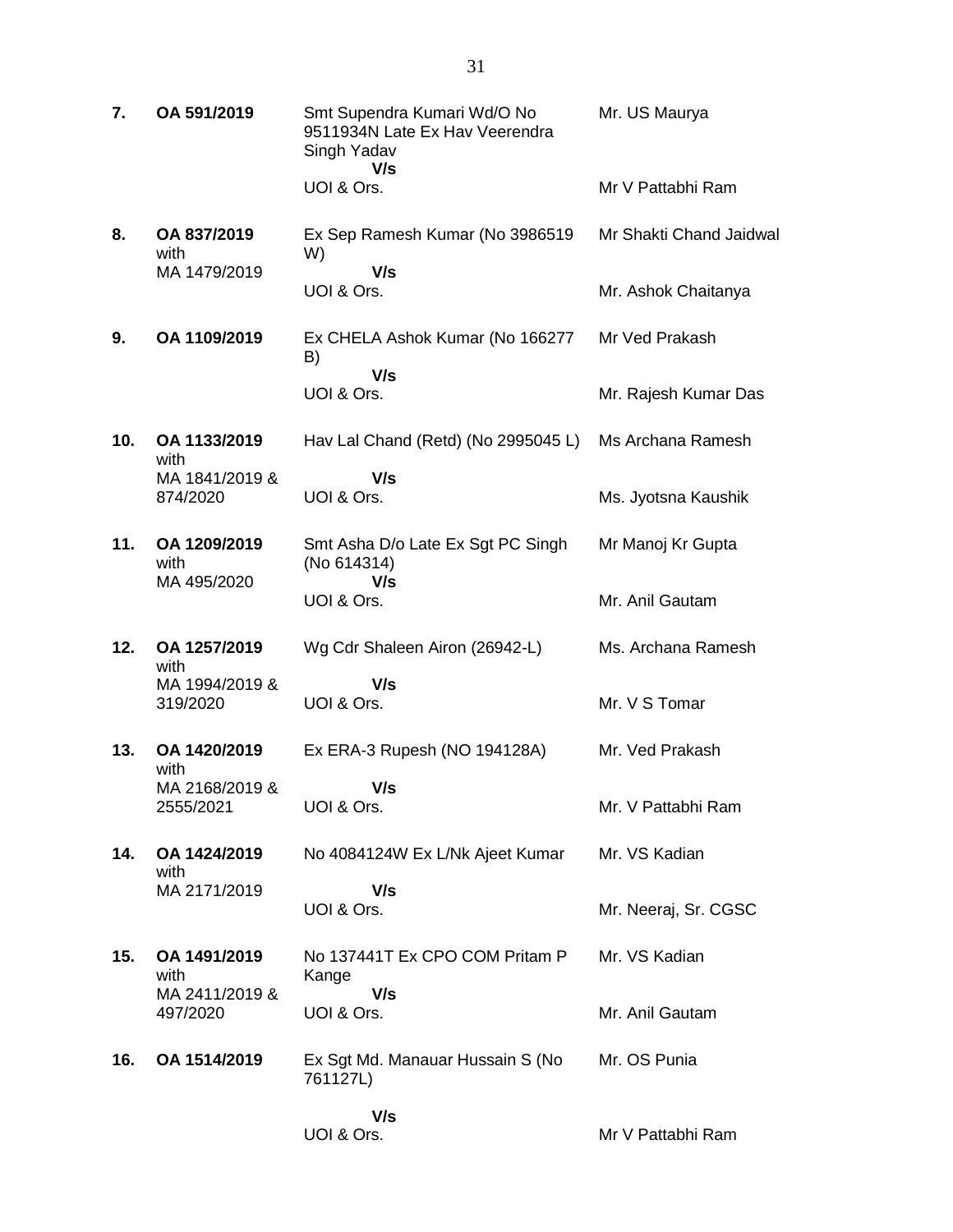**17. OA 1606/2019** with MA 2566/2019 & 419/2020 No. 16460-H AVM Ashok Kumar Sharma (Retd.)  **V/s** UOI & Ors. Mr. Baljeet Singh Mr. Vijendra Singh Mahndiyan **18. OA 1739/2019** with MA 392/2020 Ex JWO Arvind Kumar ( No 729418B)  **V/s** UOI & Ors. Mr. Omprakash Kr. Srivastava Mr. Prabodh Kumar **19. OA 1819/2019** with MA 1082/2020 & 2701/2019 Lt Col Sharad Kaku (Retd) (IC 47085 M)  **V/s** UOI & Ors. Mr Shakti Chand Jaidwal Ms. Jyotsna Kaushik **20. OA 2155/2019** with MA 3023/2019 Ex Cpl Alok Kumar Rai (No 799559 N)  **V/s** UOI & Ors. Mr Virender Singh Kadian Mr. Harish V Shankar **21. OA 2156/2019** with MA 3024/2019 No 3179148 Ex Sep Karan Singh  **V/s** UOI & Ors. Mr. VS Kadian Mr. Neeraj, Sr. CGSC **22. OA 2170/2019** with MA 3035/2019 No. 3173794-W Ex Nk Satyapal Singh  **V/s** UOI & Ors. Mr. Virender Singh Kadian None **23. OA 2190/2019** No. 668317-L Ex WO Yugeshwar Prasad  **V/s** UOI & Ors. Mr. Virender Singh Kadian Mr. V Pattabhi Ram **24. OA 2248/2019** with MA 3141/2019 & 417/2020 Ex Sigmn Nagorao Keshorao Nakhale (No 14236574Y)  **V/s** UOI & Ors. Mr. Ajit Kakkar Mr. Prabodh Kumar **25. OA 2258/2019** with MA 3151/2019 IC-33624M Col Vishesh Kumar Sud  **V/s** UOI & Ors. Mr. R K Tripathi Mr. V Pattabhi Ram **26. OA 2356/2019** with MA 1782/2020 & 3261/2019 Ex WO Ram Vinay Vatsa (No 666667A)  **V/s** UOI & Ors. Mr. Praveen Kumar Mr. Avdhesh Kumar Singh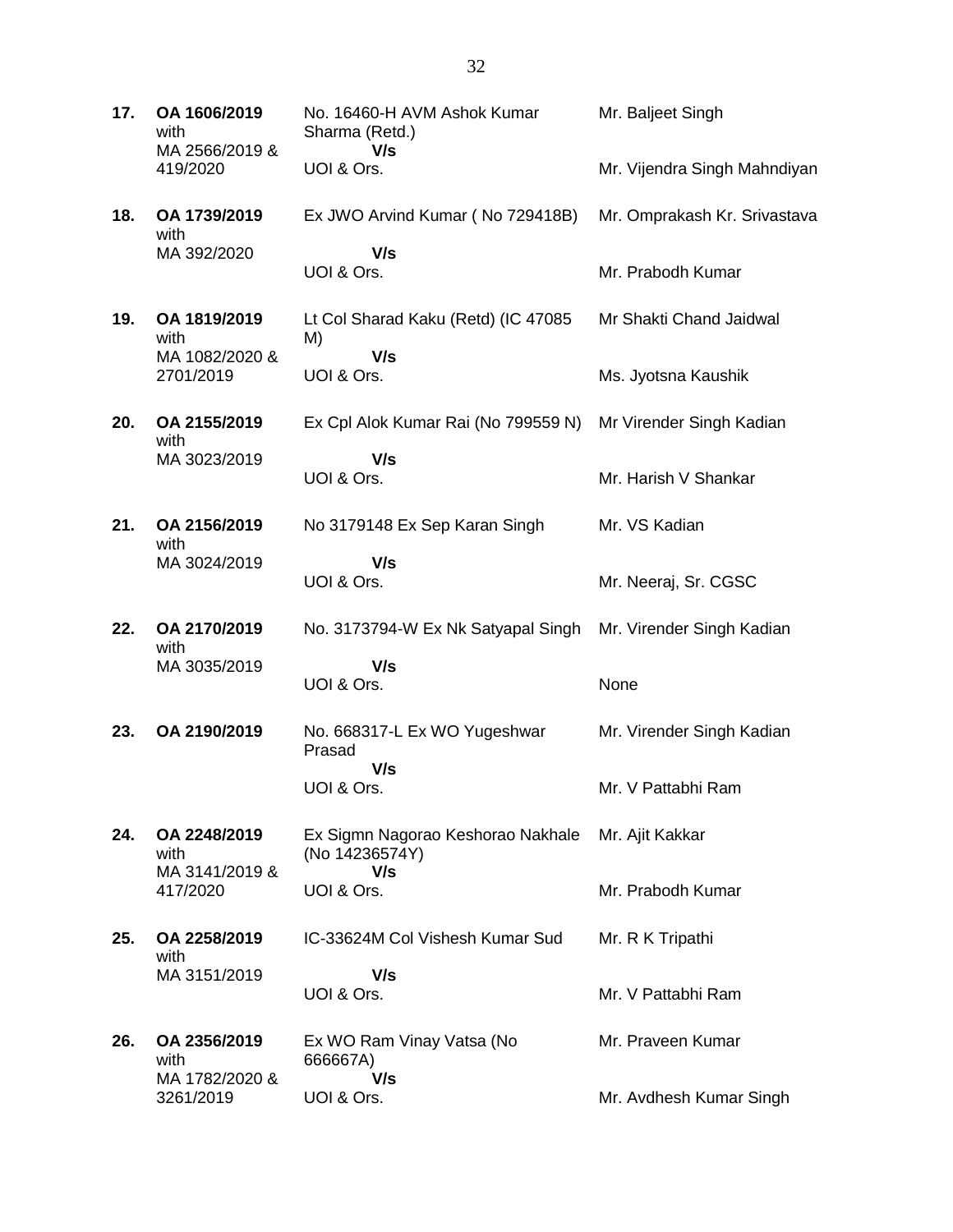| 27.         | OA 70/2020<br>with                   | Ex Hav Ranbir Singh (2987220-A)<br>V/s                                                             | Mr. Anuj Saini & Govind Kant<br>Sharma                                                              |
|-------------|--------------------------------------|----------------------------------------------------------------------------------------------------|-----------------------------------------------------------------------------------------------------|
|             | MA 87/2020                           | UOI & Ors.                                                                                         | Mr. Neeraj, Sr. CGSC                                                                                |
| 28.         | OA 1250/2020<br>with                 | Smt. Nibedita Mallick & Ors.                                                                       | Mr. Rajiv Manglik                                                                                   |
|             | MA 795/2021                          | V/s<br>UOI & Ors.                                                                                  | Gp Capt Karan Singh Bhati, Sr<br>CGSC for R 1-3, Ms Anjali Vohra<br>for R-4 & Mr. S M Dalal for R 5 |
| <b>WITH</b> |                                      |                                                                                                    |                                                                                                     |
| 29.         | OA 2432/2019                         | Smt Sushila Kumari Widow of Late Col Mr SM Dalal & VS Kadian<br>Satish Chander (IC 47730 W)<br>V/s |                                                                                                     |
|             |                                      | UOI & Ors.                                                                                         | Ms Suman Chauhan for R 1-3, 5<br>& 6, Ms Anjali Vohra for R-4, Mr<br>Rajiv Maglik for R 7-8         |
| 30.         | OA 1387/2020                         | Lt Col Har Prasad Retd SC-00136K                                                                   | Mr O S Punia                                                                                        |
|             |                                      | V/s<br>UOI & Ors.                                                                                  | Mr. V Pattabhi Ram                                                                                  |
| 31.         | OA 1389/2020<br>with                 | Ex Hav Ranbir Singh Sirohi (No<br>3164546 Y)                                                       | Mr Ashok Kumar & Sanjeev<br>Kumar                                                                   |
|             | MA 1650/2020                         | V/s                                                                                                |                                                                                                     |
|             |                                      | UOI & Ors.                                                                                         | Dr Vijendra Singh Mahndiyan                                                                         |
| 32.         | OA 1461/2020<br>with<br>MA 1351/2021 | Ex PO COM (TEL) Anil Kumar Gupta<br>(No 130768 A)                                                  | Mr Virender Singh Kadian                                                                            |
|             |                                      | V/s<br>UOI & Ors.                                                                                  | Dr Vijendra Singh Mahndiyan                                                                         |
| 33.         | OA 1498/2020<br>with                 | Sigmn MK Kulshrestha (Retd) (No<br>14295808)<br>V/s                                                | Mr Manoj Kr Gupta                                                                                   |
|             | MA 1338/2021 &<br>1753/2020          | UOI & Ors.                                                                                         | Mr Prabodh Kumar                                                                                    |
| 34.         | OA 1995/2020<br>with<br>MA 2296/2020 | Ex CH Mech (AL) Meharwan Singh<br>Kunwar (097698 H)<br>V/s                                         | Mr Praveen Kumar                                                                                    |
|             |                                      | UOI & Ors.                                                                                         | Mr Avdhesh Kumar Singh                                                                              |
| 35.         | OA 2001/2020                         | Ex MC EA (R) Il Tirupati Bihari Sahoo<br>$(194421 - T)$<br>V/s                                     | Mr. Ved Prakash                                                                                     |
|             |                                      | UOI & Ors.                                                                                         | Mr Prabodh Kumar                                                                                    |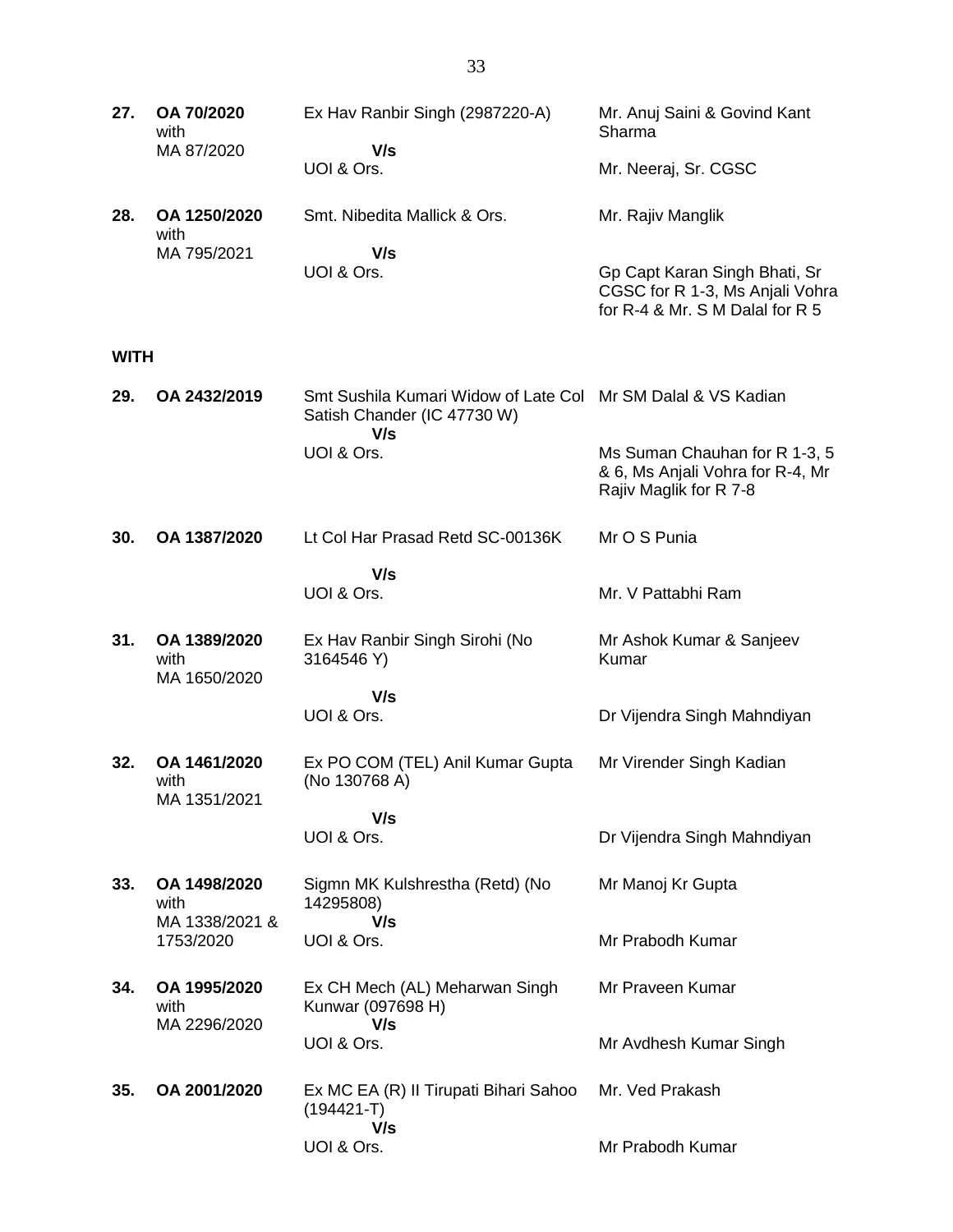| 36. | OA 2003/2020<br>with                   | Ex EA (R) 3 NV Anand Kumar (No<br>194430 N)                | Mr Ved Prakash                          |
|-----|----------------------------------------|------------------------------------------------------------|-----------------------------------------|
|     | MA 2466/2021                           | V/s<br>UOI & Ors.                                          | Mr Anil Gautam                          |
| 37. | OA 2004/2020<br>with<br>MA 2303/2020 & | Ex- MWO Arun Kumar (Ser No.<br>694834 - T)<br>V/s          | Mr Praveen Kumar                        |
|     | 3106/2021                              | UOI & Ors.                                                 | Dr Vijendra Singh Mahndiyan             |
| 38. | OA 2006/2020<br>with<br>MA 2305/2020   | Nk Arun Vishwanath Chinckar (Retd)<br>(No 14521499)<br>V/s | Mr Manoj Kr Gupta                       |
|     |                                        | UOI & Ors.                                                 | Ms Jyotsna Kaushik                      |
| 39. | OA 2007/2020<br>with<br>MA 2306/2020 & | Ex CHEL(R) Sudhanshu Kumar<br>$(124173-N)$<br>V/s          | Mr. Ved Prakash                         |
|     | 3008/2021                              | UOI & Ors.                                                 | Mr Shyam Narayan                        |
| 40. | OA 569/2021                            | Ex Sgt Anurag Shukla (796383)                              | Mr Vikas Kochar                         |
|     |                                        | V/s<br>UOI & Ors.                                          | Mr. K K Tyagi                           |
| 41. | OA 570/2021<br>with                    | Ex Rect Gopal Das (14294567)                               | Mr Virender Singh Kadian                |
|     | MA 2965/2021 &<br>629/2021             | V/s<br>UOI & Ors.                                          | Ms. Jyotsna Kaushik                     |
| 42. | OA 575/2021<br>(OA 863/2012)           | Ex Sep Pus Singh (2860149 Y)                               | Mr Mohan Kumar                          |
|     | AFT(RB) JAIPUR                         | V/s<br>UOI & Ors.                                          | Mr Waize Ali Noor                       |
| 43. | OA 749/2021<br>with                    | Ex Sep (GD) Mohd Zakir Khan<br>$(13756123-L)$              | Mr Narender Kaushik & Pankaj<br>Kaushik |
|     | MA 2765/2021                           | V/s<br>UOI & Ors.                                          | Mr Y P Singh                            |
| 44. | OA 1207/2021<br>with<br>MA 523/2022    | Ex LNK (MACP HAV) Chandra<br>Prakash (No.4199305N)<br>V/s  | Mr Ved Prakash & Devendra<br>Kumar      |
|     |                                        | UOI & Ors.                                                 | Mr. J S Yadav                           |
| 45. | OA 1210/2021<br>with<br>MA 1092/2021   | Ex Swr Hange Adikrao Maroti (Army<br>No. 15499119K)<br>V/s | Ms Archana Ramesh                       |
|     |                                        | UOI & Ors.                                                 | Mr. Avdhesh Kumar Singh                 |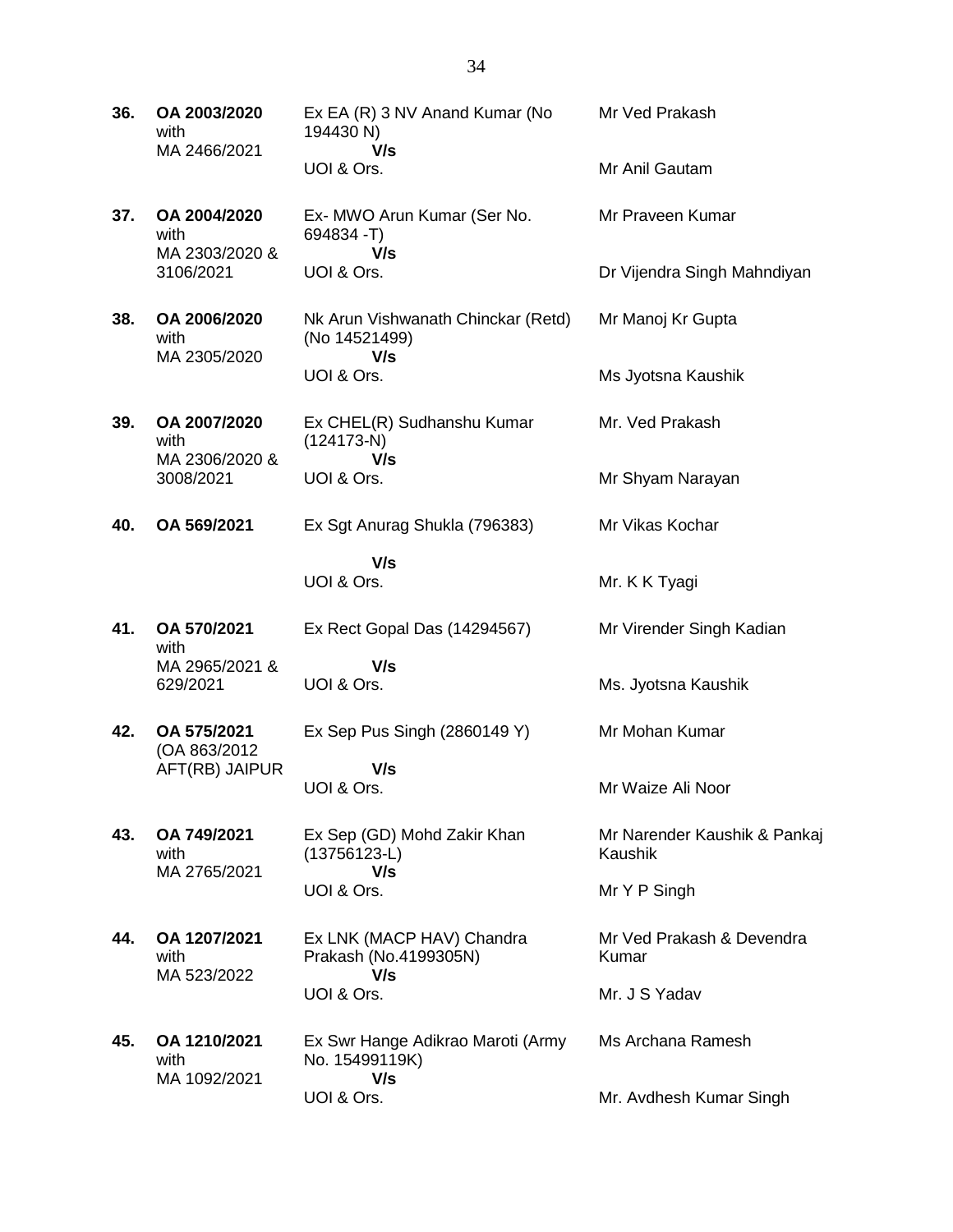| 46. | OA 1212/2021                         | Ex AC/UT Hemant (7023218 T)                                          | Mr Ved Prakash & Mr Devendra<br>Kumar       |
|-----|--------------------------------------|----------------------------------------------------------------------|---------------------------------------------|
|     |                                      | V/s<br>UOI & Ors.                                                    | Mr. Neeraj, Sr.CGSC                         |
| 47. | OA 1215/2021                         | (IC-40824 L) Maj Gen Ajay Seth VSM<br>(Retd)                         | Mr Indra Sen Singh & Ms Kirtika<br>Chhatwal |
|     |                                      | V/s<br>UOI & Ors.                                                    | Mr. Rajeev Kumar                            |
| 48. | OA 1216/2021<br>with                 | (629318-B) Sgt Bal Raj (Retd)                                        | Mr Manoj Kumar Gupta                        |
|     | MA 1440/2022                         | V/s<br>UOI & Ors.                                                    | Dr. Vijendra Singh Mahndiyan                |
| 49. | OA 1219/2021                         | (694180) JWO Ashoke Kumar Das<br>(Retd)                              | Mr Vikas Kochar                             |
|     |                                      | V/s<br>UOI & Ors.                                                    | Mr. Rajeev Kumar                            |
| 50. | OA 1220/2021<br>with                 | Ex ME-I Pawan Kumar Mahto (213472 Mr Ved Prakash & Mr Devendra<br>R) | Kumar                                       |
|     | MA 701/2022                          | V/s<br>UOI & Ors.                                                    | Mr. Prabodh Kumar                           |
| 51. | OA 1223/2021<br>with                 | Ex Sgt Parthibhan A Chettiar (698748)<br>K)                          | Mr O S Punia                                |
|     | MA 1098/2021                         | V/s<br>UOI & Ors.                                                    | Gp Capt Karan Singh Bhati, Sr<br>CGSC       |
| 52. | OA 1258/2021<br>with                 | Ex Hav Subhas Chandra Das (No<br>14269290 N)                         | Mr Ved Prakash & Devendra<br>Kumar          |
|     | MA 2465/2021                         | V/s<br>UOI & Ors.                                                    | Mr. J S Yadav                               |
| 53. | OA 1819/2021<br>with                 | (678913 L) Padala Satyanarayana<br>Reddy (Ex JWO)                    | Mr Bharat Singh & Associates                |
|     | MA 1324/2022 &<br>1775/2021          | V/s<br>UOI & Ors.                                                    | Ms. Jyotsna Kaushik                         |
| 54. | OA 1823/2021<br>with                 | Dinesh Kumar Yadav (MWO (HFO)<br>$(676001-H)$                        | Mr Bharat Singh & Associates                |
|     | MA 1778/2021 &<br>961/2022           | V/s<br>UOI & Ors.                                                    | Mr. K K Tyagi                               |
| 55. | OA 1833/2021<br>with<br>MA 1798/2021 | MWO (HFO) P K Mohanty (No 668905- Mr Bharat Singh & Associates<br>A) |                                             |
|     |                                      | V/s<br>UOI & Ors.                                                    | Mr. Harish V Shankar                        |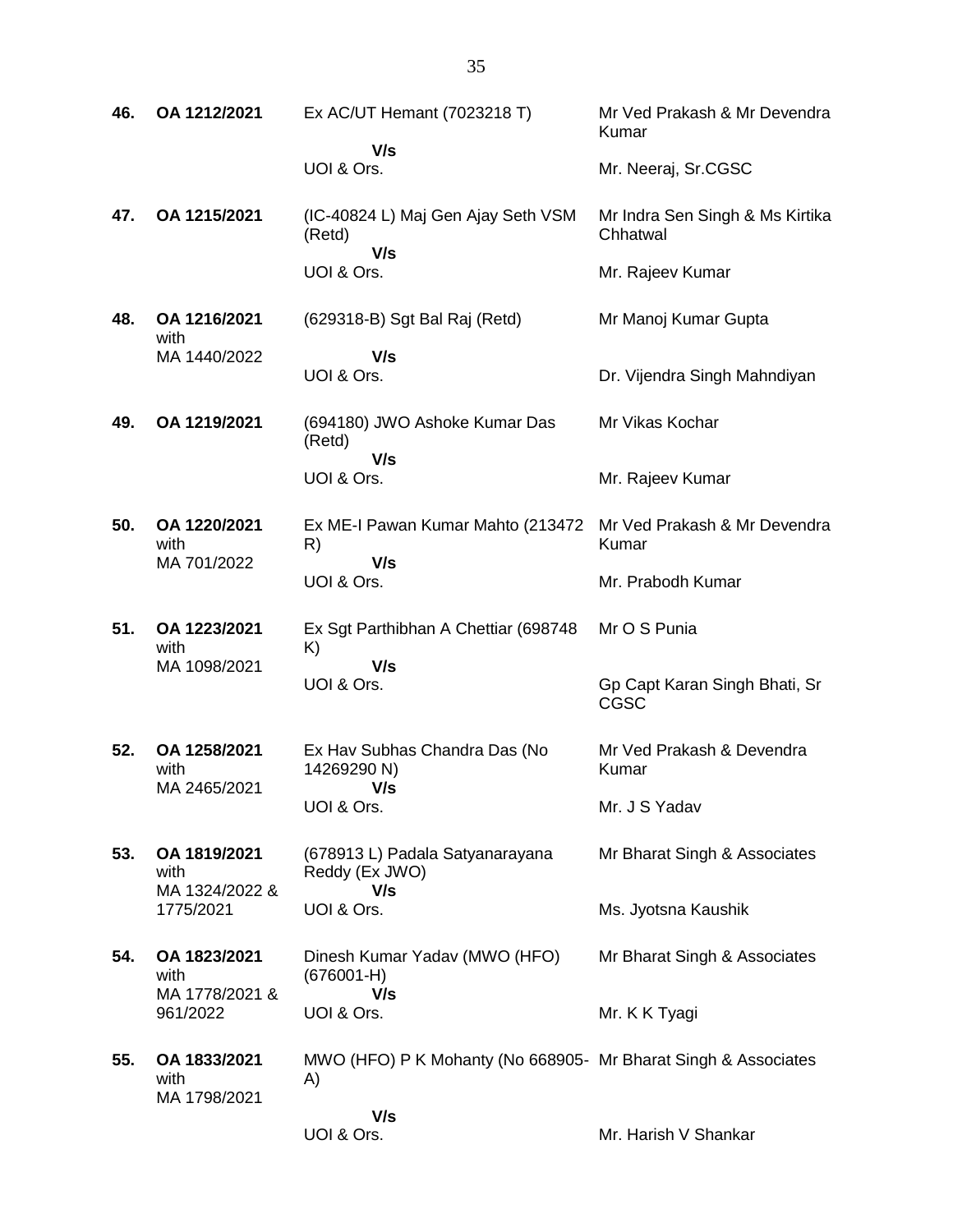| 56. | OA 1874/2021<br>with<br>MA 18/2022 &   | Ex Sep/DSC Mahavir Prasad<br>Pateer(13977798-H)<br>V/s                  | Mr J P Sharma & Associates                   |
|-----|----------------------------------------|-------------------------------------------------------------------------|----------------------------------------------|
|     | 1872/2021                              | UOI & Ors.                                                              | Ms. Jyotsna Kaushik                          |
| 57. | OA 1907/2021<br>with                   | Ex MWO (HFL) K G Rajulu (668895-T) Mr Bharat Singh & Associates         |                                              |
|     | MA 1919/2021                           | V/s<br>UOI & Ors.                                                       | Mr Arvind Kumar                              |
| 58. | OA 2226/2021                           | Mrs Sunita Ajmani W/o Late Gp Capt<br>(Dr) MG Ajmani (13756) Med<br>V/s | Mr Paritosh Tomar                            |
|     |                                        | UOI & Ors.                                                              | None for $R-1,3,8,4$ and Mr J S<br>Arora R-2 |
| 59. | OA 2303/2021<br>with                   | IC-46267N Col Sanjay Datt (Retd)                                        | Mr K R Verma                                 |
|     | MA 2415/2021                           | V/s<br>UOI & Ors.                                                       | Ms Barkha Babbar                             |
| 60. | OA 2467/2021<br>with                   | Capt KJS Bakshi (Retd.) (SS 32460 P)                                    | Mr Raj Kumar                                 |
|     | MA 2581/2021                           | V/s<br>UOI & Ors & Ors.                                                 | Ms Barkha Babbar                             |
| 61. | OA 2556/2021<br>with<br>MA 2705/2021   | JC-379515X Ex Sub Maj (Hon Lt)<br>Kapoor Singh<br>V/s                   | Mr Ved Prakash & Devendra<br>Kumar           |
|     |                                        | UOI & Ors.                                                              | Mr. D K Sabat                                |
| 62. | OA 2561/2021<br>with<br>MA 1069/2022 & | Ex JWO Shailesh Kumar Dubey (No<br>750522 A)<br>V/s                     | Mr Praveen Kumar                             |
|     | 2708/2021                              | UOI & Ors.                                                              | Mr. Rajeev Kumar                             |
| 63. | OA 2563/2021<br>with                   | Ex Sep Vijay Kumar (14654637L)                                          | Mr Ashok Kumar & Pardeep<br>Singh Nanal      |
|     | MA 2710/2021                           | V/s<br>UOI & Ors.                                                       | Ms. Jyotsna Kaushik                          |
| 64. | OA 2678/2021<br>with                   | Ex Hav Bachi Nath (04183289 X)                                          | Mr J P Sharma & Associates                   |
|     | MA 189/2022 &<br>2828/2021             | V/s<br>UOI & Ors.                                                       | Mr V S Tomar                                 |
|     | <b>Pleadings Complete</b>              |                                                                         |                                              |
| 65. | OA 665/2014                            | Nb Sub Vinod Kumar Chauhan                                              | Mr. H S Tiwari                               |
|     |                                        | V/s<br>UOI & Ors.                                                       | Mr Ashok Chaitanya                           |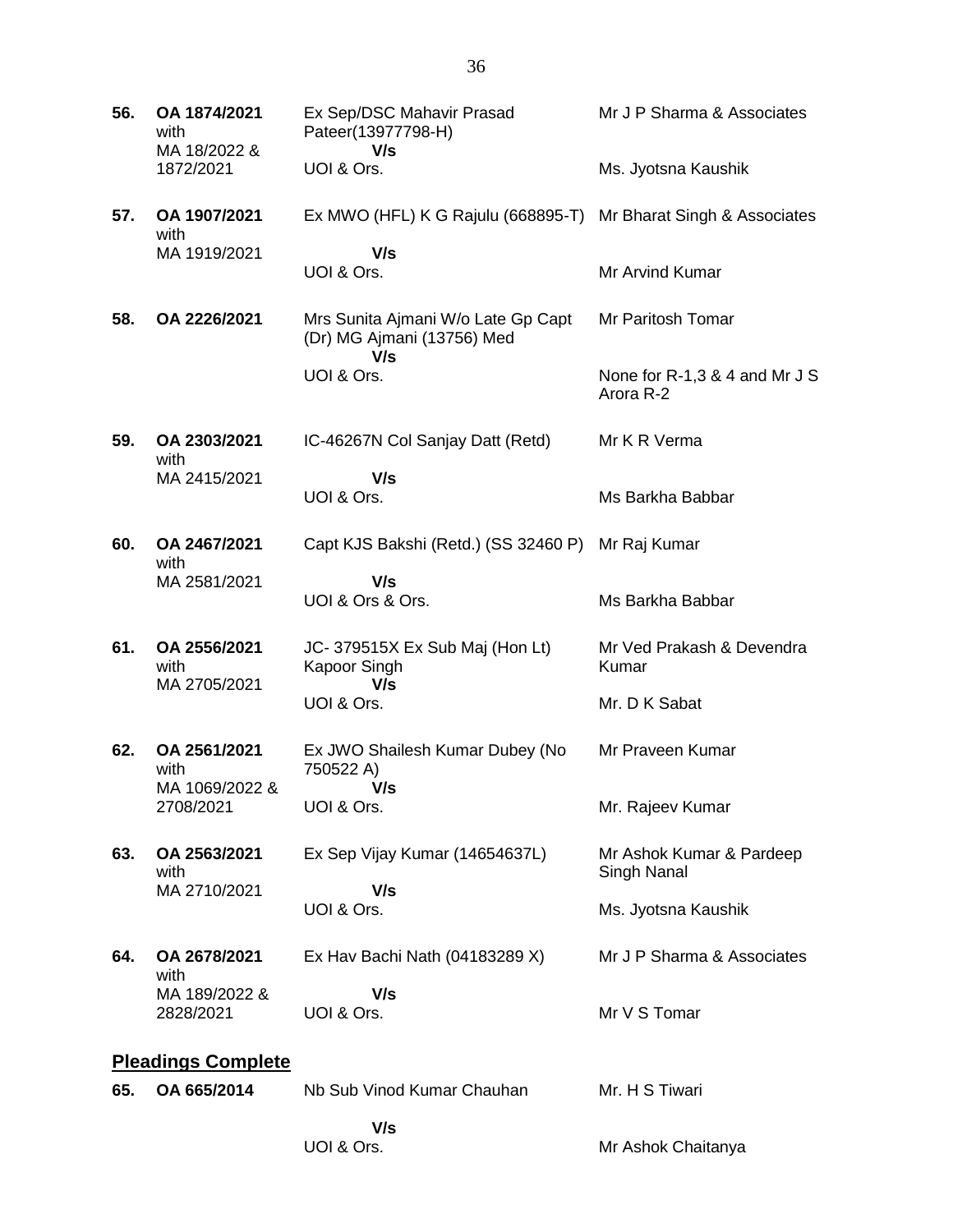| 66. | OA 467/2015                                 | Ex Nk Chandra Kumar Pradhan<br>(No.10373833)<br>V/s                      | Mr. N K Ghai & Mr VS Kadian                           |  |  |
|-----|---------------------------------------------|--------------------------------------------------------------------------|-------------------------------------------------------|--|--|
|     |                                             | UOI & Ors.                                                               | Mr Arvind Patel                                       |  |  |
| 67. | OA 812/2015<br>with                         | Ex Sep Ghasi Ram                                                         | Mr. Archana Ramesh                                    |  |  |
|     | MA 842/2015                                 | V/s<br>UOI & Ors.                                                        | Mr Arvind Patel                                       |  |  |
| 68. | OA 396/2016                                 | Ex Dfr Dalel Singh Bazard                                                | Mr.V S Kadian                                         |  |  |
|     |                                             | V/s<br>UOI & Ors.                                                        | Mr V Pattabhi Ram                                     |  |  |
| 69. | OA 1281/2016                                | Ex Sep Naresh                                                            | Mr. V S Kadian                                        |  |  |
|     |                                             | V/s<br>UOI & Ors.                                                        | Mr JS Rawat for R1, 2 & 4, Ms<br>Anjali Vohra for R-3 |  |  |
| 70. | OA 1355/2017                                | Nk Sapan Thapa                                                           | Mr. Ajay Bhalla & Ms. Sangeeta<br>Tomar               |  |  |
|     |                                             | V/s<br>UOI & Ors.                                                        | Mr Rajesh Kumar Das                                   |  |  |
| 71. | OA 1625/2017<br>with<br>MA 1216/2017        | Smt Surekha Jalinder More (Wd/o<br>No.6367488 Late Ex Nk JK More)<br>V/s | Ms. Archana Ramesh                                    |  |  |
|     |                                             | UOI & Ors.                                                               | Mr Shyam Narayan                                      |  |  |
| 72. | OA 1905/2017                                | No. 6390528A Ex Hav Clk (SD)<br>Joginder Singh<br>V/s                    | Ms. Sangeeta Tomar                                    |  |  |
|     |                                             | UOI & Ors.                                                               | Dr Vijendra Singh Mahndiyan                           |  |  |
|     | <b>WITH</b>                                 |                                                                          |                                                       |  |  |
| 73. | OA 1977/2018<br>(OA 781/2014<br>(RB, Jammu) | Ex Hav Clk (GD) Joginder Singh (No<br>6390528A)<br>V/s                   | Ms. Sangeeta Tomar                                    |  |  |
|     |                                             | UOI & Ors.                                                               | Dr. Vijendra Singh Mahndiyan                          |  |  |
| 74. | OA 1937/2018                                | No. 791443 Ex Sgt Sushil Kumar                                           | Mr. Virender Singh Kadian                             |  |  |
|     |                                             | V/s<br>UOI & Ors.                                                        | Mr. Ashok Chaitanya                                   |  |  |
| 75. | OA 1973/2018<br>with                        | Ex POELR Mahabir Singh (No<br>144496A)                                   | Mr. Ved Prakash                                       |  |  |
|     | MA 2175/2018                                | V/s<br>UOI & Ors.                                                        | Mr Shyam Narayan                                      |  |  |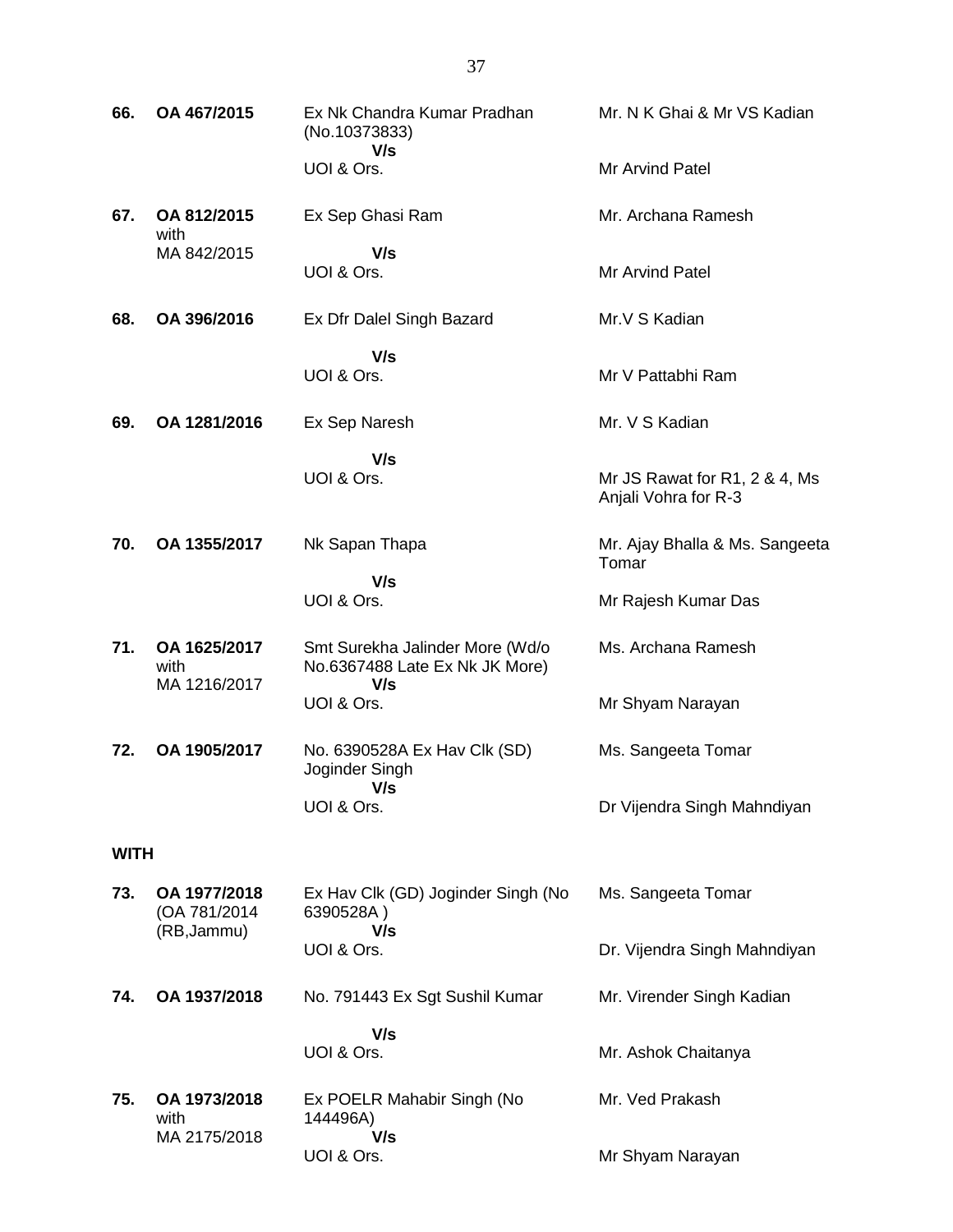**76. OA 340/2019** with MA 875/2019 Hav/Clerk Sakti Sankar Rana (No 9112062 P)  **V/s** UOI & Ors. Ms Archana Ramesh Ms Suman Chauhan **77. OA 460/2019** with MA 1019/2019 No. 4090813 Ex Rect Narendra Singh  **V/s** UOI & Ors. Mr. J P Sharma & Associates Mr. Satya Ranjan Swain **78. OA 576/2019** with MA 1151/2019 Ex Cfn Om Prakash Rathi (No 7097538)  **V/s** UOI & Ors. Mr Virender Singh Kadian Mr. Prabodh Kumar **79. OA 1023/2019** with MA 1694/2019 1082421 Ex Swr Ashok Kumar Rajput  **V/s** UOI & Ors. Mr. RS Dhull & Manoj Kr Gupta Mr. Neeraj, Sr. CGSC **80. OA 1027/2019** with MA 1701/2019 No 4084299Y Ex L/Nk Vijay Singh  **V/s** UOI & Ors. Mr. VS Kadian Mr. J S Yadav **81. OA 1046/2019** with MA 1720/2019 No. 726674-S Ex Sgt Jayanta Das  **V/s** UOI & Ors. Mr. Virender Singh Kadian Mr. Shyam Narayan **82. OA 1358/2019** JC-226317W Ex Nb Sub Narendar Singh  **V/s** UOI & Ors. Mr. J P Sharma & Associates Ms Suman Chauhan **83. OA 1513/2019** Smt. Manjari Singh Wd/o Late Col Babulu Singh (MR-07328-K)  **V/s** UOI & Ors. Mr. Anil Srivastava & Associates Mr Arvind Kumar **84. OA 1515/2019** Ex SGT Dulal Das ( No 743147)  **V/s** UOI & Ors. Mr. Baljeet Singh Mr Anil Gautam **85. OA 1516/2019** Ex MWO Shiw Shankar Prasad Gupta (670153)  **V/s** UOI & Ors. Mr. Baljeet Singh Mr Arvind Patel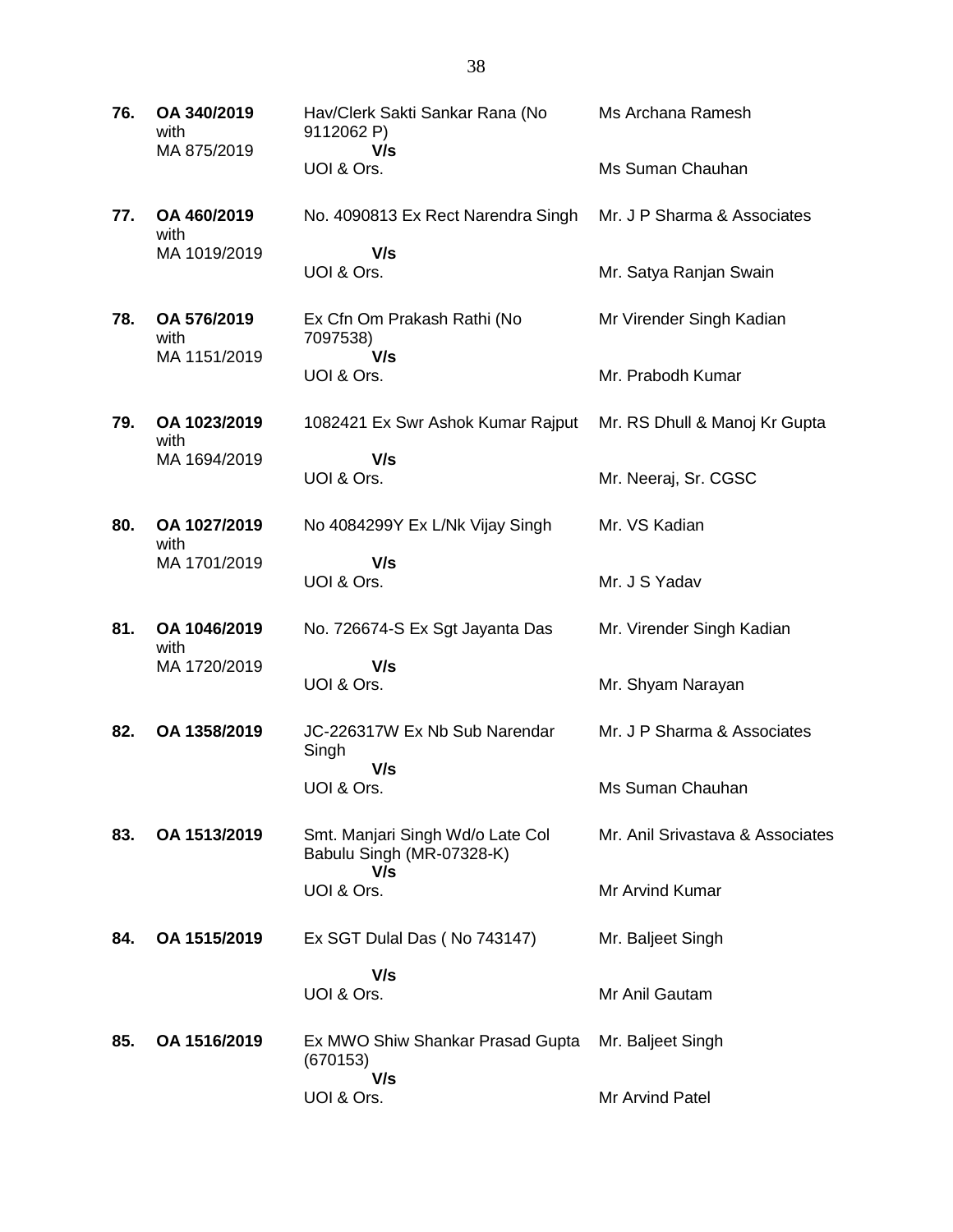| 86. | OA 1645/2019                         | Ex Sgt Satya Prakash Pandey                                             | Mr. DK Sharma                                 |
|-----|--------------------------------------|-------------------------------------------------------------------------|-----------------------------------------------|
|     |                                      | V/s<br>UOI & Ors.                                                       | Dr. Vijendra Singh Mahndiyan                  |
| 87. | OA 1653/2019<br>with                 | No 1433514 Ex Nk Narain Singh                                           | Mr. Shakti Chand Jaidwal                      |
|     | MA 2596/2019                         | V/s<br>UOI & Ors.                                                       | Mr. Rajeev Kumar                              |
| 88. | OA 2132/2019<br>with<br>MA 3008/2019 | No. 646065-N Ex HFL Shubh Narain<br>Upadhyay<br>V/s                     | Mr. Virender Singh Kadian                     |
|     |                                      | UOI & Ors.                                                              | Mr. Arvind Patel                              |
| 89. | OA 2134/2019<br>with                 | Smt Uma Devi Wd/O No 2683683 Late Mr. VS Kadian<br>Ex Gdr Rampha<br>V/s |                                               |
|     | MA 3010/2019                         | UOI & Ors.                                                              | Mr. Niranjan Das                              |
| 90. | OA 2152/2019<br>with                 | Ex HFO Ram Pal Singh (660367-S)                                         | Mr. Durgesh Kumar Sharma                      |
|     | MA 3020/2019                         | V/s<br>UOI & Ors.                                                       | Ms. Suman Chauhan                             |
| 91. | OA 2153/2019<br>with<br>MA 3021/2019 | Ex JWO Bajarang Bahadur Singh (No<br>624911 K)<br>V/s                   | Mr Ved Prakash                                |
|     |                                      | UOI & Ors.                                                              | Mr. Shyam Narayan                             |
| 92. | OA 2169/2019                         | Ex Sgt Arun Prasad (No 781311 B)                                        | Mr Praveen Kumar                              |
|     |                                      | V/s<br>UOI & Ors.                                                       | Mr. Neeraj, Sr. CGSC                          |
| 93. | OA 2355/2019                         | Ex Rfn Mukesh Kumar (No 16012821<br>K)                                  | Mr Virender Singh Kadian                      |
|     |                                      | V/s<br>UOI & Ors.                                                       | Gp Capt Karan Singh Bhati, Sr.<br><b>CGSC</b> |
| 94. | OA 55/2020                           | IC-41726X Col Singh Raj Verma (Retd) Mr V S Kadian                      |                                               |
|     |                                      | V/s<br>UOI & Ors.                                                       | Mr. K K Tyagi                                 |
| 95. | OA 59/2020                           | Ex SGT Ajit Kumar Pradhan (NO<br>797575R)                               | Mr Ved Prakash                                |
|     |                                      | V/s<br>UOI & Ors.                                                       | Mr. K K Tyagi                                 |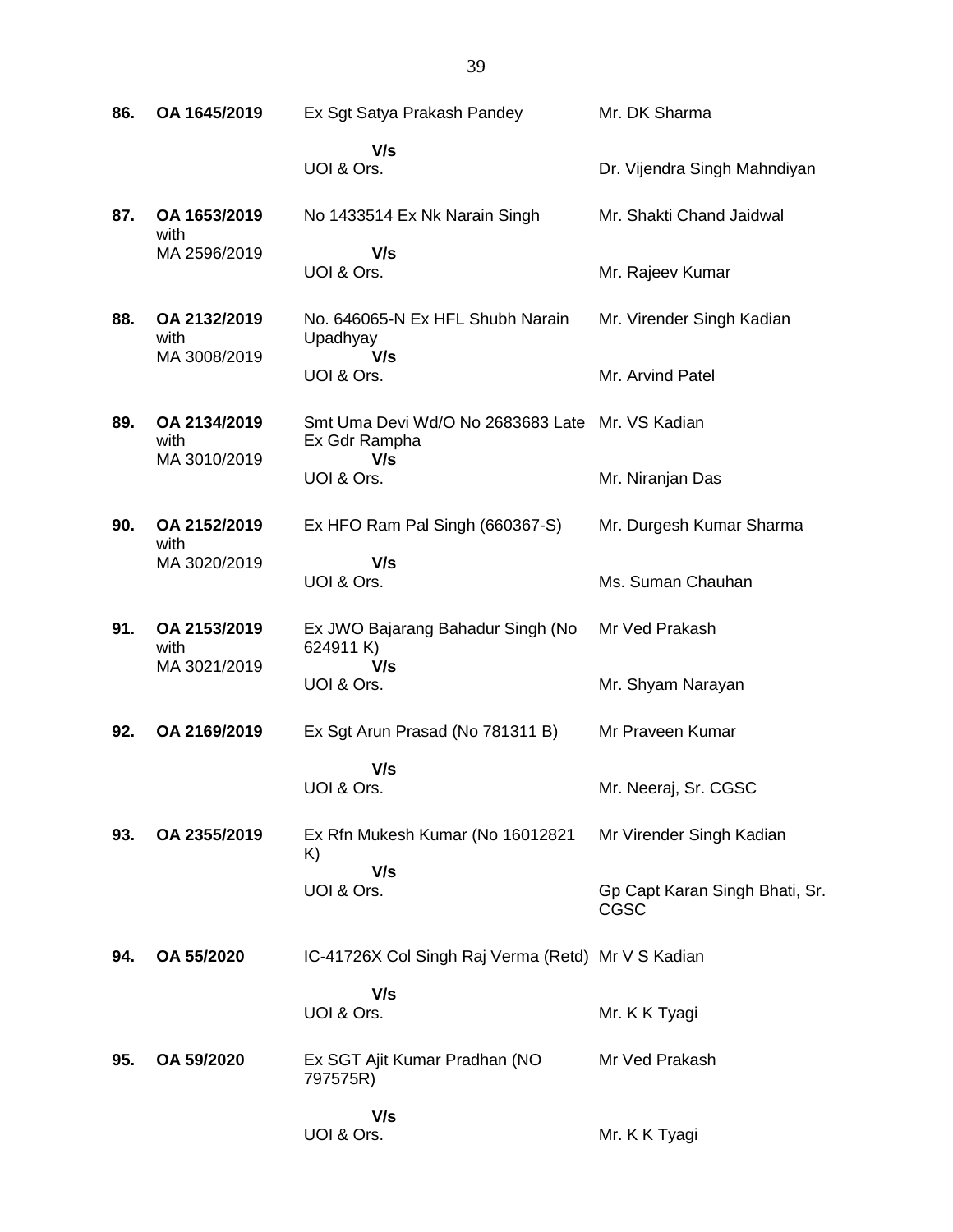| 96. | OA 177/2020                             | Ex LS (UW) Raman Singh (No<br>138032K)<br>V/s            | Mr Ved Prakash                             |
|-----|-----------------------------------------|----------------------------------------------------------|--------------------------------------------|
|     |                                         | UOI & Ors.                                               | Mr Arvind Patel                            |
| 97. | OA 382/2020                             | Ex L/Dfr Rakesh Kumar Arya (No<br>1086814 W)<br>V/s      | Mr Anil Bakshi                             |
|     |                                         | UOI & Ors.                                               | Mr. Waize Ali Noor                         |
| 98. | OA 1331/2020                            | Ex Hav (ACP-1) SK Nazrul Karim<br>$(15678519-M)$<br>V/s  | Mr JP Sharma                               |
|     |                                         | UOI & Ors.                                               | Mr. Arvind Kumar                           |
| 99. | OA 1332/2020<br>with                    | Ex Cpl Vijay Kumar Dhall (616135)                        | Mr. Baljeet Singh & Ms. Deepika<br>Sheoran |
|     | MA 1591/2020                            | V/s<br>UOI & Ors.                                        | Mr. K K Tyagi                              |
|     | 100. OA 1999/2020<br>with               | (IC 49340M) Lt Col Brijesh Kumar<br>Singh (Retd)         | Mr I S Yadav                               |
|     | MA 2682/2021                            | V/s<br>UOI & Ors.                                        | Mr Arvind Patel                            |
|     | 101. OA 2013/2020                       | EX MCPO COM (TEL)/ HON LT<br>Ramesh Kumar (No. 163044-F) | Mr. Ved Prakash                            |
|     |                                         | V/s                                                      |                                            |
|     |                                         | UOI & Ors.                                               | Mr Neeraj, Sr CGSC                         |
|     | 102. OA 584/2021<br>with<br>MA 654/2021 | Hav (DMT) Sanjay Kumar Rai<br>(14409139H)                | Mr Tushar sharma                           |
|     |                                         | V/s                                                      |                                            |
|     |                                         | UOI & Ors.                                               | Mr. Avdhesh Kumar Singh                    |
|     | 103. OA 589/2021                        | Ex Sep / GD (DSC) Ramesh Giri<br>(No.6927995 -A)         | Mr Ved Prakash & Devendra<br>Kumar         |
|     |                                         | V/s                                                      |                                            |
|     |                                         | UOI & Ors.                                               | Mr. Avdhesh Kumar Singh                    |
|     | 104. OA 761/2021<br>with                | Ex Rfn Tej Singh (4059411 P)                             | Mr Praveen Kumar                           |
|     | MA 809/2021                             | V/s                                                      |                                            |
|     |                                         | UOI & Ors.                                               | Mr. K K Tyagi                              |
|     | 105. OA 1821/2021                       | IC 40847M Brig Rajiv Sethi (Retd)                        | Mr SS Pandey                               |
|     |                                         | V/s                                                      |                                            |
|     |                                         | UOI & Ors.                                               | Mr. Neeraj, Sr. CGSC                       |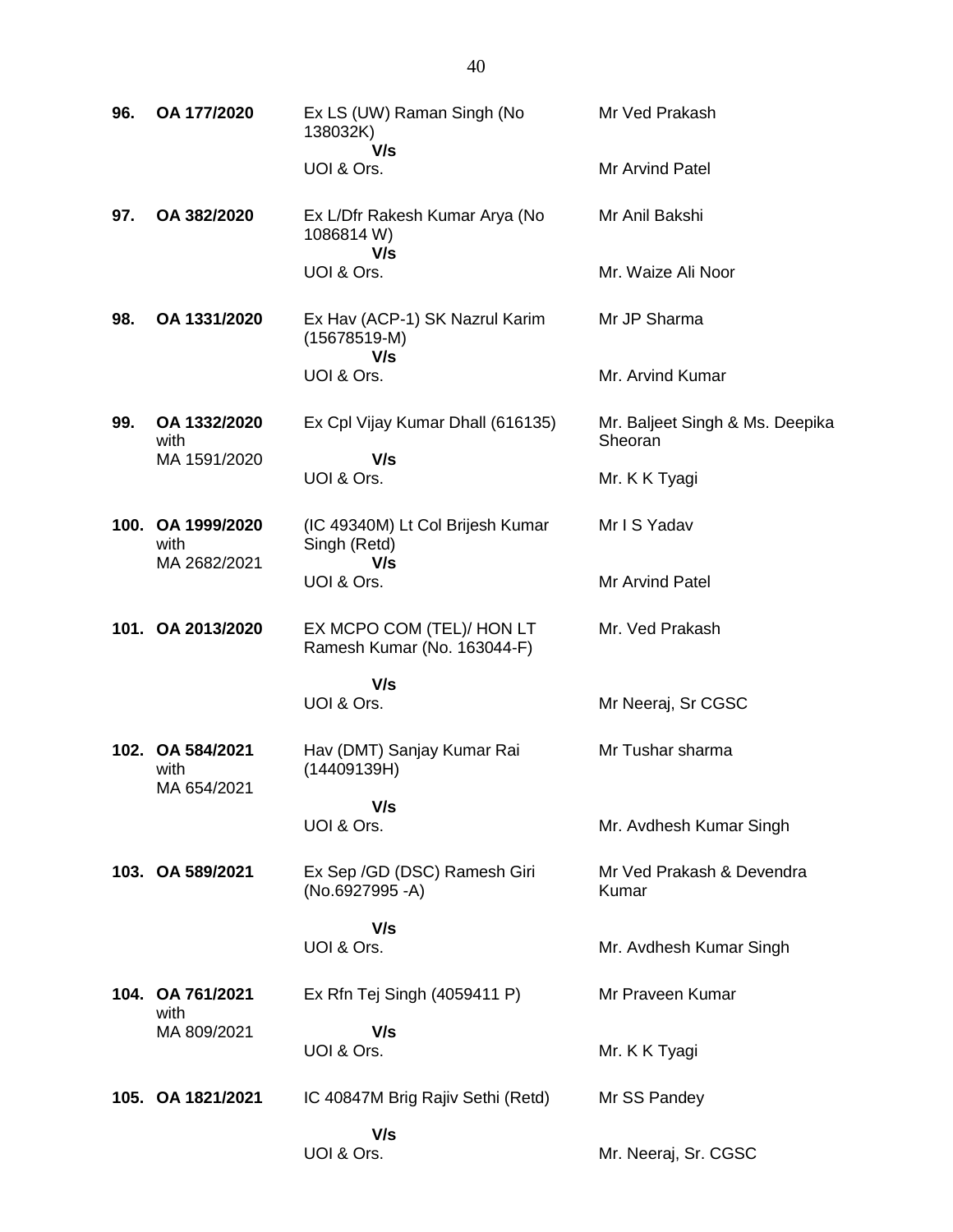|      | 106. OA 1826/2021<br>with<br>MA 1780/2021 | Ex Hav Hony Nb Sub Rajbir Singh<br>(7236911-M)<br>V/s | Mr Virender Singh Kadian    |
|------|-------------------------------------------|-------------------------------------------------------|-----------------------------|
|      |                                           | UOI & Ors.                                            | Mr. Shyam Narayan           |
|      | 107. OA 2491/2021<br>with<br>MA 685/2022  | Ex Sep Prem Kumar R (No 14832520<br>W)<br>V/s         | Mr Ajit Kakkar & Associates |
|      |                                           | UOI & Ors.                                            | Mr. Arvind Patel            |
|      | 108. OA 2500/2021                         | Nk Rajendran P (Retd) (No 10291218<br>Y)<br>V/s       | Mr US Maurya                |
|      |                                           | UOI & Ors.                                            | Ms Suman Chauhan            |
| 109. | OA 2884/2021<br>with<br>MA 1049/2022 &    | JC-152915 Ex Sub/Hony Captain<br>Chandan Singh        | Ms Pallavi Awasthi          |
|      | 3113/2021                                 | V/s<br>UOI & Ors.                                     | Ms. Jyotsna Kaushik         |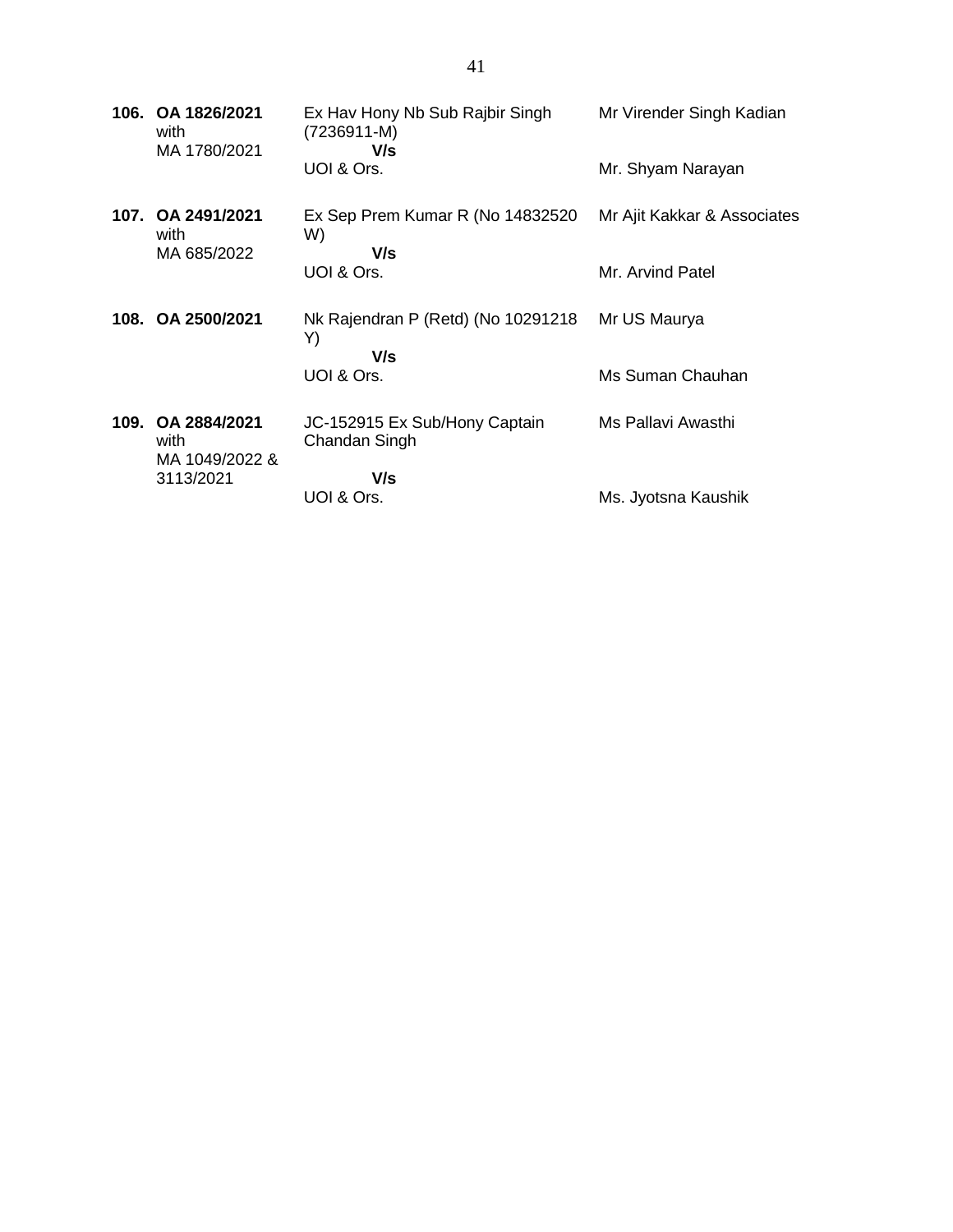# **ARMED FORCES TRIBUNAL, PRINCIPAL BENCH, NEW DELHI LIST OF BUSINESS**

**Date: 30-05-2022**

**Timing: 11:00 AM**

## **PRINCIPAL REGISTRAR COURT**

# **PRINCIPAL REGISTRAR COURT WILL SIT FROM 12.00 NOON TO 1.00 PM**

## **THE FOLLOWING CASES SHALL BE TAKEN THROUGH VIRTUAL HEARING**

# **Link for Virtual Hearing Principal Registrar Court:**

#### <https://aftpb.webex.com/meet/vcaftpb>

|    | S. No. Case No.                      | <b>Parties Name</b>                                                             | <b>Advocate for Petitioner /</b><br><b>Respondents</b> |
|----|--------------------------------------|---------------------------------------------------------------------------------|--------------------------------------------------------|
|    | <b>Pleadings Not Complete</b>        |                                                                                 |                                                        |
| 1. | OA 2723/2021                         | L Nk Raj Kumar (Retd) (13756736L)                                               | Mr U S Maurya                                          |
|    |                                      | V/s<br>UOI & Ors.                                                               | Ms Barkha Babbar                                       |
| 2. | OA 2879/2021<br>with<br>MA 3096/2021 | (16011905 L) Rfn Satender Singh<br>(Retd)                                       | Mr B P Vaishnay & Associates                           |
|    |                                      | V/s                                                                             |                                                        |
|    |                                      | UOI & Ors.                                                                      | Ms Barkha Babbar                                       |
| 3. | OA 2882/2021<br>with<br>MA 3111/2021 | Rfn Satender Singh (Retd) (No<br>16011905L)                                     | Mr BP Vaishnav                                         |
|    |                                      | V/s                                                                             |                                                        |
|    |                                      | UOI & Ors.                                                                      | Ms Barkha Babbar                                       |
| 4. | OA 40/2022                           | Gp Capt (TS) Harsha Wardhan Kumar Mr Ajit Kakkar & Associates<br>(Retd) (22617) |                                                        |
|    |                                      | V/s<br>UOI & Ors.                                                               | Gp Capt Karan Singh Bhati, Sr<br>CGSC                  |
| 5. | OA 43/2022<br>with<br>MA 51/2022     | (132975 T) SEA-I Arun Singh Rathore<br>(Retd)                                   | Mr Ramniwas Bansal &<br>Associates                     |
|    |                                      | V/s                                                                             |                                                        |
|    |                                      | UOI & Ors.                                                                      | Mr Avdhesh Kumar Singh                                 |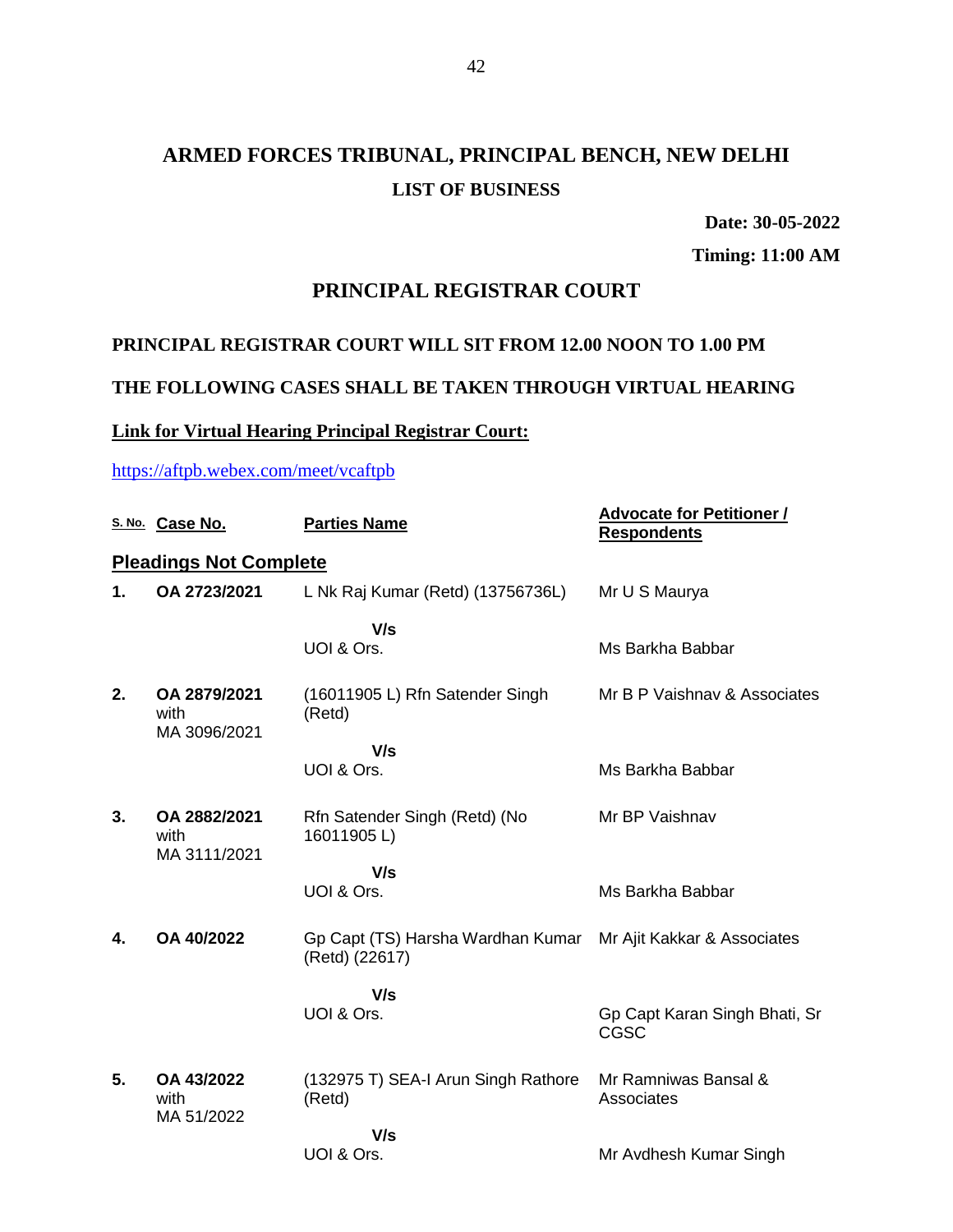**6. OA 44/2022** with MA 52/2022 JC-468066H Ex Sub Thomas Mathew  **V/s** UOI & Ors. Mr Virender Singh Kadian Mr V Pattabhi Ram **7. OA 45/2022** with MA 53/2022 Ex HFO Vijender Singh Kadian (627967)  **V/s** UOI & Ors. Mr Virender Singh Kadian Mr Rajeev Kumar **8. OA 50/2022** with MA 59/2022 MACP Hav Sunil Kumar (Retd) (15145224)  **V/s** UOI & Ors. Mr Manoj Kr Gupta Mr Arvind Patel **Final Opportunities 9. OA 254/2022** (20190 T) Gp Capt Kamal Narayan Yadav (Retd)  **V/s** UOI & Ors. Mr Ajit Kakkar & Associates Mr. Rajesh Kumar Das Sr CGSC **10. OA 258/2022** with MA 358/2022 685268-N JWO Pramod Kumar Retd  **V/s** UOI & Ors. Mr AK Chaudhary Mr. V Pattabhi Ram **11. OA 259/2022** with MA 359/2022 676444-G JWO Ashok Kumar Dey Wpn/Fit (Retd)  **V/s** UOI & Ors. Mr Rakesh Kumar Yadav Mr. Rajeev Kumar **First Time Listed For Completion Of Pleadings 12. OA 441/2022** with MA 541/2022 Ex Hav Rajvir Singh (2666628-M)  **V/s** UOI & Ors. Mr Ved Prakash & Devendra Kumar Mr. Shyam Narayan **13. OA 442/2022** with MA 542/2022 Ex Hav Bachan Singh (1291684 M)  **V/s** UOI & Ors. Mr Ved Prakash & Mr Devendra Kumar Ms. Jyotsna Kaushik **14. OA 446/2022** IC 45916F Brig Ranbir Singh Sehgal (Retd)  **V/s** Mr. Bihari Lal Verma

Mr. Shyam Narayan

UOI & Ors.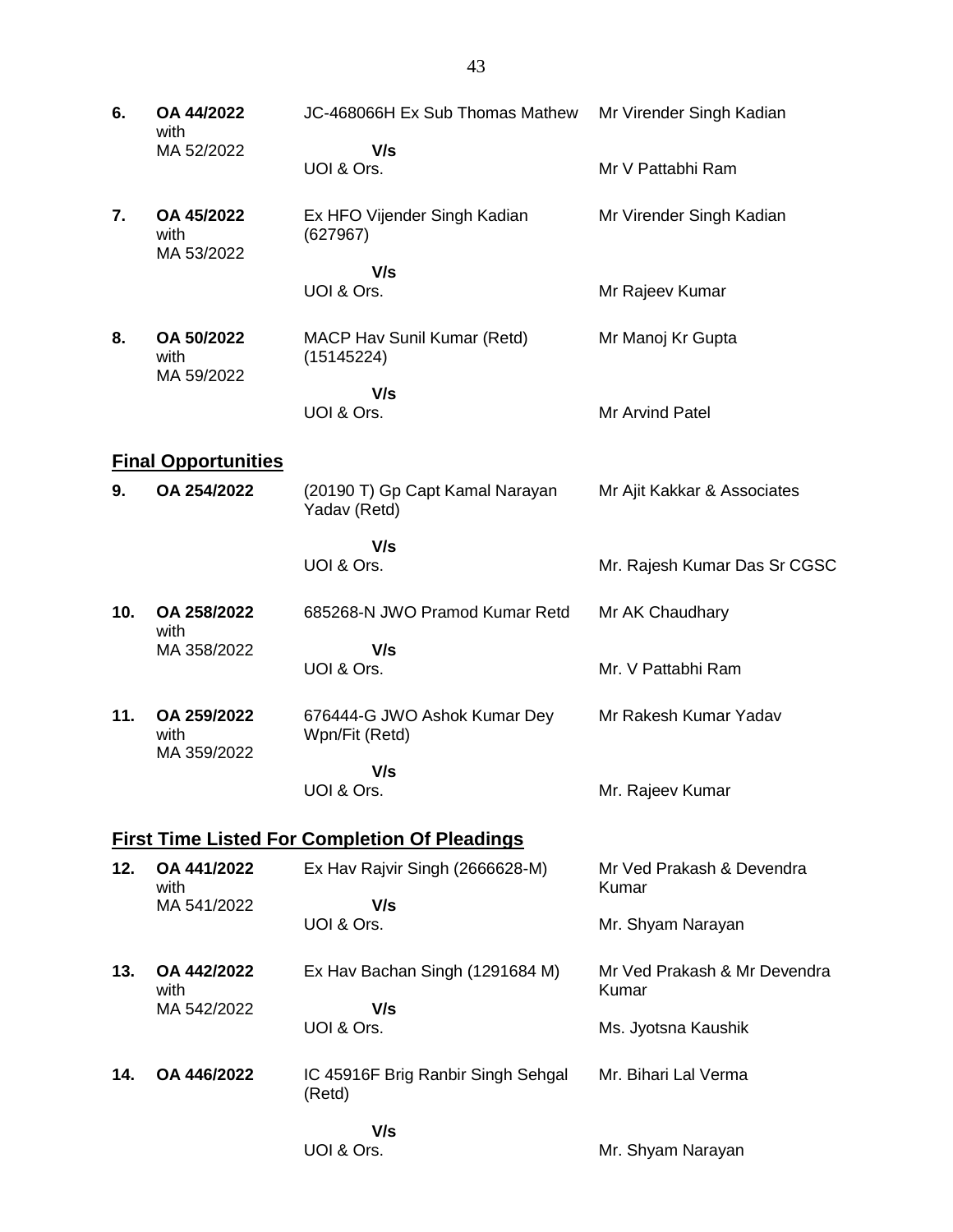| 15. | OA 448/2022<br>with<br>MA 548/2022 | Sub Desh Raj Rana (Retd) (JC<br>5200432)                                     | Mr Manoj Kumar Gupta                    |
|-----|------------------------------------|------------------------------------------------------------------------------|-----------------------------------------|
|     |                                    | V/s<br>UOI & Ors.                                                            | Ms. Jyotsna Kaushik                     |
| 16. | OA 449/2022                        | Ex Sub Mahamad PC (JC-387085-N)                                              | Mr Ved Prakash & Devendra<br>Kumar      |
|     |                                    | V/s<br>UOI & Ors.                                                            | Mr. Avdhesh Kumar Singh                 |
| 17. | OA 450/2022                        | (WS-00174 A) Capt Anamika Dutta<br>(Retd)                                    | Mr S S Pandey & associates              |
|     |                                    | V/s                                                                          |                                         |
|     |                                    | UOI & Ors.                                                                   | Mr. Shaym Narayan                       |
| 18. | OA 451/2022                        | Ex Sep Dushyant Kumar (16014981-H) Mr Virender Singh Kadian<br>& Ors.<br>V/s |                                         |
|     |                                    | UOI & Ors.                                                                   | Mr. Satya Ranjan Swain                  |
| 19. | OA 452/2022<br>with                | Ex CH EAAR Chittaranjan Panigrahy<br>$(197952-T)$                            | Mr Ved Prakash & Devendra<br>Kumar      |
|     | MA 557/2022                        | V/s<br>UOI & Ors.                                                            | Ms. Suman Chauhan                       |
| 20. | OA 453/2022<br>with                | Ex Hav Goutam Sardar (14433304-F)                                            | Mr Ved Prakash & Devendra<br>Kumar      |
|     | MA 558/2022                        | V/s<br>UOI & Ors.                                                            | None                                    |
| 21. | OA 470/2022                        | Sub Ashok Kumar Malik (Retd)                                                 | Mr Manoj Kumar Gupta                    |
|     |                                    | V/s<br>UOI & Ors.                                                            | Mr. Avdehsh Kumar Singh                 |
| 22. | OA 471/2022                        | Ex JWO Arunesh Kumar Shukla                                                  |                                         |
|     |                                    | $(683340-F)$<br>V/s                                                          | Mr Bijendra Kumar Pathak                |
|     |                                    | UOI & Ors.                                                                   | Mr. Rajesh Kumar Das, Sr<br><b>CGSC</b> |
| 23. | OA 472/2022                        | Trilochan Pradhan (Ex Wo 679232-G)                                           | Mr Bijendra Kumar Pathak                |
|     |                                    | V/s                                                                          |                                         |
|     |                                    | UOI & Ors.                                                                   | Mr Rajeev Kumar                         |
| 24. | OA 474/2022<br>with                | 3180931M Ex Sep Mohan Ram                                                    | Mr Virender Singh Kadian                |
|     | MA 597/2022                        | V/s<br>UOI & Ors.                                                            | Mr. K K Tyagi                           |